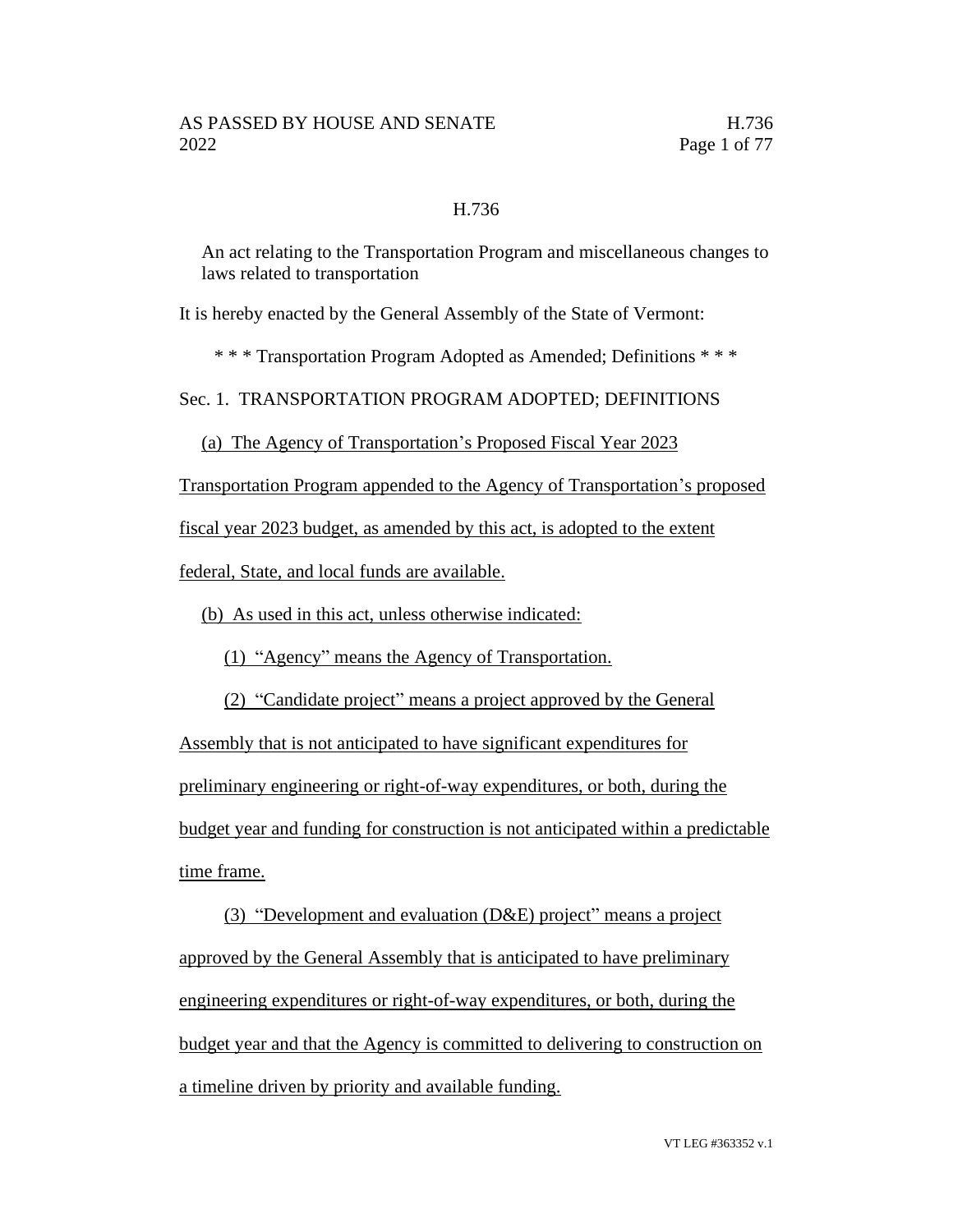(4) "Electric vehicle supply equipment (EVSE)" has the same meaning as in 30 V.S.A. § 201.

(5) "Front-of-book project" means a project approved by the General Assembly that is anticipated to have construction expenditures during the budget year or the following three years, or both, with expected expenditures shown over four years.

(6) "Level 3 charger," "level 3 EVSE," or "direct-current fast charger (DCFC)," means EVSE that uses dedicated direct current (DC) to provide energy to a plug-in electric vehicle.

(7) "Secretary" means the Secretary of Transportation.

(8) "TIB funds" means monies deposited in the Transportation

Infrastructure Bond Fund in accordance with 19 V.S.A. § 11f.

(9) The table heading "As Proposed" means the Proposed Transportation Program referenced in subsection (a) of this section; the table heading "As Amended" means the amendments as made by this act; the table heading "Change" means the difference obtained by subtracting the "As Proposed" figure from the "As Amended" figure; and the terms "change" or "changes" in the text refer to the project- and program-specific amendments, the aggregate sum of which equals the net "Change" in the applicable table heading.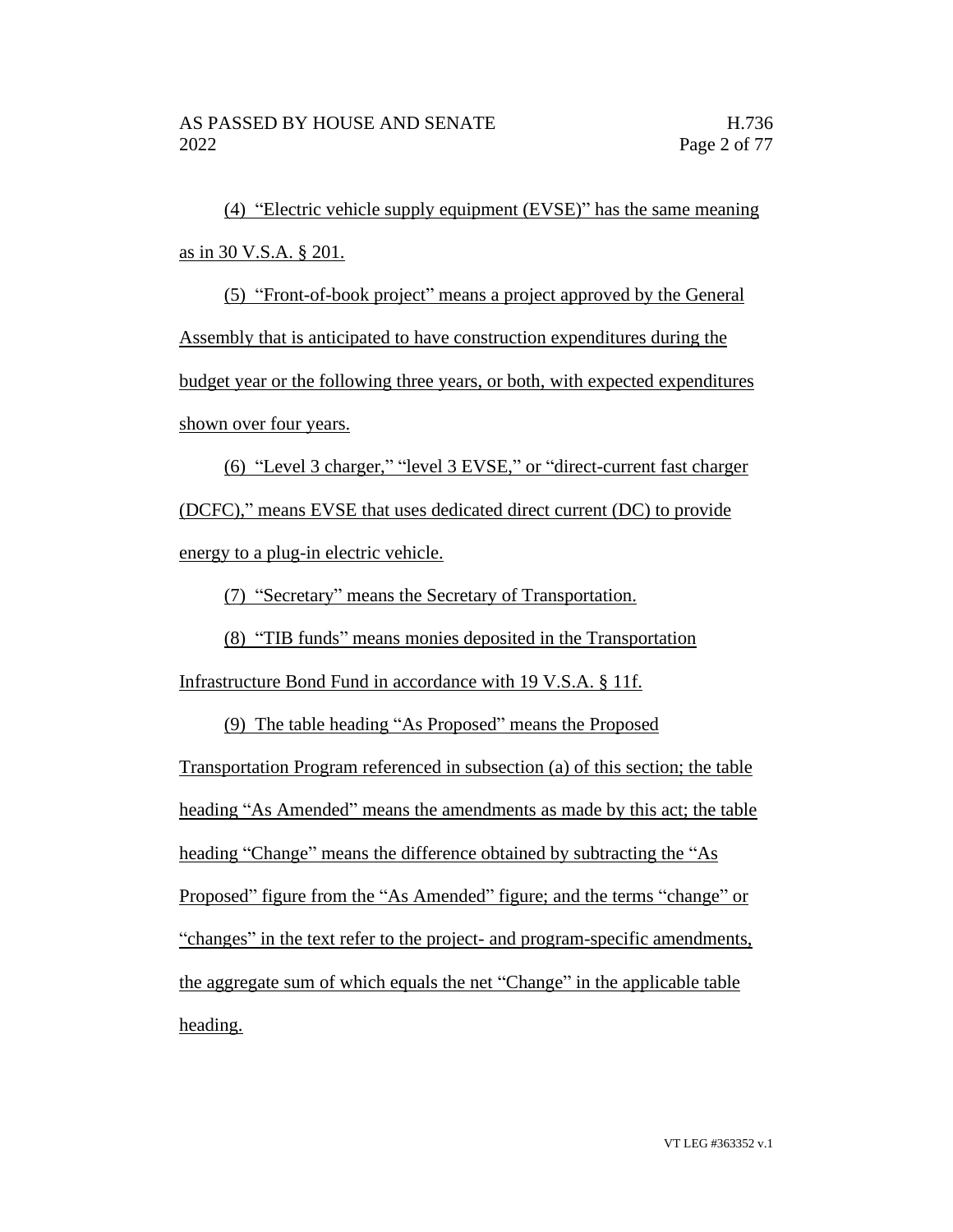\* \* \* Summary of Transportation Investments \* \* \* Sec. 2. FISCAL YEAR 2023 TRANSPORTATION INVESTMENTS INTENDED TO REDUCE TRANSPORTATION-RELATED GREENHOUSE GAS EMISSIONS, REDUCE FOSSIL FUEL USE, AND SAVE VERMONT HOUSEHOLDS MONEY

This act includes the State's fiscal year 2023 transportation investments intended to reduce transportation-related greenhouse gas emissions, reduce fossil fuel use, and save Vermont households money in furtherance of the policies articulated in 19 V.S.A. § 10b and the goals of the Comprehensive Energy Plan and the Climate Action Plan and to satisfy the Executive and Legislative Branches' commitments to the Paris Agreement climate goals. In fiscal year 2023, these efforts will include the following:

(1) Park and Ride Program. This act provides for a fiscal year expenditure of \$4,043,060.00, which will fund one construction project to create a new park and ride facility; the design of one additional park and ride facility scheduled for construction in future fiscal years; the design of improvements to one additional park and ride facility; and paving projects for existing park and ride facilities. This year's Park and Ride Program will create 254 new State-owned spaces. Specific additions and improvements include:

(A) Berlin (Exit 6)—design for 62 spaces;

(B) Manchester—design for 50 new spaces; and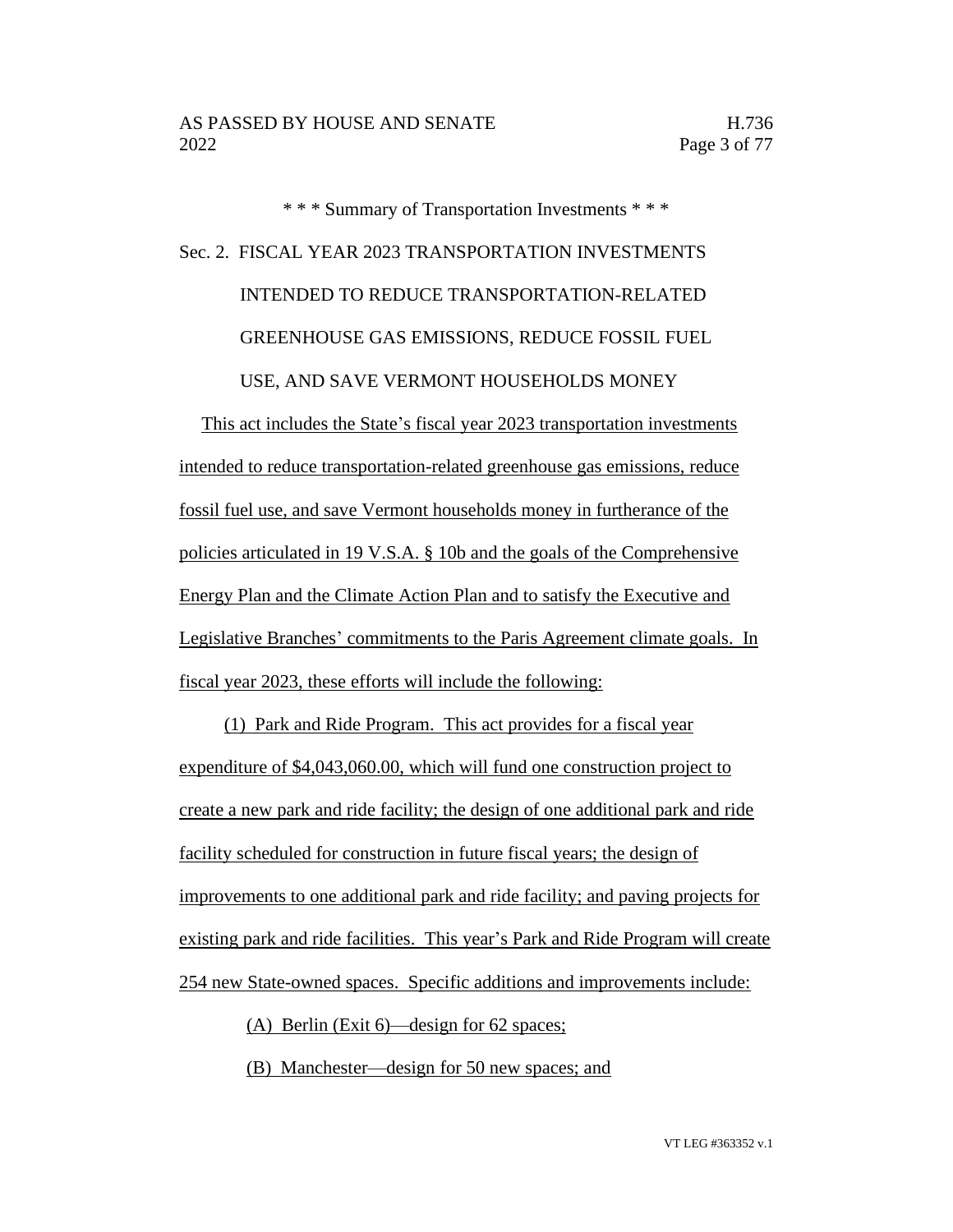#### (C) Williston—construction of 142 new spaces.

(2) Bike and Pedestrian Facilities Program. This act, in concert with 2020 Acts and Resolves No. 139, Sec. 12(b)(1), provides for a fiscal year expenditure, including local match, of \$19,793,776.00, which will fund 29 bike and pedestrian construction projects and 18 bike and pedestrian design, rightof-way, or design and right-of way projects for construction in future fiscal years. The construction projects include the creation, improvement, or rehabilitation of walkways, sidewalks, shared-use paths, bike paths, and cycling lanes. In addition to completing the Lamoille Valley Rail Trail, which will run from Swanton to St. Johnsbury, projects are funded in Arlington, Bennington, Brattleboro, Bristol, Burlington, Chester, Colchester, Coventry, Dover, Enosburg Falls, Fairfax, Hardwick, Hartford, Hartland, Hinesburg, Lyndon, Manchester, Middlebury, Middlesex, Montpelier, Montpelier-Berlin, Moretown, New Haven, Pawlet, Plainfield, Poultney, Proctor, Richford, Roxbury, Royalton, Rutland City, Shelburne, South Burlington, Springfield, St. Albans City, Swanton, Vergennes, Waterbury, and Winooski. This act also provides State funding for some of Local Motion's operation costs to run the Bike Ferry on the Colchester Causeway, which is part of the Island Line Trail; funding for the small-scale municipal bicycle and pedestrian grant program for projects to be selected during the fiscal year; funding for projects funded through the Safe Routes to School program; and funding for education and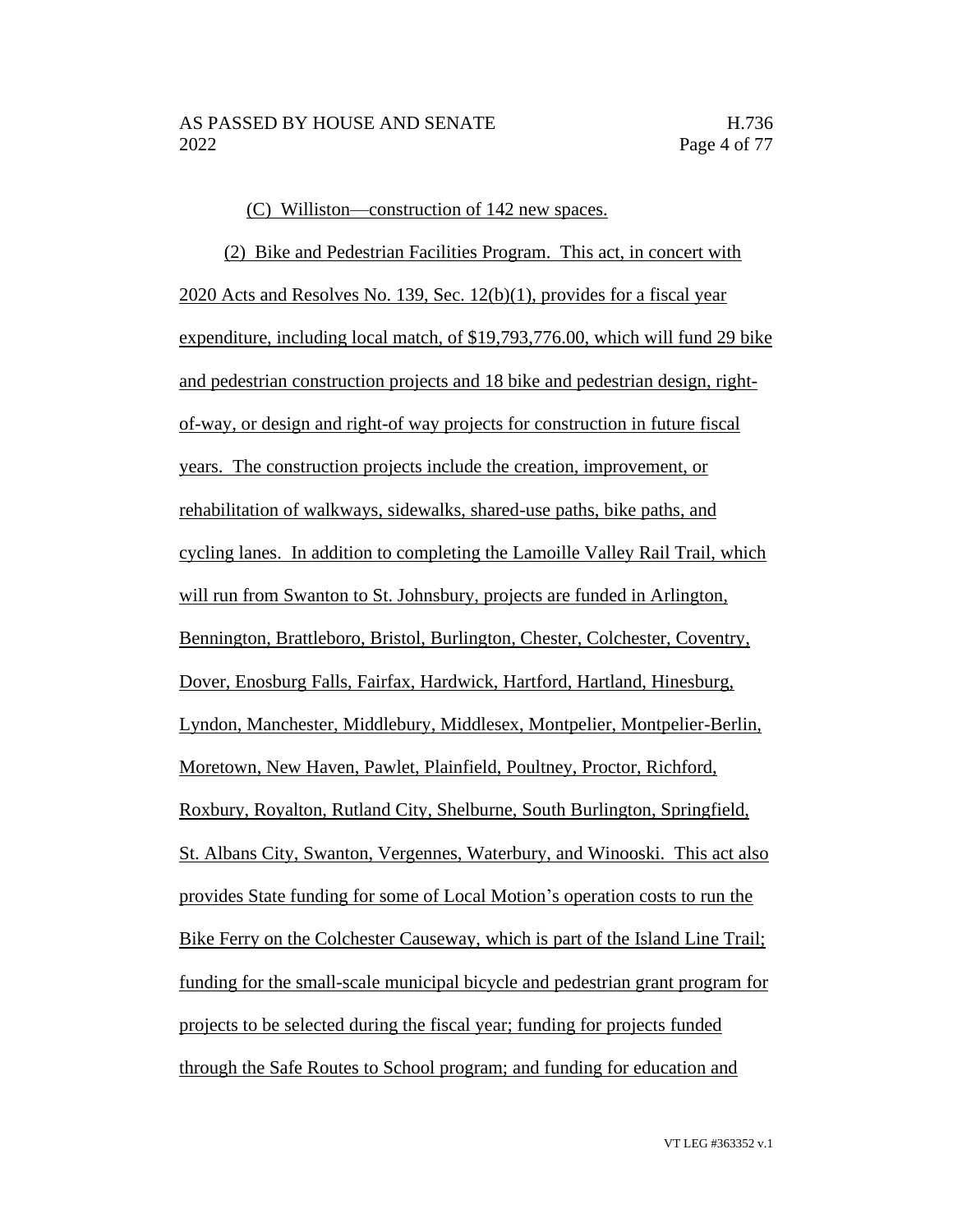outreach to K–8 schools to encourage higher levels of walking and bicycling to school.

(3) Transportation Alternatives Program. This act provides for a fiscal year expenditure of \$5,665,880.00, including local funds, which will fund 18 transportation alternatives construction projects and 24 transportation alternatives design, right-of-way, or design and right-of-way projects. Of these 42 projects, 12 involve environmental mitigation related to clean water or stormwater concerns, or both clean water and stormwater concerns, and 23 involve bicycle and pedestrian facilities. Projects are funded in Bennington, Berlin, Brandon, Bridgewater, Bridport, Brighton, Burlington, Castleton, Chester, Colchester, Derby, Duxbury, Enosburg, Essex, Fair Haven, Fairfax, Franklin, Hartford, Hyde Park, Jericho, Montgomery, Newfane, Norwich, Pittsford, Proctor, Rutland Town, South Burlington, St. Johnsbury, Vergennes, Warren, West Rutland, Williston, Wilmington, and Winooski.

(4) Public Transit Program. This act authorizes \$50,239,278.00 in funding for public transit uses throughout the State, which is a 9.6 percent increase over fiscal year 2022 levels, a 21.8 percent increase over fiscal year 2021 levels, and a 30 percent increase over fiscal year 2020 levels. Included in the authorization are:

(A) Go! Vermont, with an authorization of \$873,000.00. This authorization supports transportation demand management (TDM) strategies,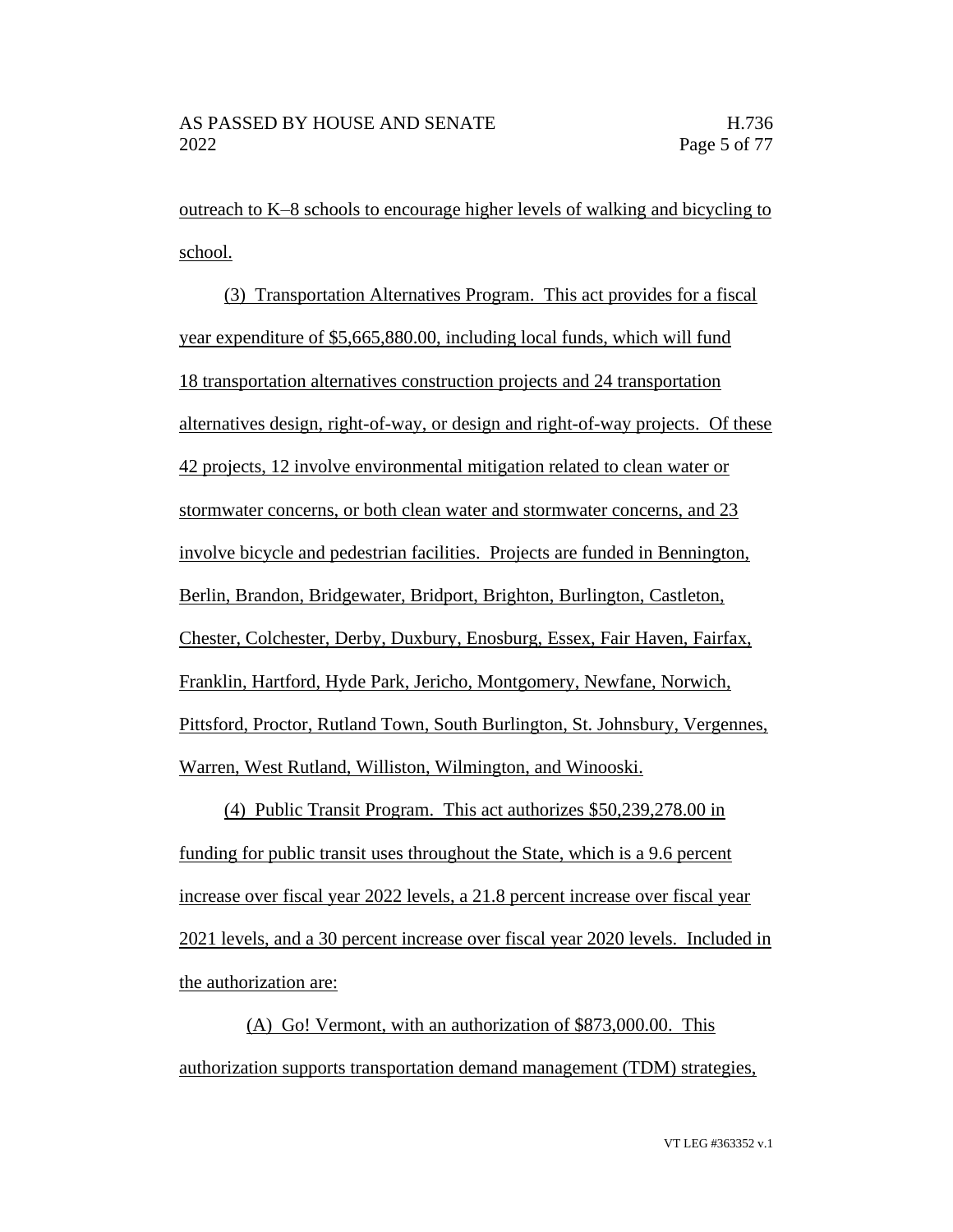including the State's Trip Planner and commuter services, to promote the use of carpools and vanpools.

(B) Vermont Kidney Association Grant, with an authorization of \$50,000.00. This authorization supports the transit needs of Vermonters in need of dialysis services.

(C) Mobility and Transportation Innovation (MTI) Grant Program, with an authorization of \$1,500,000.00, through Sec. 15 of this act. This authorization continues to support projects that improve both mobility and access to services for transit-dependent Vermonters, reduce the use of singleoccupancy vehicles, and reduce greenhouse gas emissions. Not less than \$1,250,000.00 of this authorization shall go towards microtransit projects.

(D) One-time public transit monies, with an authorization of \$1,200,000.00, through Sec. 16 of this act. This authorization will allow public transit providers to, as practicable, provide zero-fare public transit on routes other than commuter and LINK Express and restore service to pre-COVID-19 levels.

(5) Rail Program. This act authorizes \$35,363,182.00, including local funds, for intercity passenger rail service and rail infrastructure throughout the State, including the return of New York City–Burlington passenger rail service.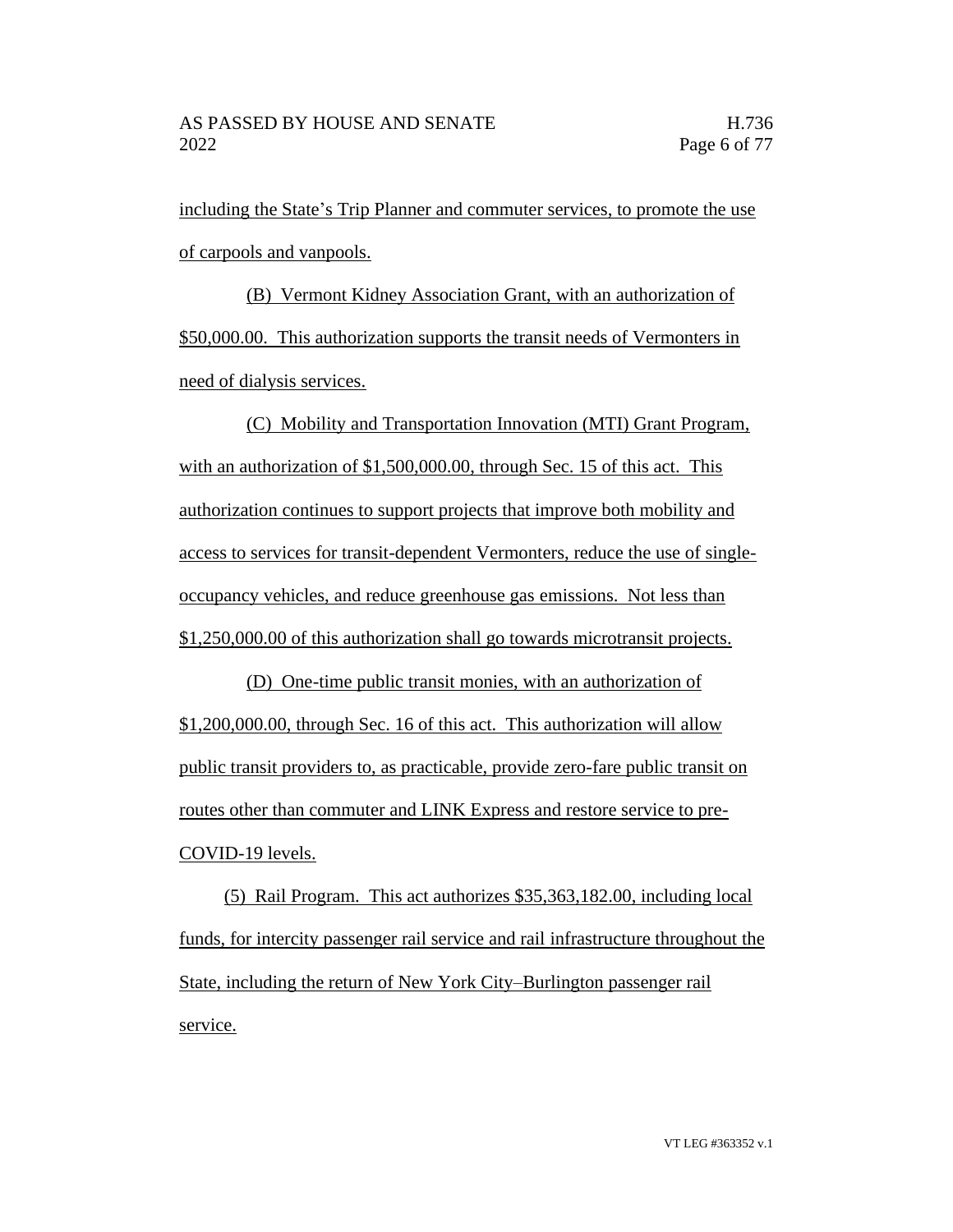(6) Transformation of the State Vehicle Fleet. The Department of Buildings and General Services, which manages the State Vehicle Fleet, currently has 18 plug-in hybrid electric vehicles and 11 battery electric vehicles in the State Vehicle Fleet. In fiscal year 2023, the Commissioner of Buildings and General Services will continue to purchase and lease vehicles for State use in accordance with 29 V.S.A. § 903(g), which requires, to the maximum extent practicable, that the Commissioner purchase or lease hybrid or plug-in electric vehicles, as defined in 23 V.S.A. § 4(85), with not less than 75 percent of the vehicles purchased or leased be hybrid or plug-in electric vehicles.

(7) Electric vehicle supply equipment. In furtherance of the State's goal to increase the presence of EVSE in Vermont:

(A) Sec. 3 of this act authorizes up to \$6,250,000.00 to install level 3 EVSE along the State highway network and to cover capped administrative costs.

(B) Sec. 4 of this act amends a State goal to have a level 3 EVSE charging port available to the public within one driving mile, down from five miles, of every exit of the Dwight D. Eisenhower National System of Interstate and Defense Highways within the State and 25 driving miles, down from 50 miles, of another level 3 EVSE charging port available to the public along a State highway.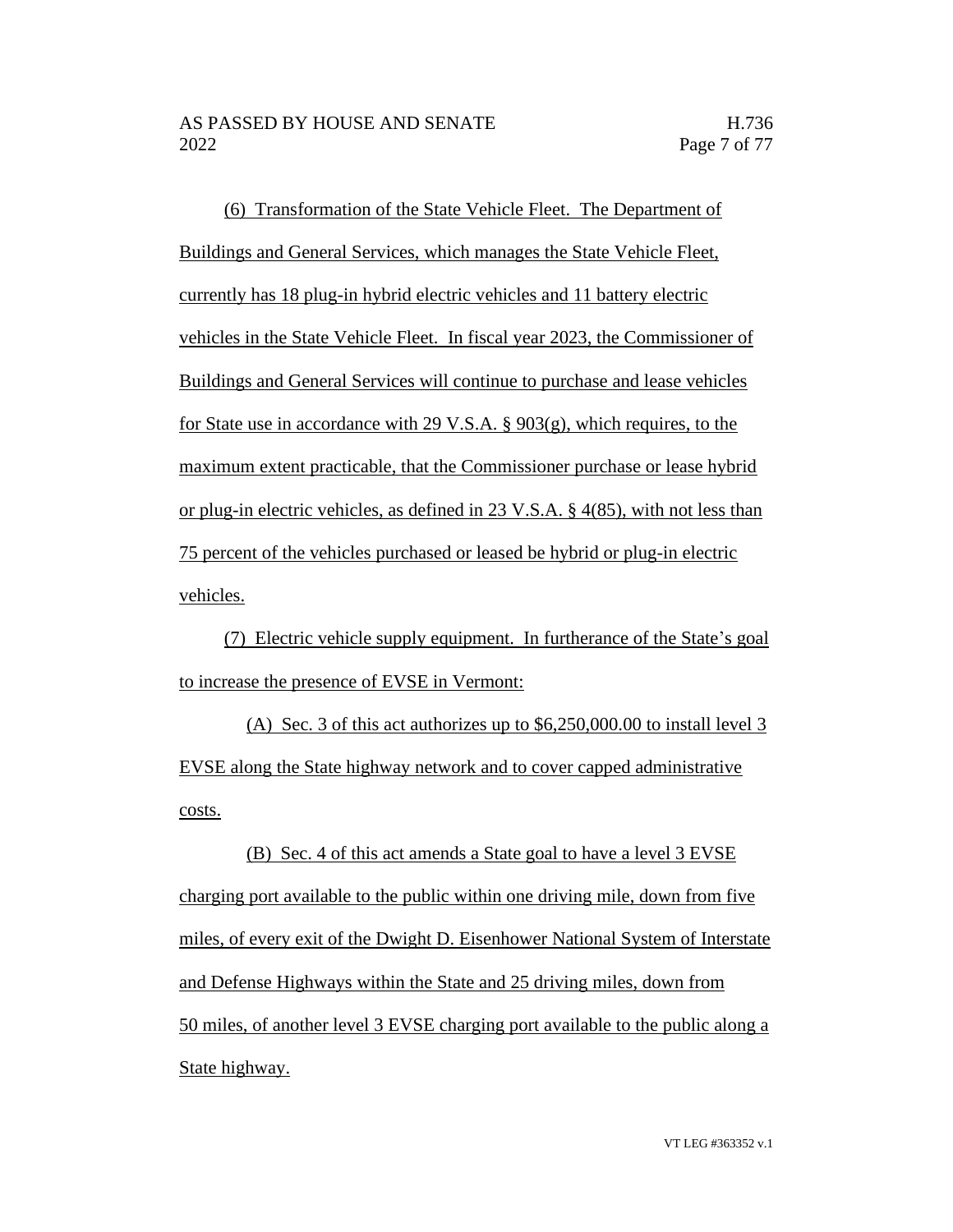(C) The fiscal year 2023 budget authorizes up to \$10,000,000.00 to install EVSE at multiunit dwellings, workplaces, and public venues and attractions, such as parks, State parks and access areas, downtowns, museums, and ski mountains, and to cover capped administrative costs.

(8) Vehicle incentive programs and expansion of the PEV market.

(A) Incentive Program for New PEVs. Sec. 5(a) of this act authorizes \$12,000,000.00 for PEV purchase and lease incentives under the Incentive Program for New PEVs, which is the State's program to incentivize the purchase and lease of new PEVs, and capped administrative costs.

(B) MileageSmart. Sec. 5(b) of this act authorizes up to \$3,000,000.00 for purchase incentives under MileageSmart, which is the State's used high-fuel-efficiency vehicle incentive program, and capped administrative costs.

(C) Replace Your Ride Program. Sec. 5(c) of this act authorizes \$3,000,000.00 for incentives under Replace Your Ride, which will be the State's program to incentivize Vermonters to remove older low-efficiency vehicles from operation and switch to modes of transportation that produce fewer greenhouse gas emissions, and capped administrative costs.

(D) eBike Incentives. Sec. 5(d) of this act authorizes \$50,000.00 for eBike incentives and capped administrative costs.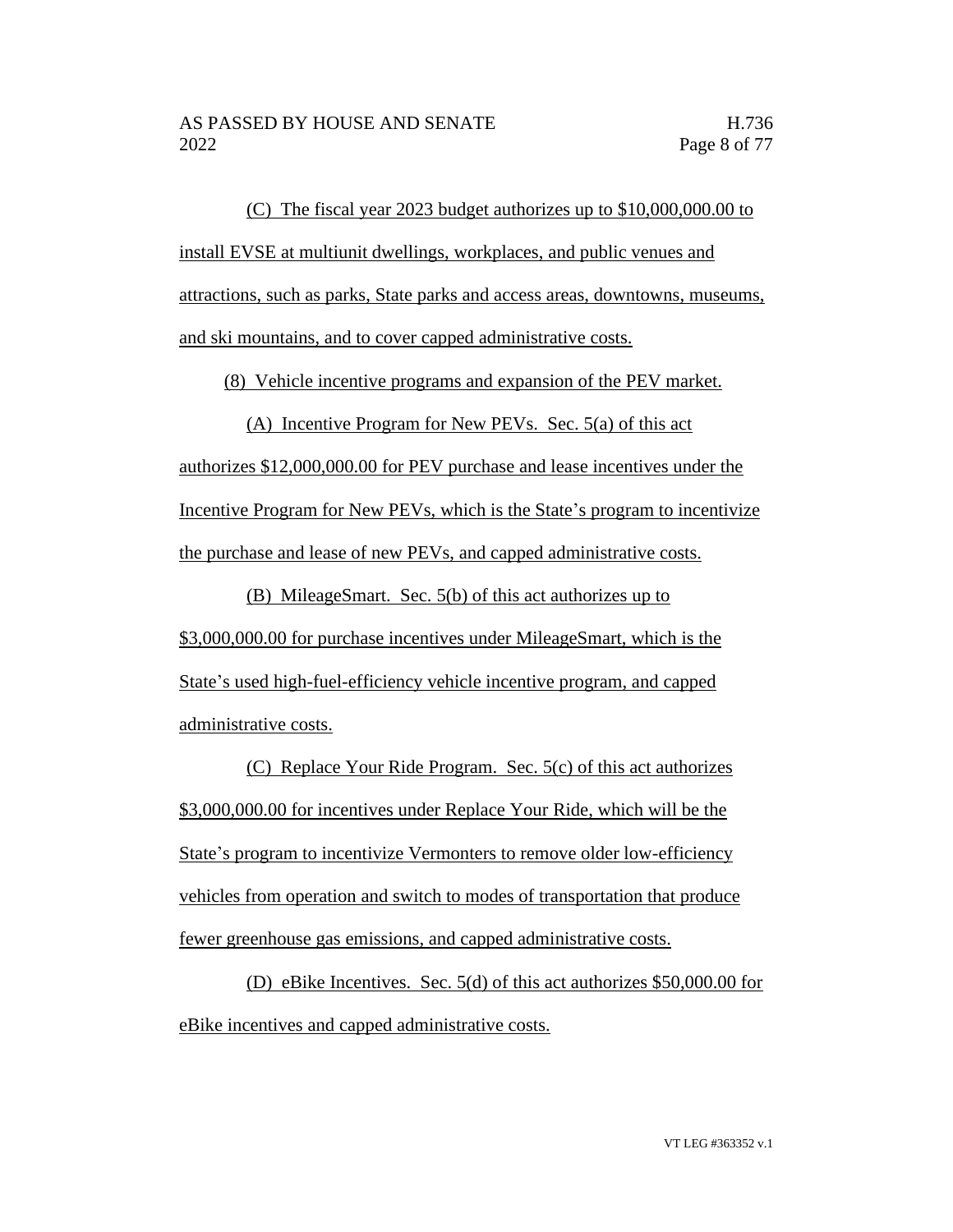(E) Drive Electric Vermont. Sec. 5(e) of this act authorizes up to \$2,000,000.00 for the Agency to continue and expand the Agency's publicprivate partnership with Drive Electric Vermont to support the expansion of the PEV market in the State.

(9) Carbon Reduction Program. Sec. 18 of this act requires the Agency of Transportation to consult with the Vermont Climate Council and ensure that within the Agency of Transportation's Proposed Transportation Program for fiscal years 2024, 2025, and 2026 all federal monies that are proposed by the State for expenditure under the Carbon Reduction Program are allocated toward projects that align with the recommendations of the Climate Action Plan (CAP) issued under 10 V.S.A. § 592.

(10) Vermont State Standards. Sec. 19 of this act requires the Agency to develop a plan for updating the Vermont State Standards for the Design of Transportation Construction, Reconstruction and Rehabilitation on Freeways, Roads, and Streets to create context sensitive, multimodal projects that support smart growth.

(11) Bicycle and Pedestrian Planning Integration Program. Sec. 25 of this act requires the Agency to establish a program to support the continued development and buildout of bicycle and pedestrian infrastructure.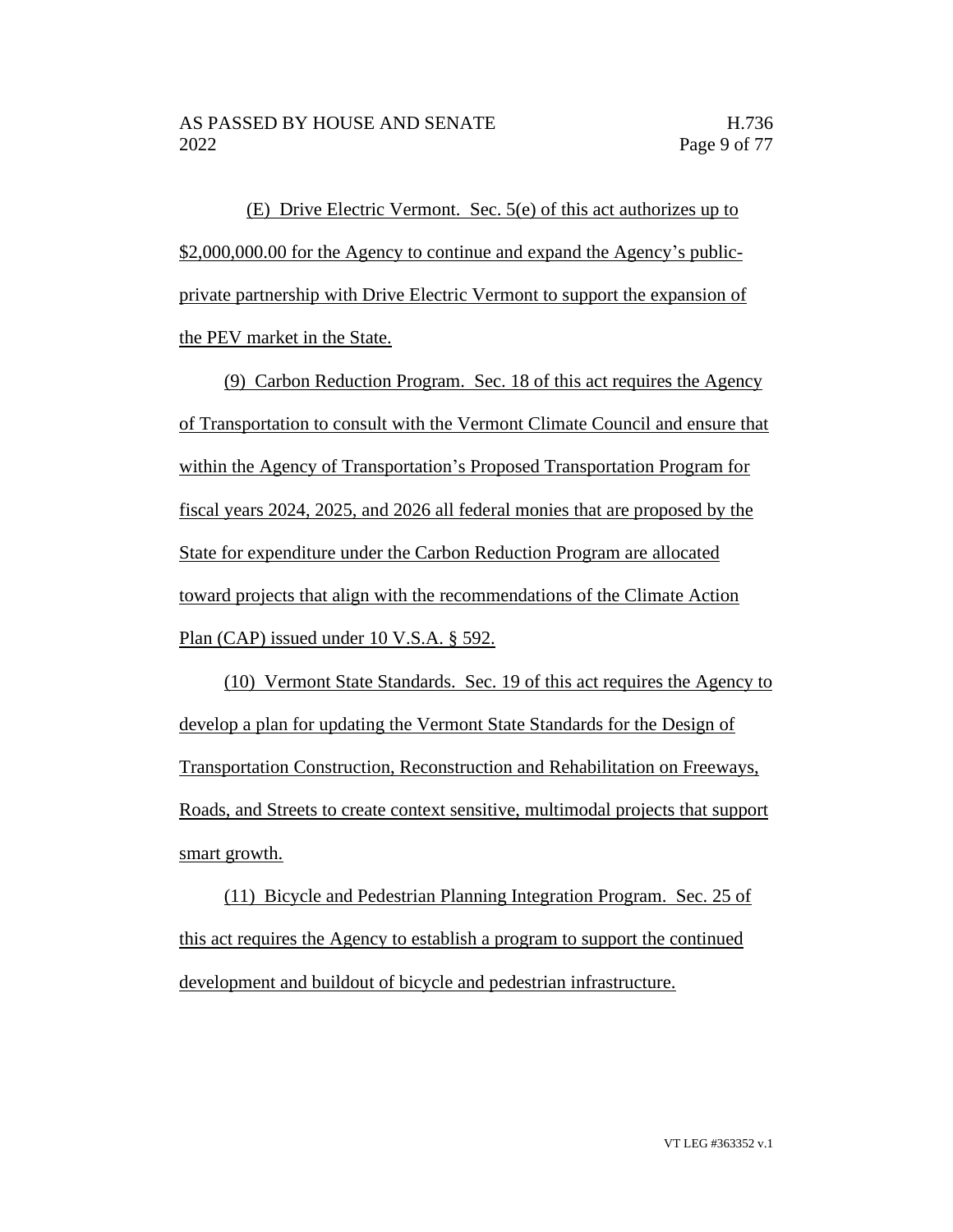(12) Sustainable building components. Secs. 54–56 of this act establish the Agency's statement of policy on the use of sustainable building components.

\* \* \* Electric Vehicle Supply Equipment (EVSE) Infrastructure \* \* \*

\* \* \* Investments in EVSE \* \* \*

Sec. 3. INVESTMENTS IN ELECTRIC VEHICLE SUPPLY EQUIPMENT

## INFRASTRUCTURE

(a) State highway network. The Agency of Transportation is authorized to spend up to \$6,250,000.00 as appropriated in the fiscal year 2023 budget to install level 3 EVSE along the State highway network consistent with the goals established in 2021 Acts and Resolves No. 55, Sec. 30, as amended by Sec. 4 of this act. This authorization shall be used by the Agency for one or more of the following:

(1) to purchase and install level 3 EVSE;

(2) to provide grants for persons to purchase and install level 3 EVSE;

or

(3) to enter into a public-private partnership for the purchase and installation of level 3 EVSE.

(b) Purpose. The purpose of the expenditures authorized in subsection (a) of this section is to respond to negative economic impacts to the tourism,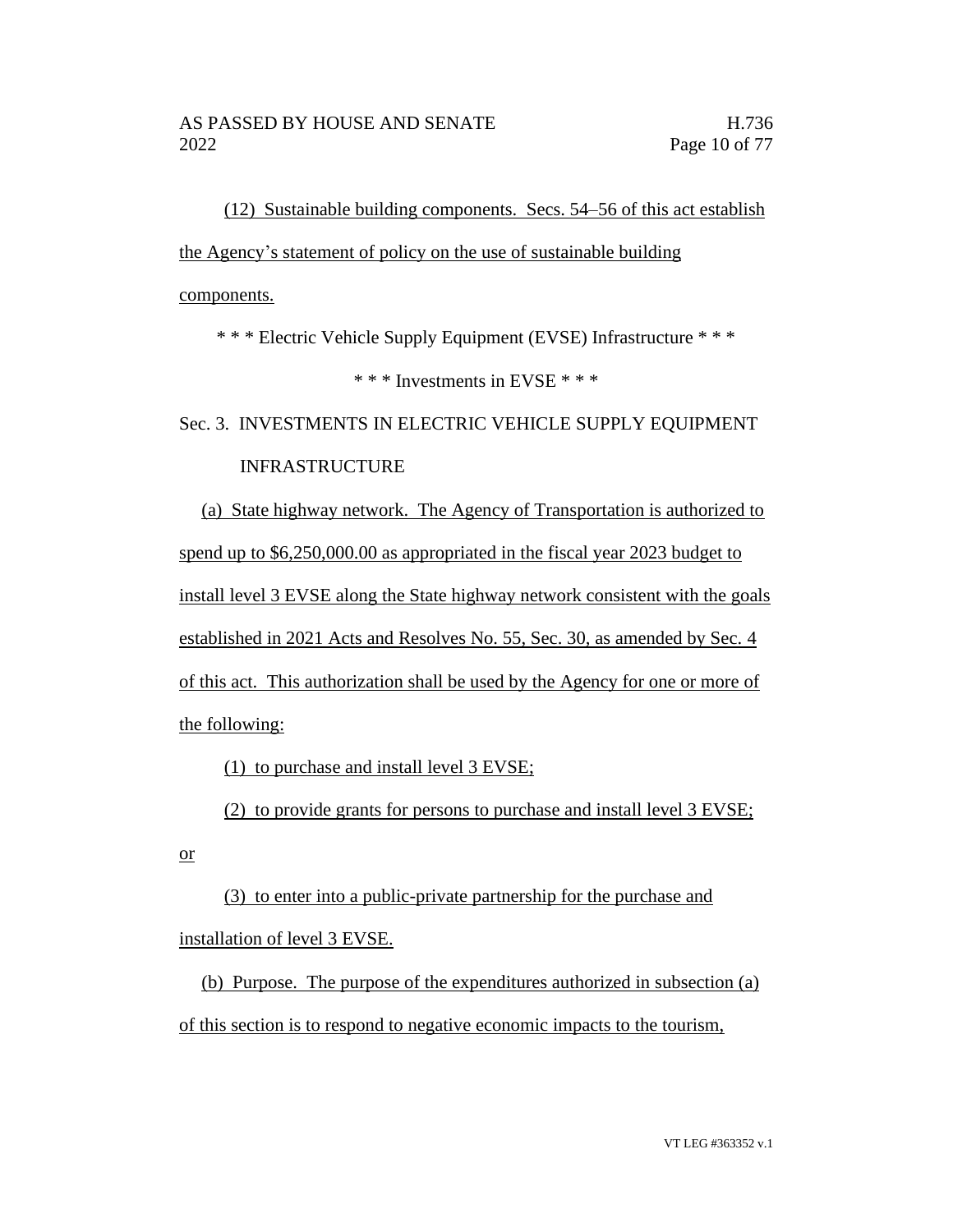travel, and hospitality industries caused by the COVID-19 public health emergency.

(c) Administrative costs. Unless prohibited by federal or State law, the Agency may use up to 15 percent of the authorization in subsection (a) of this section for any administrative costs associated with installing level 3 EVSE along the State highway network.

(d) Carryforward; deployment in fiscal year 2023.

(1) Notwithstanding any other provision of law and subject to the approval of the Secretary of Administration, appropriations to support the authorizations under this section remaining unexpended on June 30, 2023 shall be carried forward and designated for the same expenditures in the subsequent fiscal year.

(2) Every reasonable effort shall be made to obligate and deploy the monies authorized for expenditure under this section in fiscal year 2023 in order to achieve a pace of EVSE deployment necessary to meet the emissions reduction requirements of 10 V.S.A. § 578(a) and the recommendations of the Climate Action Plan (CAP) issued under 10 V.S.A. § 592.

(e) Outreach and marketing. The Agency of Transportation shall ensure that there is sufficient outreach and marketing, including the use of translation and interpretation services, of any EVSE grant program or public-private partnership implemented or entered into pursuant to subsection (a) of this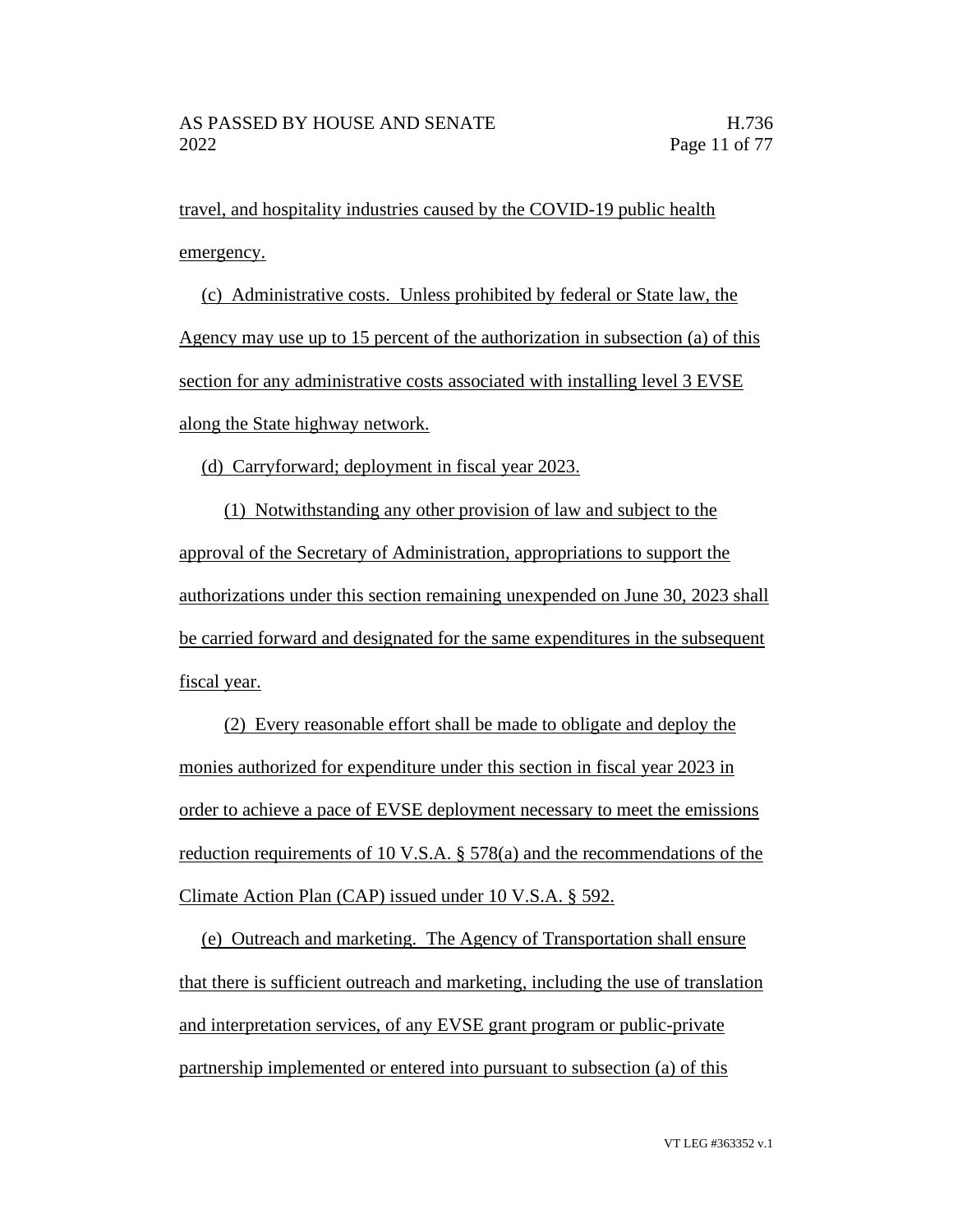section and such costs shall be considered administrative costs for purposes of subsection (c) of this section.

\* \* \* EVSE Goals \* \* \*

Sec. 4. 2021 Acts and Resolves No. 55, Sec. 30 is amended to read:

Sec. 30. EVSE NETWORK IN VERMONT; REPORT OF ANNUAL

#### MAP

(a) It shall be the goal of the State to have, as practicable, a level 3 EVSE charging port available to the public within:

(1) five miles one driving mile of every exit of the Dwight D.

Eisenhower National System of Interstate and Defense Highways within the State; and

(2) 50 25 driving miles of another level 3 EVSE charging port available to the public along a State highway, as defined in 19 V.S.A. § 1(20).

(b) Notwithstanding 2 V.S.A. § 20(d), the Agency of Transportation shall file an up-to-date map showing the locations of all level 3 EVSE available to the public within the State with the House and Senate Committees on Transportation not later than January 15 each year until the goal identified in subsection (a) of this section is met.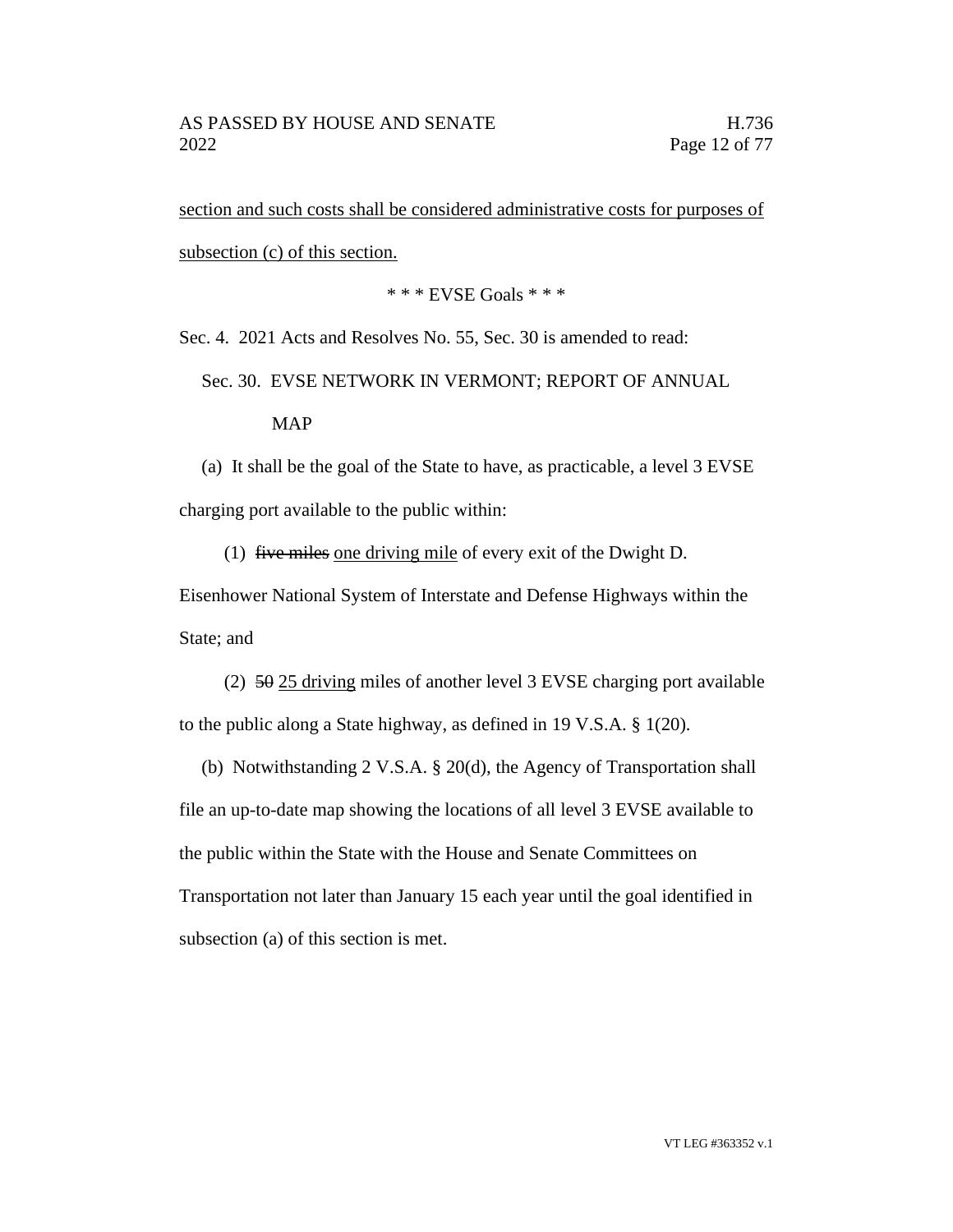\* \* \* Vehicle Incentive Programs \* \* \*

#### Sec. 5. VEHICLE INCENTIVE PROGRAMS

(a) Incentive Program for New PEVs. The Agency is authorized to spend up to \$12,000,000.00 as appropriated in the fiscal year 2023 budget on the Incentive Program for New PEVs established in 2019 Acts and Resolves No. 59, Sec. 34, as amended.

(b) MileageSmart. The Agency is authorized to spend up to \$3,000,000.00 as appropriated in the fiscal year 2023 budget on MileageSmart as established in 2019 Acts and Resolves No. 59, Sec. 34, as amended.

(c) Replace Your Ride Program. The Agency is authorized to spend up to \$3,000,000.00 as appropriated in the fiscal year 2023 budget on the Replace Your Ride Program established in 2021 Acts and Resolves No. 55, Sec. 27, as amended.

(d) eBike Incentives. The Agency is authorized to spend up to \$50,000.00 as appropriated in the fiscal year 2023 budget on an eBike incentive program.

(e) Public-private partnership. The Agency is authorized to spend up to \$2,000,000.00 as appropriated in the fiscal year 2023 budget on the Agency's existing partnership with Drive Electric Vermont, which shall support the expansion of the PEV market in the State through the provision of stakeholder coordination, policy engagement, consumer education and outreach, infrastructure development, and technical assistance.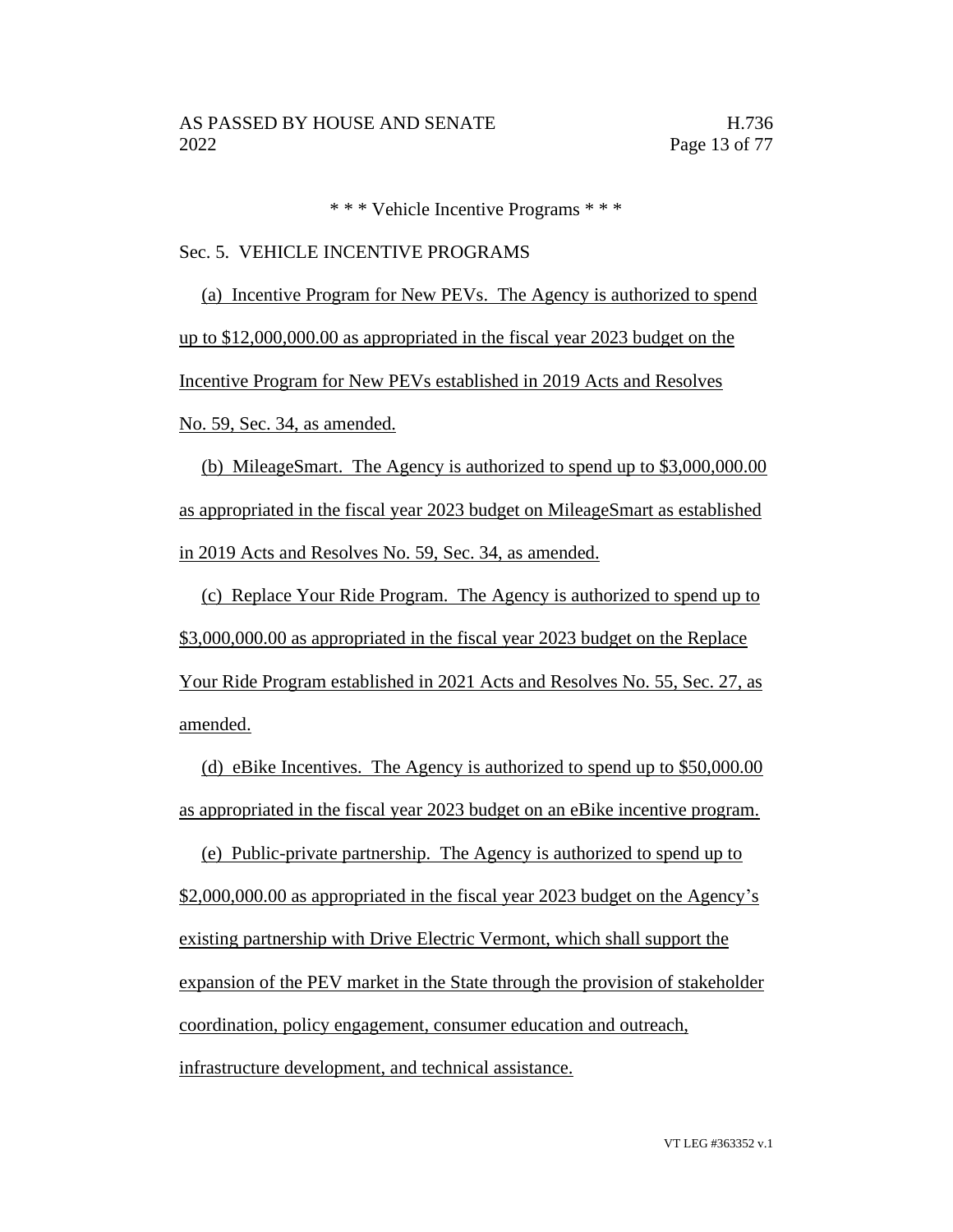(f) Administrative costs. The Agency may use up to 15 percent of any single authorization in subsections (a)–(d) of this section for any costs associated with administering and promoting the vehicle incentive programs.

(g) Carryforward; deployment in fiscal year 2023.

(1) Notwithstanding any other provision of law and subject to the approval of the Secretary of Administration, appropriations to support the authorizations under this section remaining unexpended on June 30, 2023 shall be carried forward and designated for the same expenditures in the subsequent fiscal year.

(2) Every reasonable effort shall be made to obligate and deploy the monies authorized for expenditure under this section in fiscal year 2023 in order to achieve a pace of plug-in electric vehicle deployment necessary to meet the emissions reduction requirements of 10 V.S.A. § 578(a) and the recommendations of the Climate Action Plan (CAP) issued under 10 V.S.A. § 592.

(h) Outreach and marketing. The Agency, in consultation with Drive Electric Vermont and the Vermont Vehicle and Automotive Distributors Association, shall ensure that there is sufficient outreach and marketing, including the use of translation and interpretation services, of the Incentive Program for New PEVs, MileageSmart, Replace Your Ride, and eBike incentives so that Vermonters who are eligible under one or more of the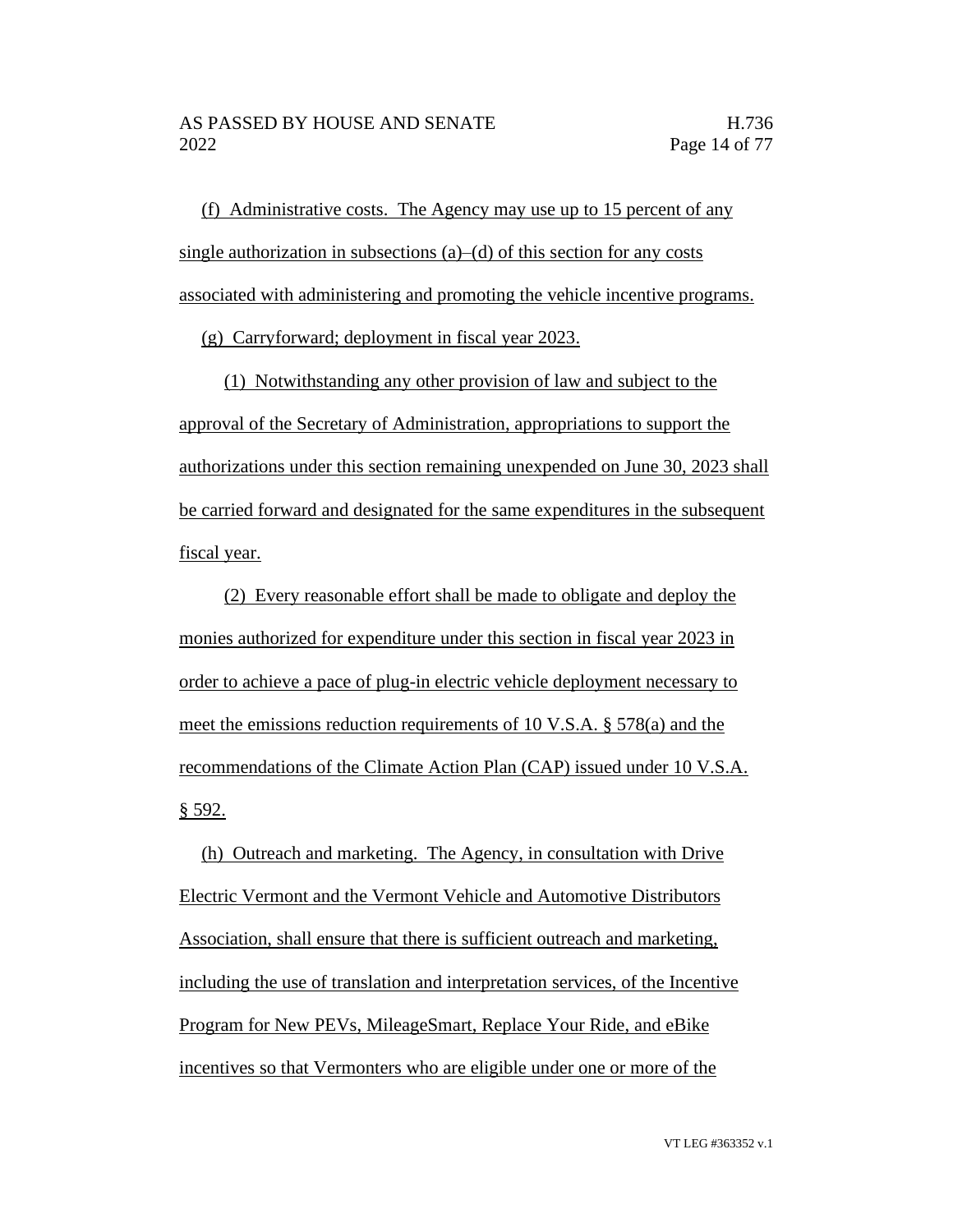incentive programs can easily learn how to secure as many incentives as are available and such costs shall be considered administrative costs for purposes of subsection (f) of this section.

Sec. 6. 2019 Acts and Resolves No. 59, Sec. 34(b), as amended by 2020 Acts and Resolves No. 121, Sec. 14, 2020 Acts and Resolves No. 154, Sec. G.112, 2021 Acts and Resolves No. 3, Sec. 56, and 2021 Acts and Resolves No. 55, Sec. 19 is further amended to read:

(b) Electric vehicle incentive program. An incentive program for Vermont residents to purchase and lease new PEVs shall structure PEV purchase and lease incentive payments by income to help Vermonters benefit from electric driving, including Vermont's most vulnerable. The program shall be known as the Incentive Program for New PEVs. Specifically, the Incentive Program for New PEVs shall:

\* \* \*

(5) apply to:

(A) manufactured PEVs PHEVs with a Base Manufacturer's Suggested Retail Price (MSRP) of \$40,000.00 or less;

(B) manufactured BEVs with a Base MSRP of \$45,000.00 or less; and

(C) manufactured PEVs with any Base MSRP that will be issued a special registration plate by the Commissioner of Motor Vehicles pursuant to

VT LEG #363352 v.1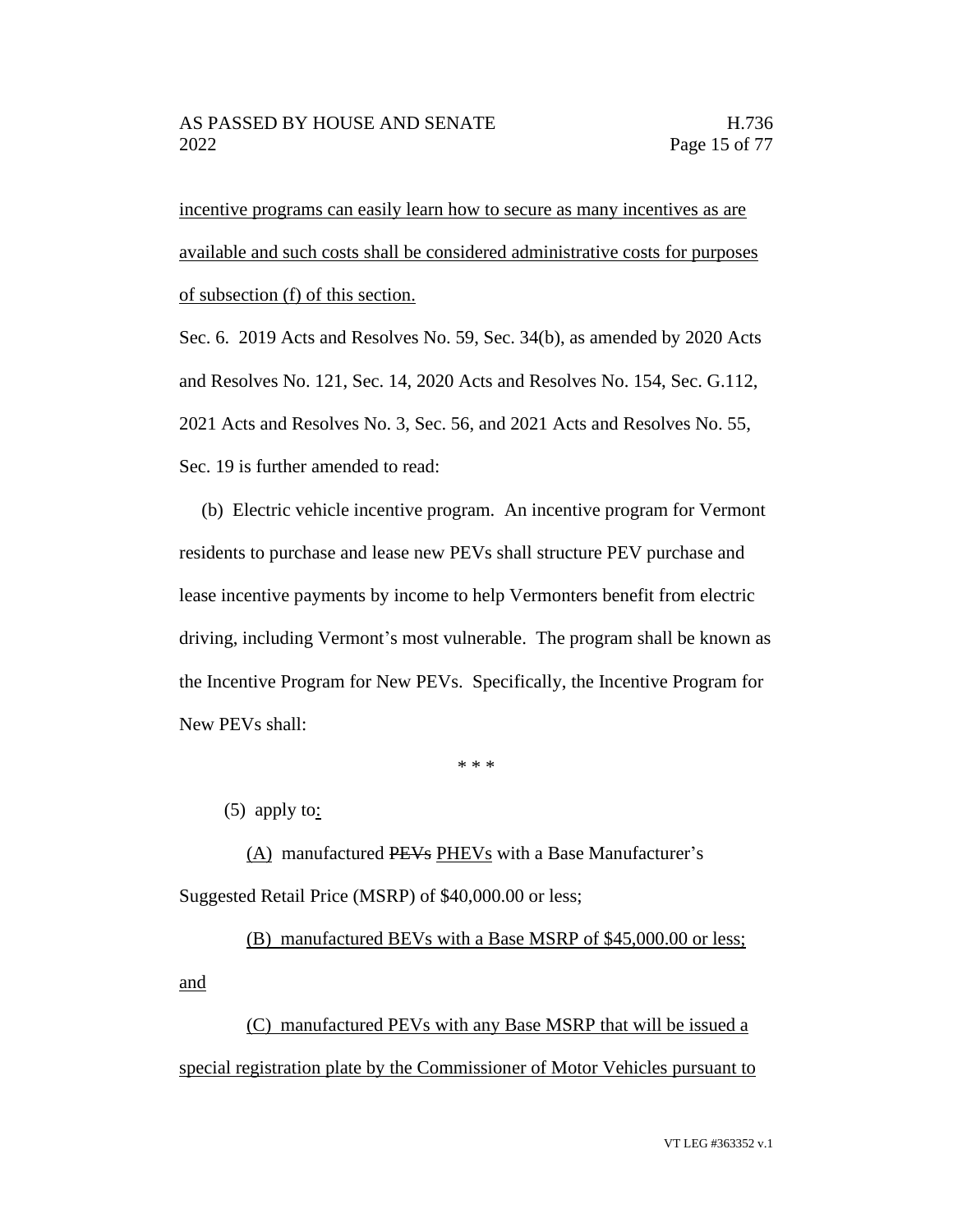23 V.S.A. § 304a or will predominately be used to provide accessible transportation for the incentive recipient or a member of the incentive recipient's household, provided that the incentive recipient or the member of the incentive recipient's household has a removable windshield placard issued by the Commissioner of Motor Vehicles pursuant to 23 V.S.A. § 304a; and

\* \* \*

\* \* \* Vermont Association of Snow Travelers Authorizations \* \* \* Sec. 7. VERMONT ASSOCIATION OF SNOW TRAVELERS (VAST) AUTHORIZATIONS

(a) The Agency of Transportation is authorized to spend:

(1) \$50,000.00 in one-time General Fund monies, as appropriated in the fiscal year 2023 budget, in grants to the Vermont Association of Snow

Travelers (VAST) to support the Law Enforcement and Safety Program; and

(2) \$750,000.00 in one-time General Fund monies, as appropriated in the fiscal year 2023 budget, in grants to VAST to support the Equipment Grant-in-Aid Program.

(b) VAST shall ensure that the Equipment Grant-in-Aid Program maximizes the geographic distribution and utilization of equipment purchased in whole or in part with the monies authorized in subdivision (a)(2) of this section by implementing grant scoring criteria that awards equipment grants to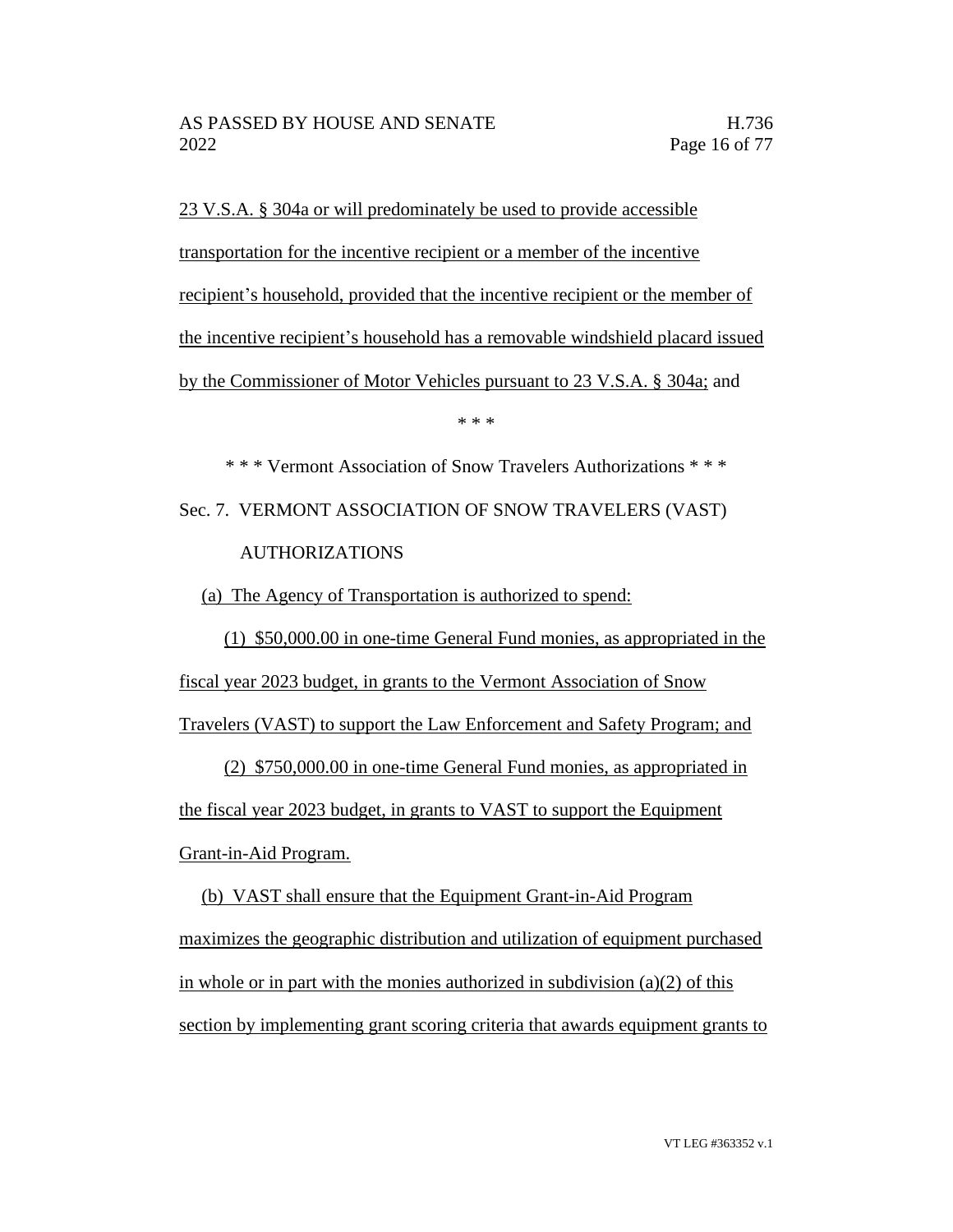applicants that have worked with neighboring clubs to groom at least 60 miles of trails and the equipment to be replaced is at least 15 years old.

\* \* \* Bridge Formula Program; Off-System Bridges \* \* \*

Sec. 8. BRIDGE FORMULA PROGRAM; OFF-SYSTEM BRIDGES;

REPEAL

(a) Findings. The General Assembly finds that:

(1) the Infrastructure Investment and Jobs Act, Pub. L. No. 117-58 (IIJA) provides Vermont with \$225,000,000.00 in Bridge Formula Program funding for federal fiscal years 2022 through 2026;

(2) the Bridge Formula Program funds are to be used for the

preservation and replacement of bridges;

(3) as part of the Bridge Formula Program, states are required to allocate a minimum of 15 percent of the funding to address off-system bridge needs, where off-system bridges are those that are located along roadways off the federal aid system;

(4) in Vermont, roadways off the federal aid system are primarily owned and maintained by municipalities; and

(5) under the IIJA, the federal share of funding for municipally owned off-system bridges is 100 percent.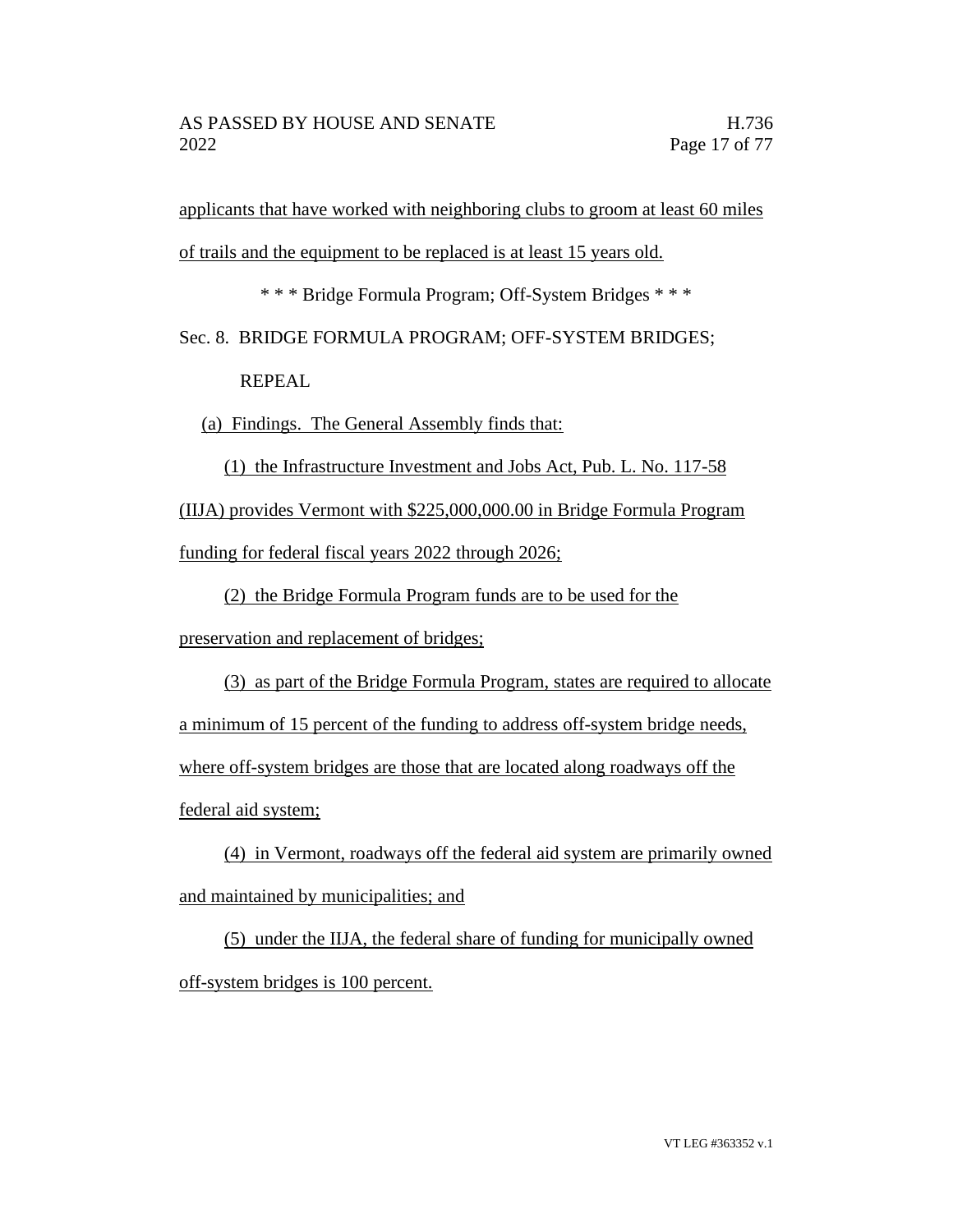(b) Priority implementation. In order to implement and allocate the Bridge Formula Program funding, the Agency of Transportation is directed to simultaneously:

(1)(A) Fund at 100 percent federal share the construction phase of all off-system bridges in the Fiscal Year 2023 Transportation Program for Town Highway Bridges that:

(i) were not authorized for federal funds for the construction phase of the pending project prior to the Fiscal Year 2023 Transportation Program; and

(ii) are either listed as a front-of-book project or development and evaluation (D&E) project in the Fiscal Year 2023 Transportation Program.

(B) The engineering (PE) and right-of-way (ROW) phases of projects to be funded at 100 percent federal share under subdivision (A) of this subdivision (1) shall continue to be funded at 80 percent federal, 10 percent State, and 10 percent municipal.

(2)(A) In the Fiscal Year 2023 through 2029 Transportation Programs, fund the construction phase of off-system covered bridges and off-system historic truss bridges within the Transportation Programs for Town Highway Bridges based on the prioritization of covered bridges and historic truss bridges under the prioritization process outlined in 19 V.S.A.  $\S$  10g(l) at 100 percent federal share.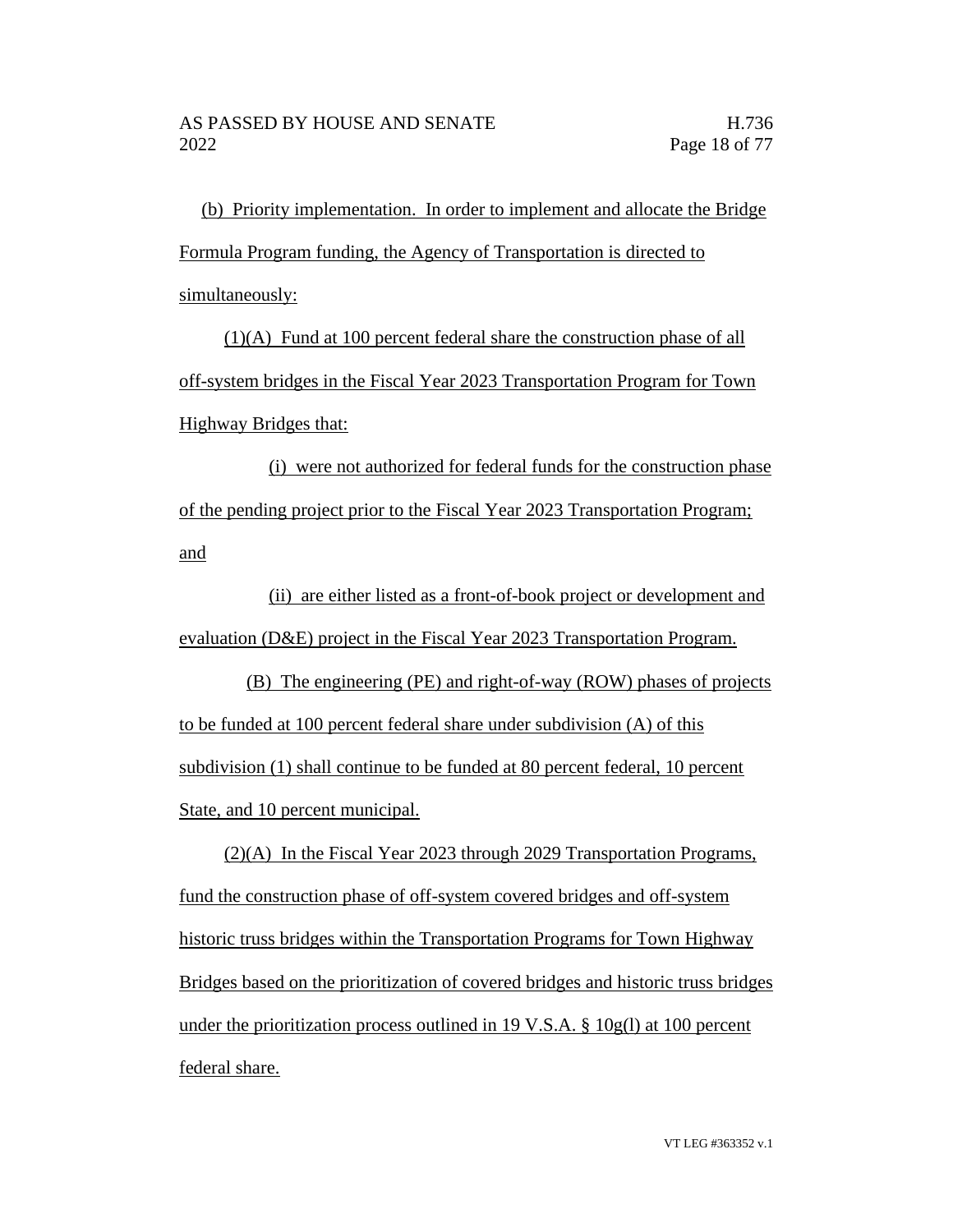(B) The engineering (PE) and right-of-way (ROW) phases of projects to be funded at 100 percent federal share under subdivision (A) of this subdivision (2) shall continue to be funded at 80 percent federal, 10 percent State, and 10 percent municipal.

(c) Secondary implementation. Should funding through the federal Bridge Formula Program remain available following the implementation delineated under subsection (b) of this section, town highway bridges shall be advanced based on the prioritization process outlined in 19 V.S.A. § 10g(l).

(d) Repeal. This section is repealed on October 1, 2029, at the conclusion of the authorized implementation period for the IIJA.

Sec. 9. TOWN HIGHWAY BRIDGE PROGRAM

(a) Within the Agency of Transportation's Proposed Fiscal Year 2023 Transportation Program for Town Highway Bridges, authorized spending for the construction phase of the following projects is amended to be 100 percent federal pursuant to Sec.  $8(b)(1)(A)$  and  $(2)(A)$  of this act:

(1) Clarendon BO 1443(55);

(2) Hartford BO 1444(60);

(3) Ludlow Village BO 1443(52);

(4) Poultney BO 1443(53);

(5) Stowe BO 1446(37);

(6) Stowe BO 1446(39);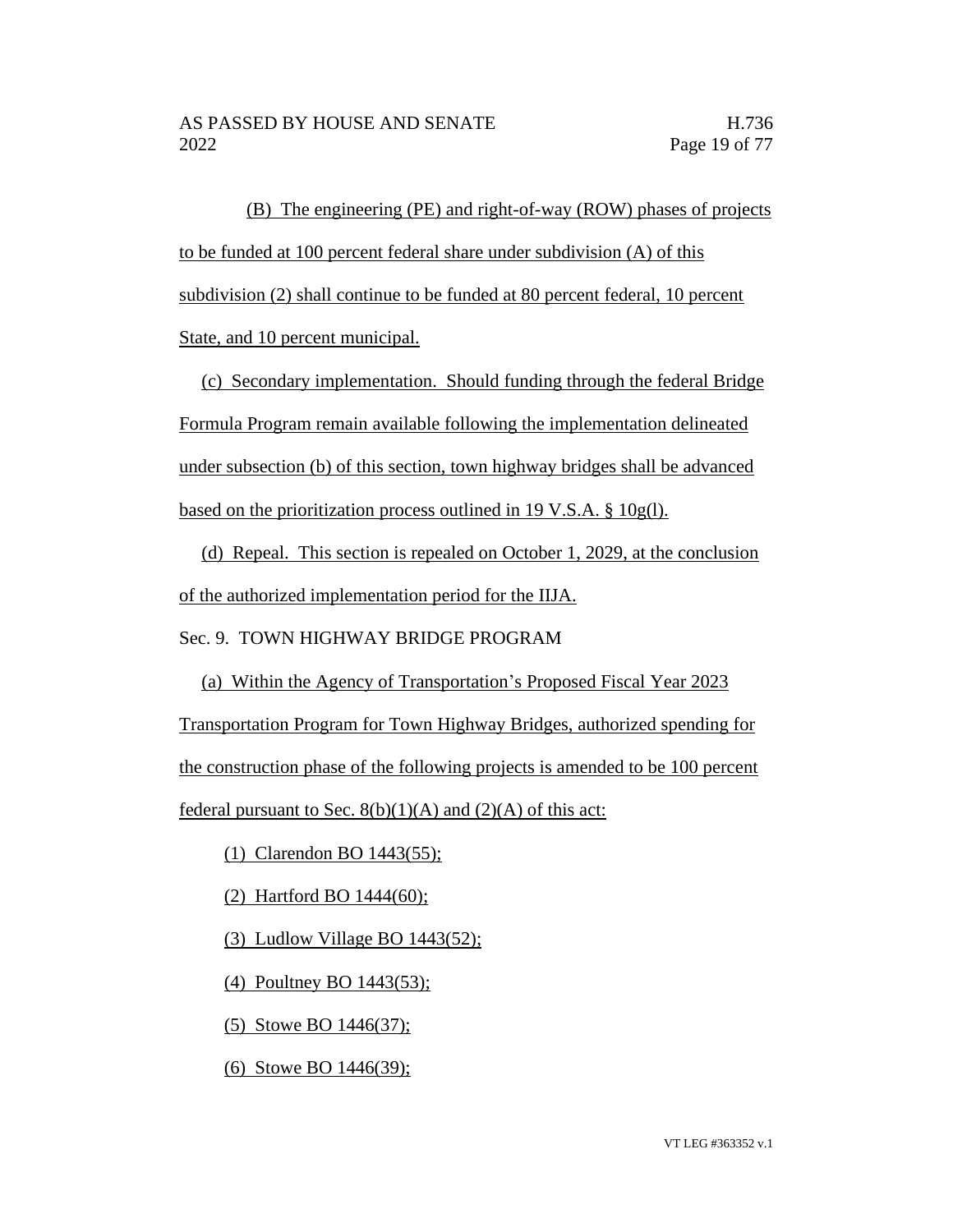### (7) Statewide Preservation Easement Paint Program; and

(8) Statewide Rehabilitation of Covered Bridges.

(b) Within the Agency of Transportation's Proposed Fiscal Year 2023

Transportation Program for Town Highway Bridges, authorized spending is

amended as follows:

| FY 23            | <b>As Proposed</b> | <b>As Amended</b> | <u>Change</u>    |
|------------------|--------------------|-------------------|------------------|
| Other            | 350,000            | 350,000           | $\boldsymbol{0}$ |
| PE               | 4,294,487          | 4,294,487         | $\overline{0}$   |
| <b>ROW</b>       | 355,000            | 355,000           | $\overline{0}$   |
| Construction     | 25,314,700         | 25,314,700        | $\overline{0}$   |
| Total            | 30,314,187         | 30,314,187        | 0                |
| Sources of funds |                    |                   |                  |
| <b>TIB</b>       | 2,402,455          | 2,402,455         | $\overline{0}$   |
| <b>State</b>     | 1,919,899          | 1,230,817         | $-689,082$       |
| Federal          | 24,251,350         | 25,529,514        | 1,278,164        |
| Local            | 1,740,483          | 1,151,401         | $-589,082$       |
| Total            | 30,314,187         | 30,314,187        | $\overline{0}$   |
|                  |                    |                   |                  |

(c) Within the Agency of Transportation's Proposed Fiscal Year 2023

Transportation Program, the following covered bridges projects are added to the candidate list for Town Highway Bridges:

(1) Belvidere (Bridge No. 12 on Town Highway 3);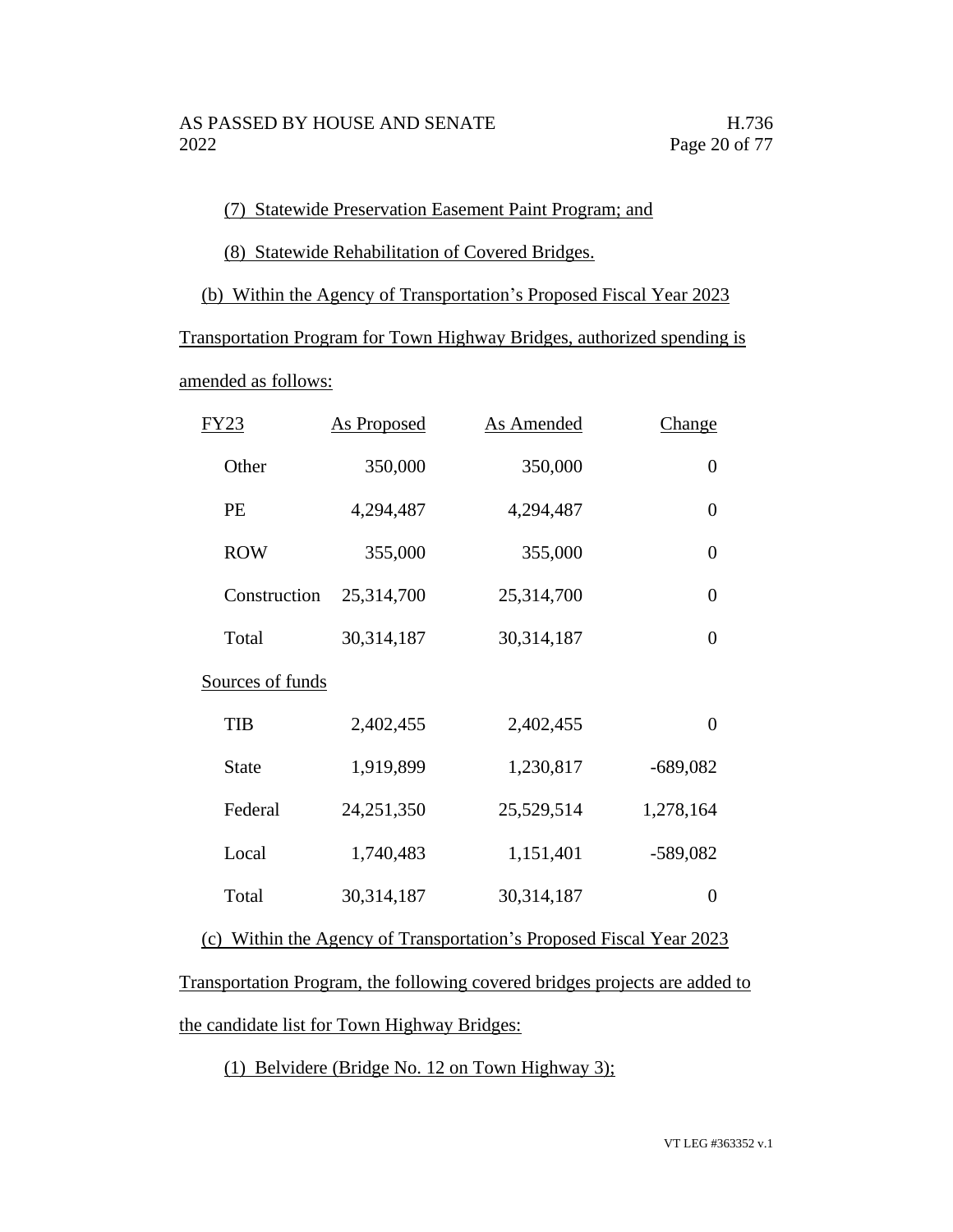(2) Charlotte (Bridge No. 27 on Town Highway 9);

(3) Chelsea (Bridge No. 46 on Town Highway 68);

(4) Hartland (Bridge No. 22 on Town Highway 15);

(5) Lyndon (Bridge No. 33 on Town Highway 58);

(6) Northfield (Bridge No. 10 on Town Highway 3);

(7) Northfield (Bridge No. 11 on Town Highway 3);

(8) Northfield (Bridge No. 15 on Town Highway 3);

(9) Troy (Bridge No. 8 on Town Highway 12); and

(10) Weathersfield (Bridge No. 83 on Town Highway 65).

(d) Within the Agency of Transportation's Proposed Fiscal Year 2023

Transportation Program, the following metal truss bridges projects are added to

the candidate list for Town Highway Bridges:

(1) Berlin (Bridge No. 27 on Town Highway 61);

(2) Bridgewater (Bridge No. 26 on Town Highway 34);

(3) Enosburg (Bridge No. 45 on Town Highway 42);

(4) Lincoln (Bridge No. 46 on Town Highway 6);

(5) Moretown (Bridge No. 42 on Town Highway 39);

(6) Newfane (Bridge No. 49 on Town Highway 26);

(7) Northfield (Bridge No. 65 on Town Highway 57);

(8) Royalton (Bridge No. 30 on Town Highway 6); and

(9) Sheldon (Bridge No. 20 on Town Highway 22).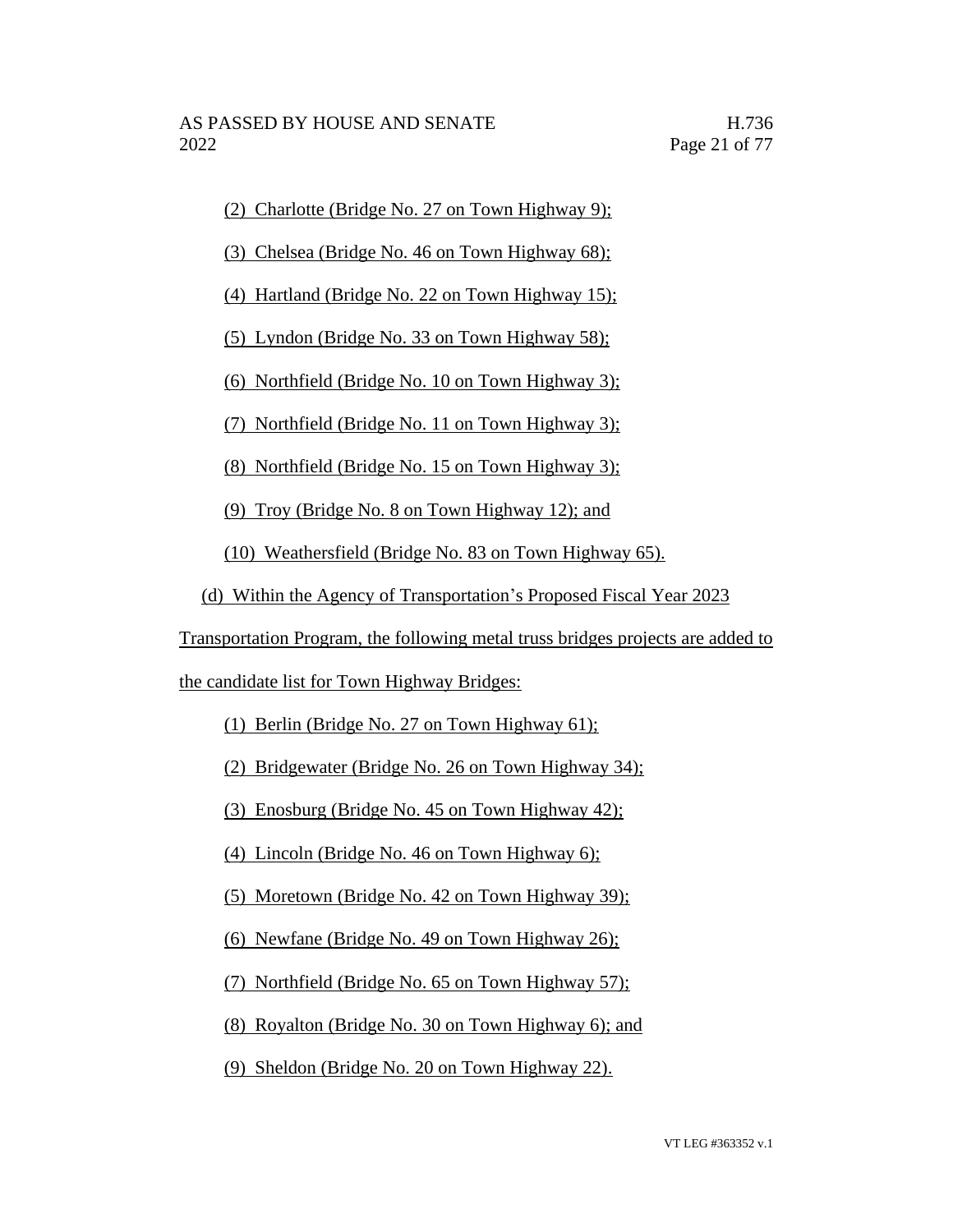\* \* \* Amendments to Fiscal Year 2023 Authorizations \* \* \*

### Sec. 10. PROGRAM DEVELOPMENT

### Within the Agency of Transportation's Proposed Fiscal Year 2023

Transportation Program for Program Development Administration, authorized

spending is amended as follows:

| FY23              | <b>As Proposed</b> | As Amended | <b>Change</b> |
|-------------------|--------------------|------------|---------------|
| Person. Svcs.     | 23,753,701         | 23,753,701 | 0             |
| Operat. Exp.      | 9,039,403          | 8,985,192  | $-54,211$     |
| <b>Grants</b>     | 286,000            | 286,000    | 0             |
| Total             | 33,079,104         | 33,024,893 | $-54,211$     |
| Sources of funds  |                    |            |               |
| State             | 25,074,132         | 25,019,921 | $-54,211$     |
| Federal           | 7,929,972          | 7,929,972  | 0             |
| <b>Inter Unit</b> | 75,000             | 75,000     | $\theta$      |
| Total             | 33,079,104         | 33,024,893 | $-54,211$     |

## Sec. 11. TOWN HIGHWAY AID

Within the Agency of Transportation's Proposed Fiscal Year 2023 Transportation Program for Town Highway Aid, authorized spending is amended as follows: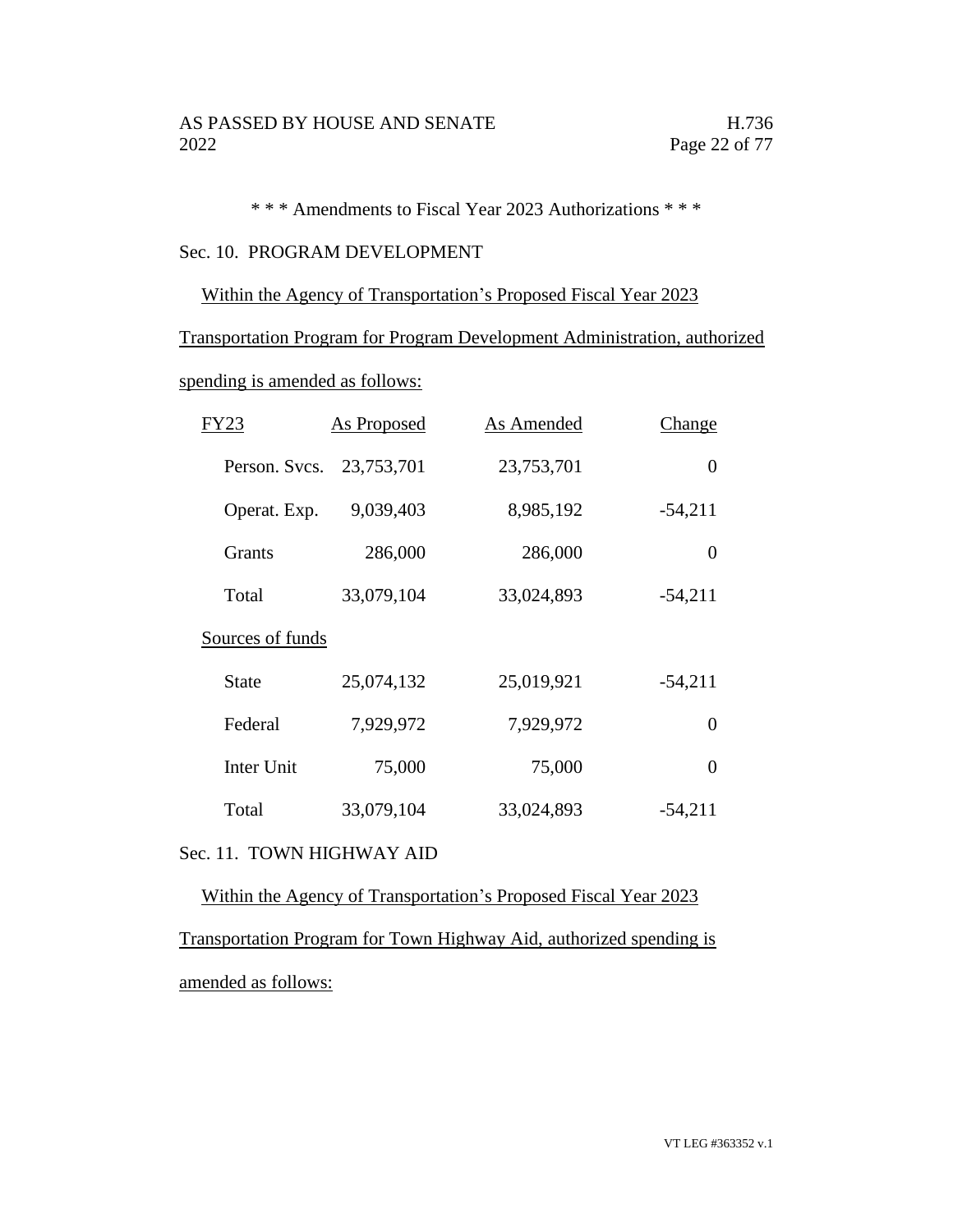| FY23             | As Proposed | As Amended | Change |
|------------------|-------------|------------|--------|
| <b>Grants</b>    | 27,783,413  | 27,837,624 | 54,211 |
| Total            | 27,783,413  | 27,837,624 | 54,211 |
| Sources of funds |             |            |        |
| State            | 27,783,413  | 27,837,624 | 54,211 |
| Total            | 27,783,413  | 27,837,624 | 54,211 |
|                  |             |            |        |

# Sec. 12. POLICY AND PLANNING

# Within the Agency of Transportation's Proposed Fiscal Year 2023

# Transportation Program for Policy and Planning, authorized spending is

## amended as follows:

| FY23             | <b>As Proposed</b> | <b>As Amended</b> | Change    |
|------------------|--------------------|-------------------|-----------|
| Person. Svcs.    | 4,767,663          | 4,767,663         | 0         |
| Operat. Exp.     | 1,035,700          | 1,035,700         | $\theta$  |
| <b>Grants</b>    | 7,389,725          | 10,784,247        | 3,394,522 |
| Total            | 13,193,088         | 16,587,610        | 3,394,522 |
| Sources of funds |                    |                   |           |
| State            | 3,217,573          | 3,217,573         | 0         |
| Federal          | 9,920,240          | 13,314,762        | 3,394,522 |
| Inter Unit       | 55,275             | 55,275            | 0         |
| Total            | 13,193,088         | 16,587,610        | 3,394,522 |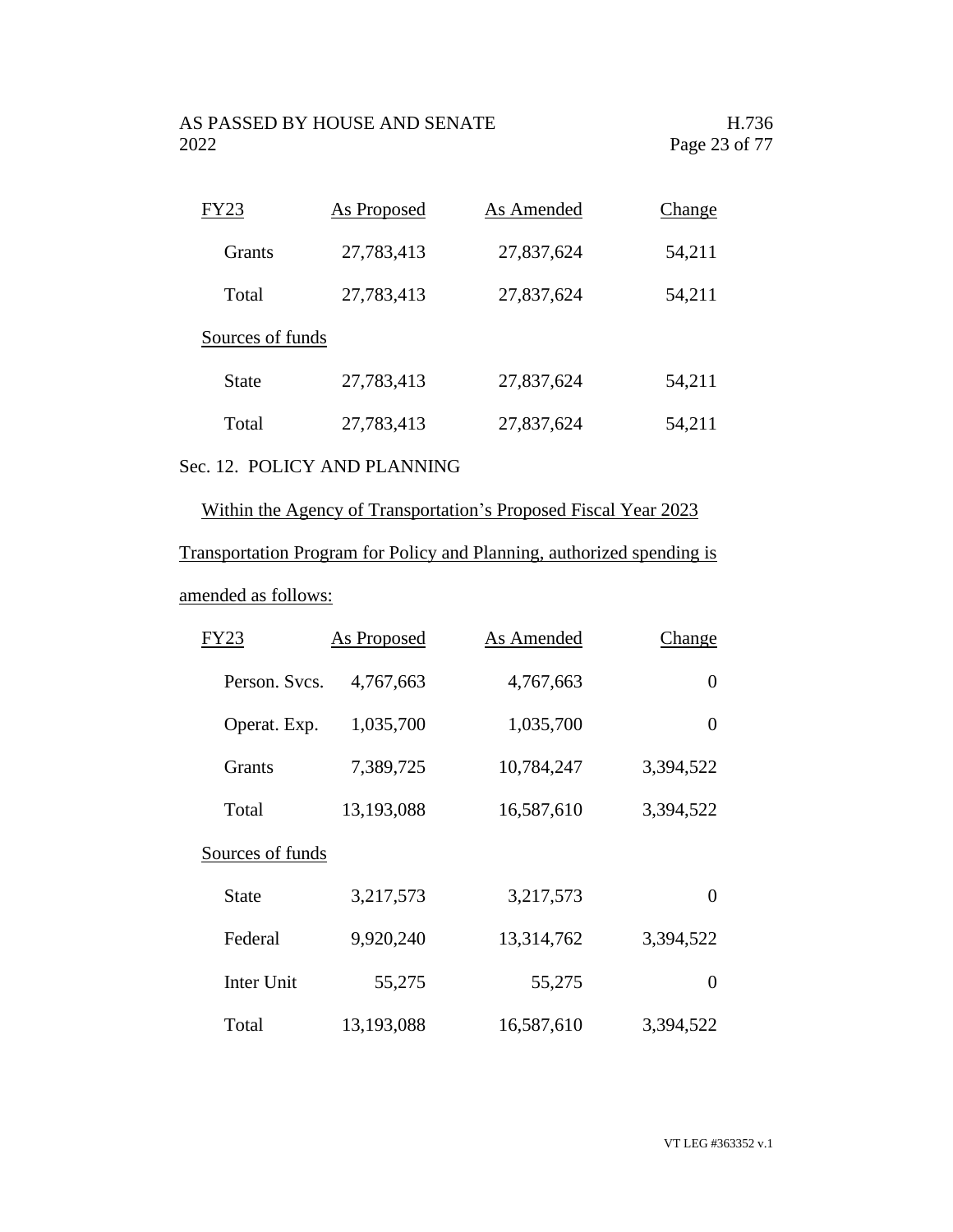## Sec. 13. TOWN HIGHWAY STRUCTURES

## Within the Agency of Transportation's Proposed Fiscal Year 2023

Transportation Program for Town Highway Structures, authorized spending is

amended as follows:

| FY23             | As Proposed | As Amended | Change  |
|------------------|-------------|------------|---------|
| Grants           | 6,333,500   | 7,200,000  | 866,500 |
| Total            | 6,333,500   | 7,200,000  | 866,500 |
| Sources of funds |             |            |         |
| State            | 6,333,500   | 7,200,000  | 866,500 |
| Total            | 6,333,500   | 7,200,000  | 866,500 |

Sec. 13a. TOWN HIGHWAY CLASS 2 ROADWAY

Within the Agency of Transportation's Proposed Fiscal Year 2023

Transportation Program for Town Highway Class 2 Roadway, authorized

spending is amended as follows:

| FY23             | <b>As Proposed</b> | As Amended | Change  |
|------------------|--------------------|------------|---------|
| <b>Grants</b>    | 7,648,750          | 8,600,000  | 951,250 |
| Total            | 7,648,750          | 8,600,000  | 951,250 |
| Sources of funds |                    |            |         |
| <b>State</b>     | 7,648,750          | 8,600,000  | 951,250 |
| Total            | 7,648,750          | 8,600,000  | 951,250 |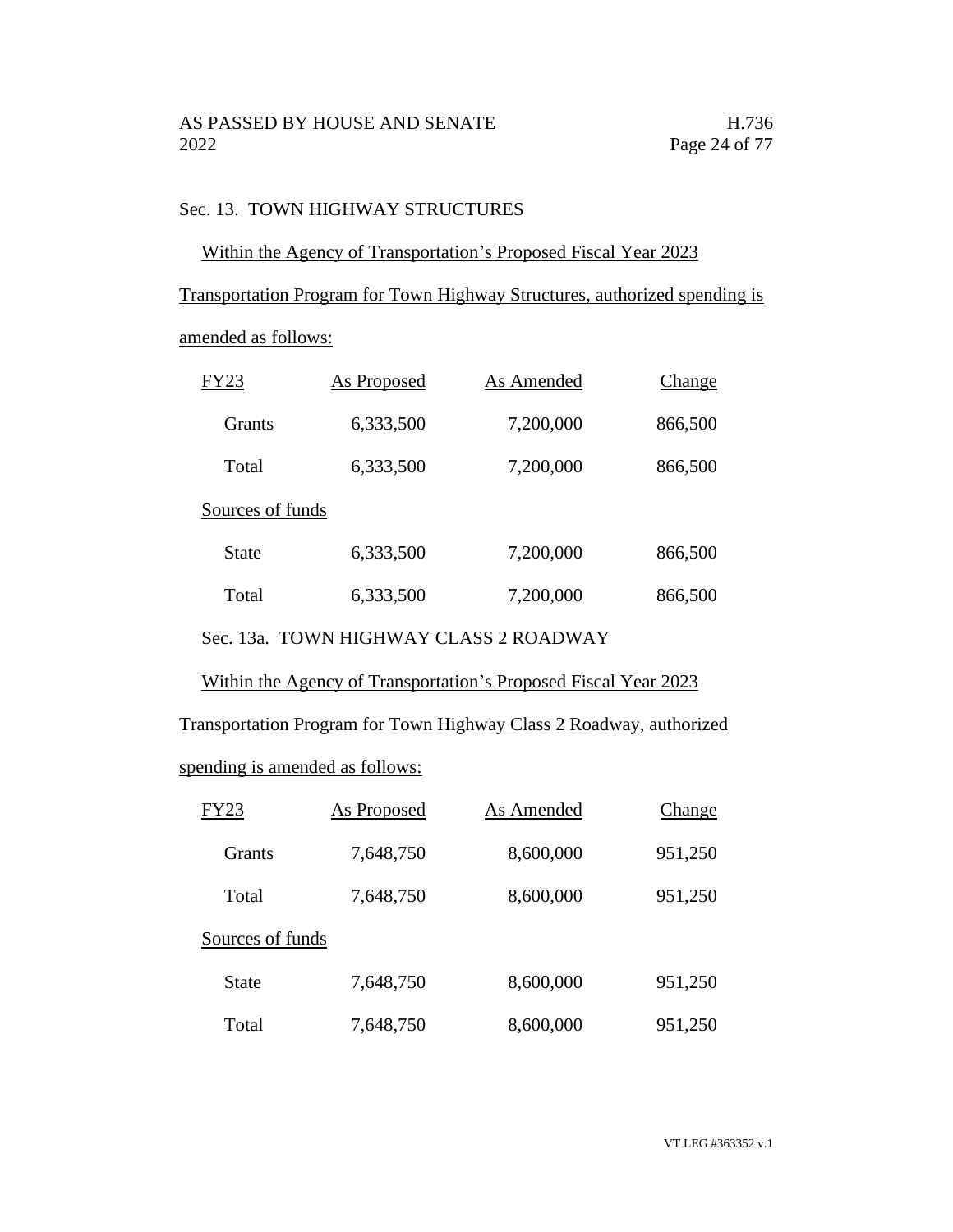## Sec. 13b. HIGHWAY MAINTENANCE

### (a) Within the Agency of Transportation's Proposed Fiscal Year 2023

Transportation Program for Maintenance, authorized spending is amended as

### follows:

| FY23             | As Proposed | As Amended  | Change       |
|------------------|-------------|-------------|--------------|
| Person. Svcs.    | 44,709,478  | 44,709,478  | 0            |
| Operat. Exp.     | 61,554,303  | 59,736,553  | $-1,817,750$ |
| Total            | 106,263,781 | 104,446,031 | $-1,817,750$ |
| Sources of funds |             |             |              |
| State            | 105,517,966 | 103,700,216 | $-1,817,750$ |
| Federal          | 645,815     | 645,815     | 0            |
| Inter Unit       | 100,000     | 100,000     | 0            |
| Total            | 106,263,781 | 104,446,031 | $-1,817,750$ |

(b) Restoring the fiscal year 2023 Maintenance Program appropriation and authorization to the level included in the Agency of Transportation's Proposed Fiscal Year 2023 Transportation Program shall be the Agency's top priority if there is unexpended State fiscal year 2022 appropriations of Transportation Fund Monies. Accordingly:

(1) At the close of State fiscal year 2022, an amount up to \$1,817,750.00 of any unencumbered Transportation Fund monies appropriated in 2021 Acts and Resolves No. 74, Secs. B.900–B.922, as amended by 2022 Acts and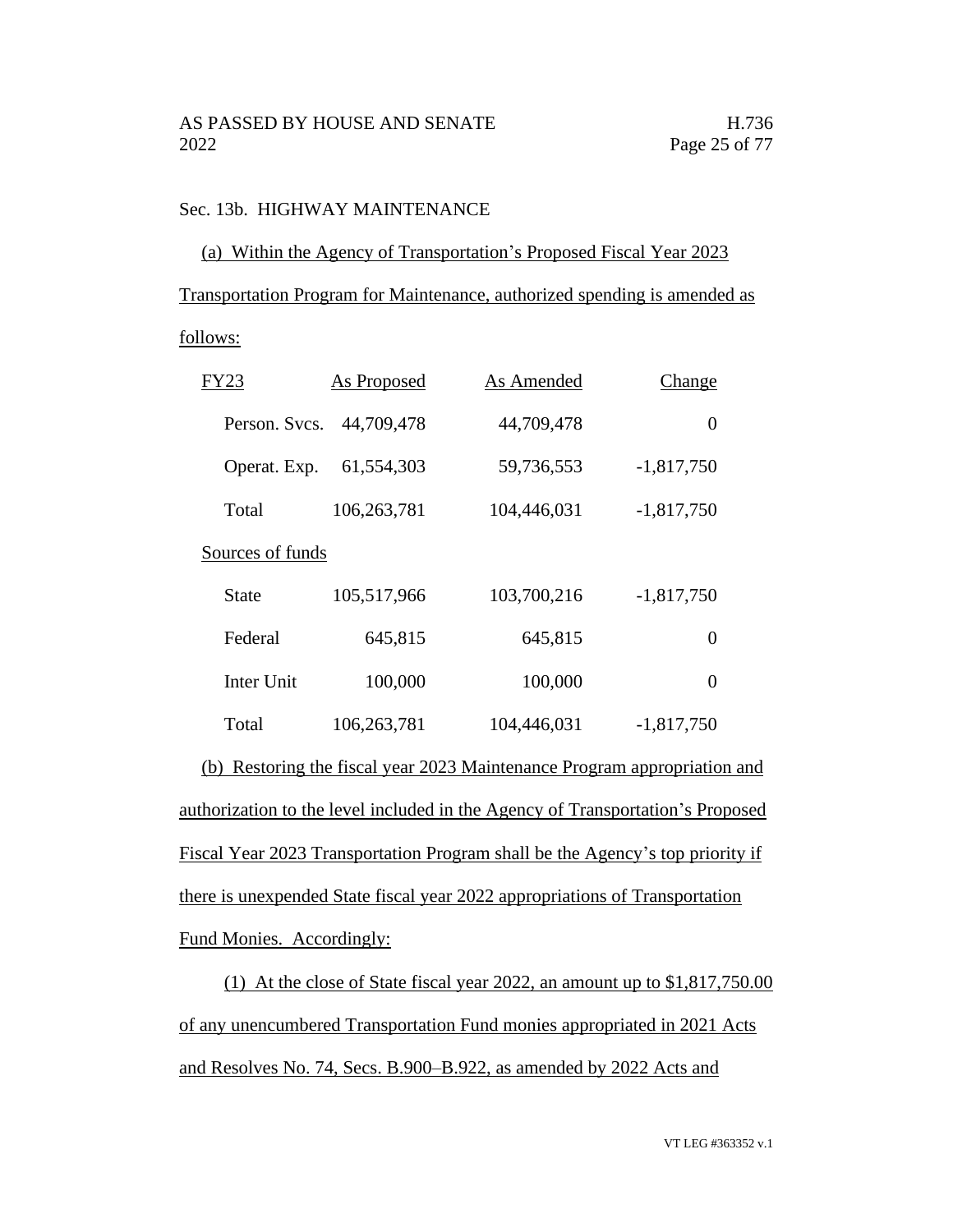Resolves No. 83, Secs. 41–45, that would otherwise be authorized to carry forward is reappropriated for the Agency of Transportation's Proposed Fiscal Year 2023 Transportation Program for Maintenance 30 days after the Agency sends written notification of the request for the unencumbered Transportation Fund monies to be reappropriated to the Joint Transportation Oversight Committee, provided that the Joint Transportation Oversight Committee does not send written objection to the Agency.

(2) If any unencumbered Transportation Fund monies are reappropriated pursuant to subdivision (1) of this subsection, then, within the Agency of Transportation's Proposed Fiscal Year 2023 Transportation Program for Maintenance, authorized spending is further amended to increase operating expenses by not more than \$1,817,750.00 in Transportation Fund monies.

(3) Notwithstanding subdivisions (1) and (2) of this subsection, the Agency may request further amendments to the Agency of Transportation's Proposed Fiscal Year 2023 Transportation Program for Maintenance through the State fiscal year budget adjustment act.

Sec. 14. ONE-TIME APPROPRIATION; DMV IT PROJECT

Within the Agency of Transportation's Proposed Fiscal Year 2023 Transportation Program, in one-time appropriations, the number "20,250,000" is struck out for "All Exp," "Total," "Transportation Fund," and "Total" and replaced with the number "0" so as to indicate that there is no appropriation to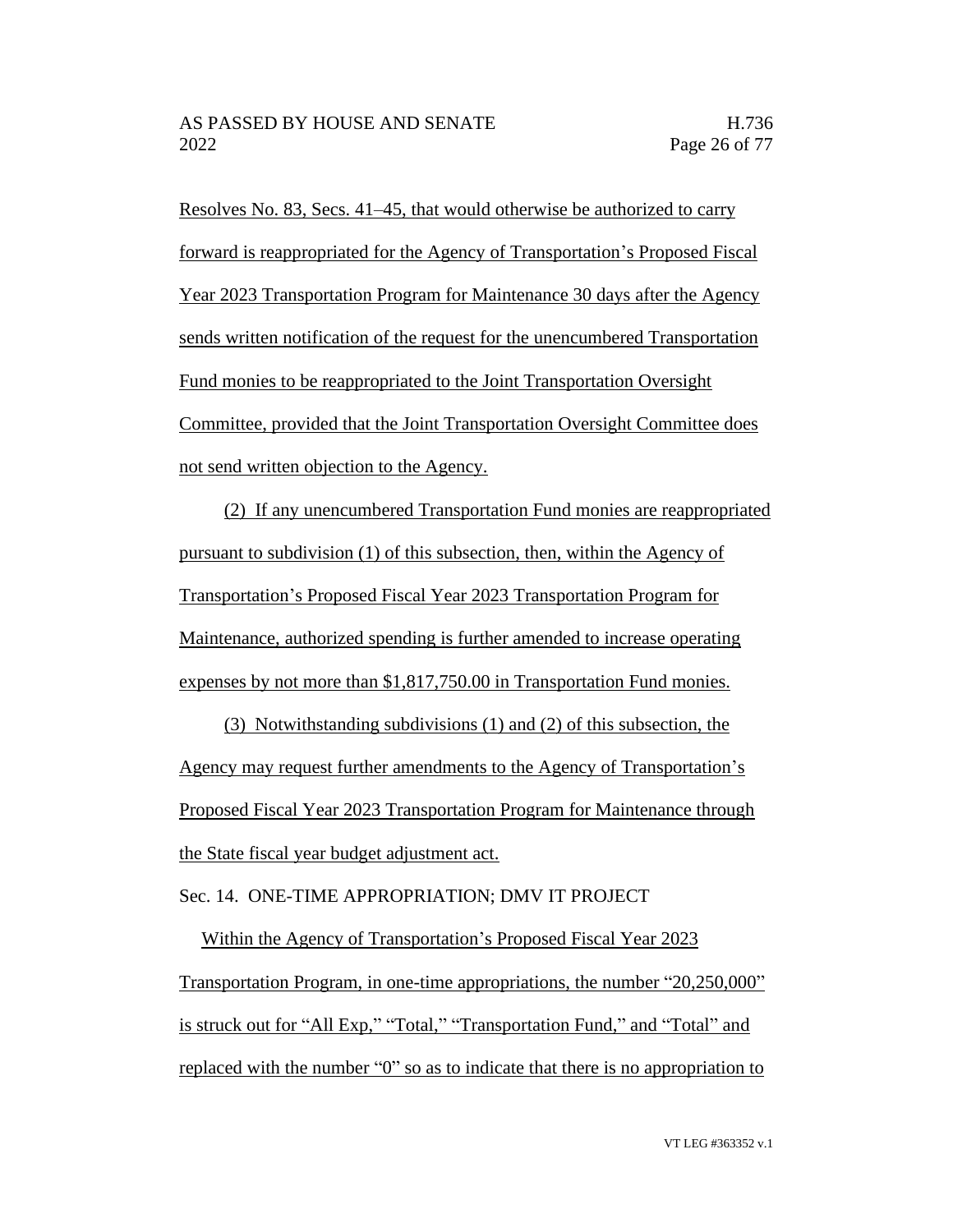the Department of Motor Vehicles for the DMV Core System Modernization

Phase II project, and a note is added to read as follows: "The fiscal year 2023

budget bill appropriates \$20,250,000 from the American Rescue Plan Act

(ARPA) – Coronavirus State Fiscal Recovery Funds to the Agency of Digital

Services for the DMV Core System Modernization Phase II project."

\* \* \* Mobility and Transportation Innovation Grant Program \* \* \*

Sec. 15. MOBILITY AND TRANSPORTATION INNOVATION GRANT PROGRAM

(a) Project addition. The following project is added to the Agency of

Transportation's Proposed Fiscal Year 2023 Transportation Program for Public

Transit: Mobility and Transportation Innovation (MTI) Grant Program.

(b) Authorization. Spending authority for Mobility and Transportation

Innovation (MTI) Grant Program is authorized as follows:

| <b>FY23</b>      | <b>As Proposed</b> | As Amended | Change    |
|------------------|--------------------|------------|-----------|
| <b>Grants</b>    | $\overline{0}$     | 1,500,000  | 1,500,000 |
| Total            | $\overline{0}$     | 1,500,000  | 1,500,000 |
| Sources of funds |                    |            |           |
| State            | $\overline{0}$     | 500,000    | 500,000   |
| General Fund     | $\theta$           | 1,000,000  | 1,000,000 |
| Total            | 0                  | 1,500,000  | 1,500,000 |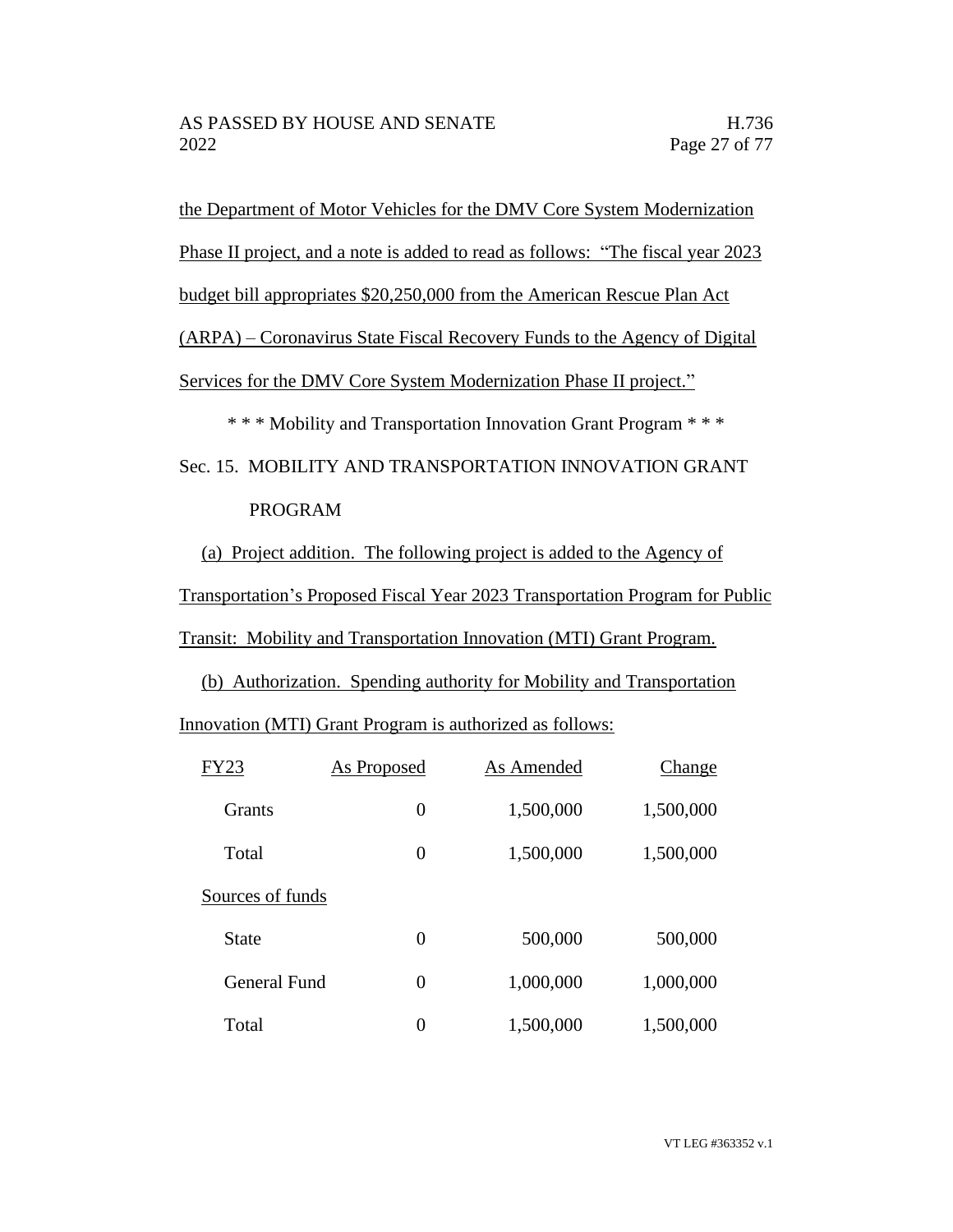(c) Implementation. The Agency of Transportation shall continue to administer the Mobility and Transportation Innovation (MTI) Grant Program, which was created pursuant to 2020 Acts and Resolves No. 121, Sec. 16. The Program shall continue to support projects that improve both mobility and access to services for transit-dependent Vermonters, reduce the use of singleoccupancy vehicles, and reduce greenhouse gas emissions. Not less than \$1,250,000.00 of this authorization shall go towards microtransit projects.

\* \* \* Public Transit; Zero Fare; Level of Service \* \* \* Sec. 16. ONE-TIME PUBLIC TRANSIT MONIES

(a) Project addition. The following project is added to the Agency of Transportation's Proposed Fiscal Year 2023 Transportation Program for Public Transit: Increased One-Time Monies for Public Transit for Fiscal Year 2023.

(b) Authorization. Spending authority for Increased One-Time Monies for

Public Transit for Fiscal Year 2023 is authorized as follows:

| <b>FY23</b>      | As Proposed | As Amended | Change    |
|------------------|-------------|------------|-----------|
| Other            | 0           | 1,200,000  | 1,200,000 |
| Total            | 0           | 1,200,000  | 1,200,000 |
| Sources of funds |             |            |           |
| General Fund     | 0           | 1,200,000  | 1,200,000 |
| Total            | 0           | 1,200,000  | 1,200,000 |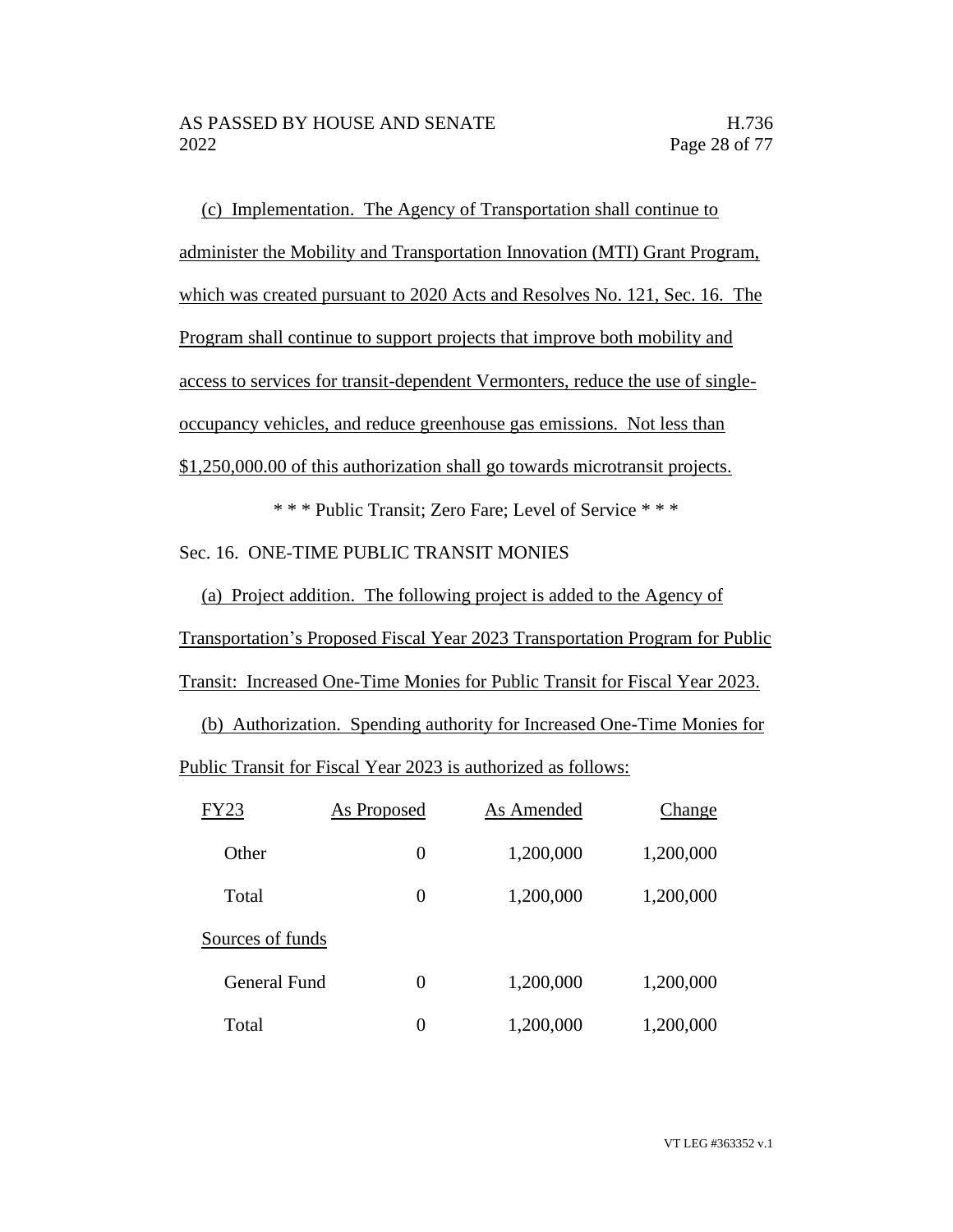(c) Implementation. The Agency of Transportation shall, in its sole discretion, distribute the authorization in subsection (b) of this section to transit agencies in the State that are eligible to receive grant funds pursuant to 49 U.S.C. § 5307 or 5311, or both. The authorization shall, as practicable and in the sole discretion of the transit agencies in the State, only be used for the following during fiscal year 2023:

(1) operate routes other than commuter and LINK Express on a zerofare basis; and

(2) provide service at pre-COVID-19 levels.

(d) Report. On or before January 31, 2023, the Agency of Transportation shall file a written report with the House and Senate Committees on Transportation that:

(1) shows changes in public transit ridership, by county and type of service, in fiscal years 2020, 2021, and 2022 and in fiscal year 2023 through the end of the second quarter; and

(2) estimates the amount of funding needed to provide zero-fare service on transit operated by public transit agencies that are eligible to receive grant funds pursuant to 49 U.S.C. § 5307 or 5311, or both, broken out by county and type of service in fiscal year 2024.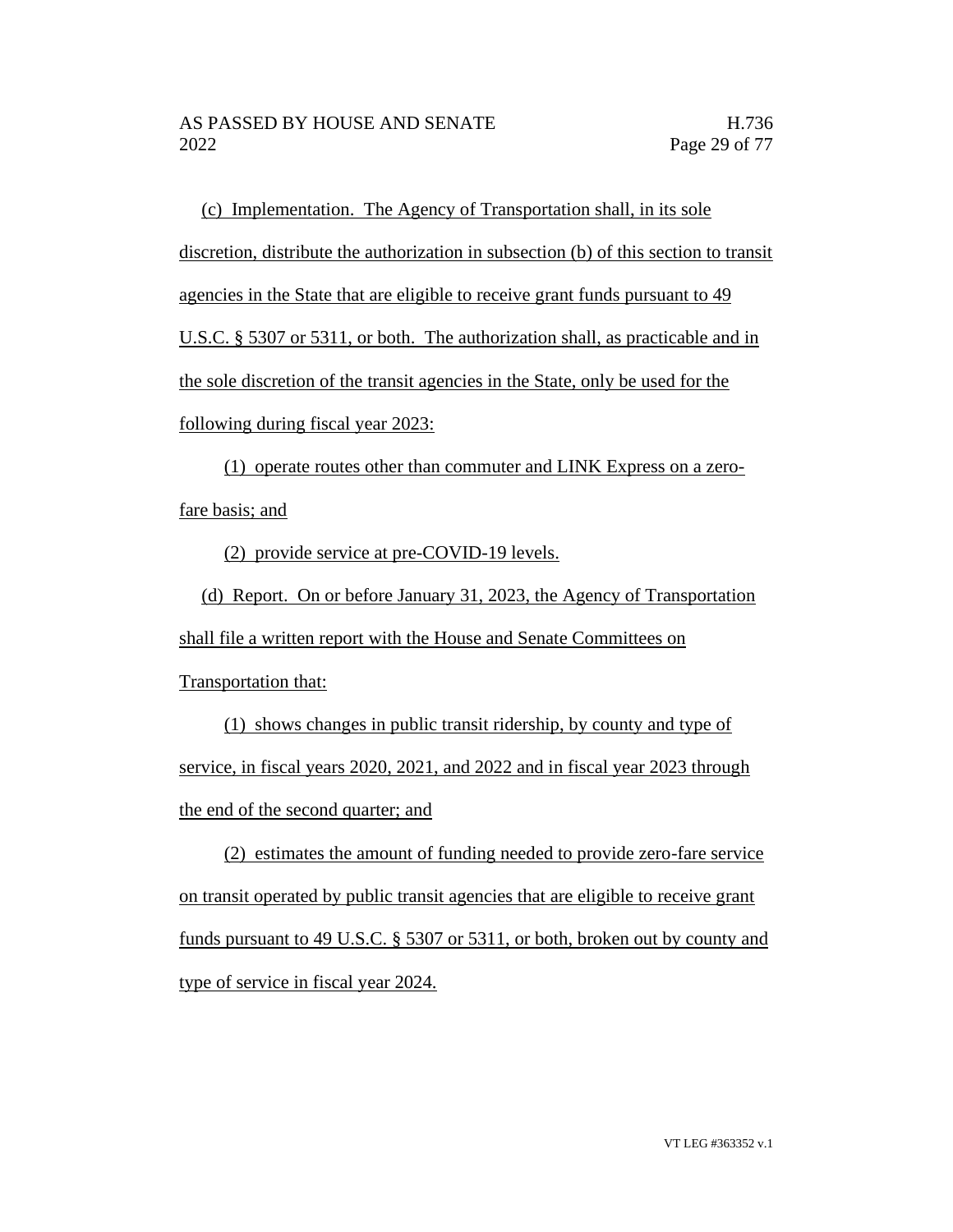\* \* \* Burlington International Airport Working Group; Report \* \* \*

Sec. 17. BURLINGTON INTERNATIONAL AIRPORT WORKING

## GROUP; REPORT

(a) Project addition. The following project is added to the Agency of

Transportation's Proposed Fiscal Year 2023 Transportation Program for

Aviation: Burlington International Airport Study.

(b) Authorization.

(1) Spending authority for the Burlington International Airport Study is authorized as follows:

| FY23             | As Proposed    | As Amended | Change  |
|------------------|----------------|------------|---------|
| Other            | $\overline{0}$ | 150,000    | 150,000 |
| Total            | 0              | 150,000    | 150,000 |
| Sources of funds |                |            |         |
| State            | 0              | 15,000     | 15,000  |
| Federal          | $\overline{0}$ | 135,000    | 135,000 |
| Total            | 0              | 150,000    | 150,000 |
|                  |                |            |         |

(2) Spending authority for Statewide (Aviation Operations &

## Maintenance) is amended as follows:

| <b>FY23</b> | <b>As Proposed</b> | As Amended | Change    |
|-------------|--------------------|------------|-----------|
| Other       | 1,216,303          | 1,201,303  | $-15,000$ |
| Total       | 1,216,303          | 1,201,303  | $-15,000$ |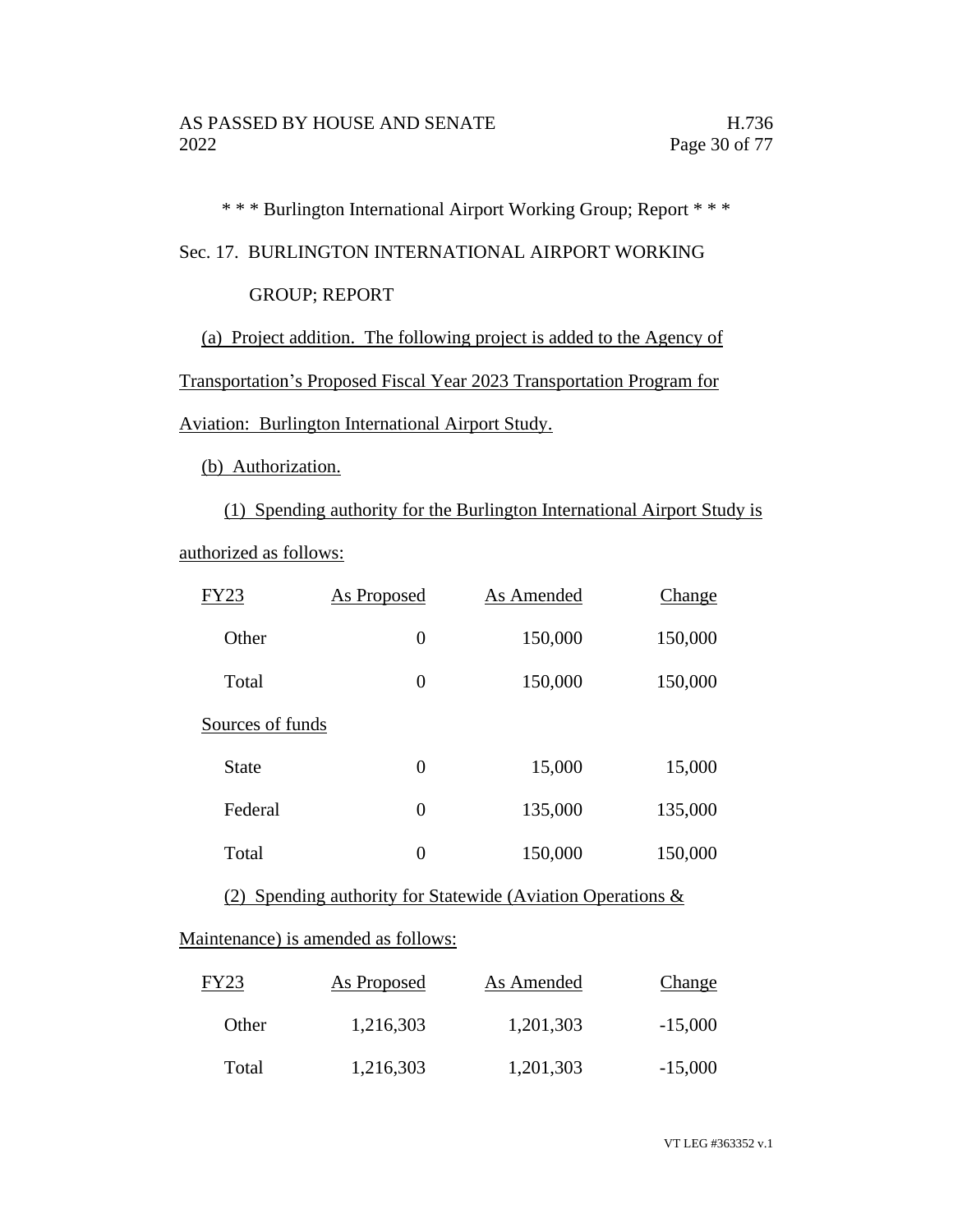### Sources of funds

| <b>State</b> | 1,216,303 | 1,201,303 | $-15,000$ |
|--------------|-----------|-----------|-----------|
| Total        | 1,216,303 | 1,201,303 | $-15,000$ |

(3) The City of Burlington, which is the sponsor of the Burlington

International Airport, and the Agency of Transportation shall work together to

secure a grant from the Federal Aviation Administration to cover the

\$135,000.00 in federal monies authorized for expenditure under subdivision

(1) of this subsection for the Burlington International Airport Study.

(c) Creation. There is created the Burlington International Airport Working Group (Working Group) to examine the existing governance structure and alternatives to the existing governance structure of the Burlington International Airport (Airport) and to report the Working Group's findings and recommendations.

(d) Membership. The Working Group shall be composed of the following seven voting members and three nonvoting members:

(1) one voting member designated by the mayor of the City of Burlington;

(2) one voting member designated by the city council of the City of Burlington;

(3) one voting member designated by the city council of the City of South Burlington;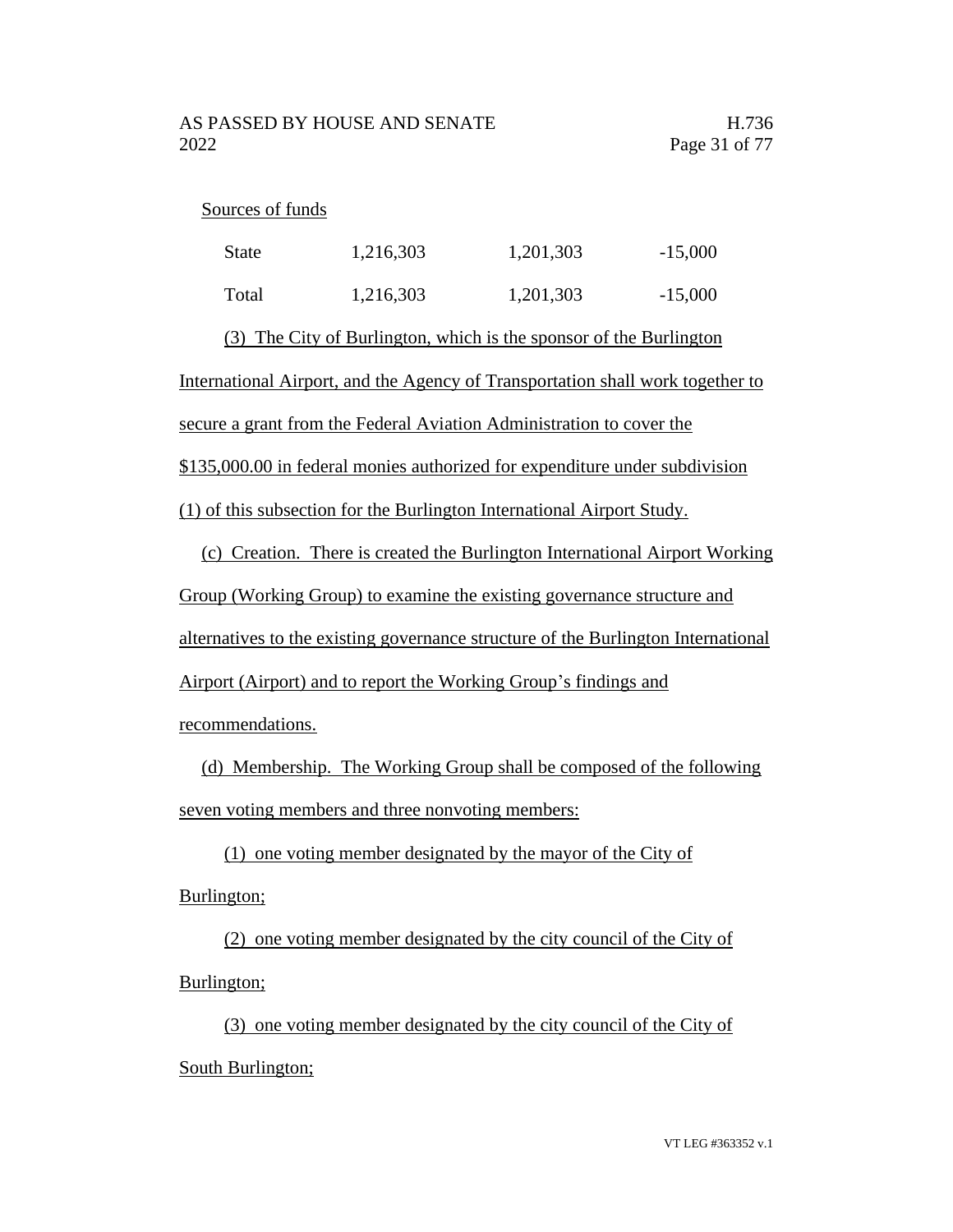(4) one voting member designated by the mayor of the City of Winooski;

(5) one voting member designated by the city council of the City of Burlington, in consultation with the mayor of the City of Burlington, to represent individuals, such as Black, Indigenous, and Persons of Color (BIPOC), immigrants, individuals with low income, and individuals residing in "disadvantaged communities" as defined in federal Executive Order 14008, "Tackling the Climate Crisis at Home and Abroad," adversely affected by the Airport;

(6) one voting member designated by the city council of the City of South Burlington to represent the general aviation organizations at the Airport;

(7) the Secretary of Transportation or designee, who shall be a nonvoting member;

(8) one voting member designated by the President and CEO of the Lake Champlain Regional Chamber of Commerce;

(9) the current, including acting or interim, Director of Aviation for the Airport or designee, who shall be a nonvoting member of the Working Group; and

(10) the Director of the Chittenden County Regional Planning Commission or designee, who shall be a nonvoting member of the Working Group.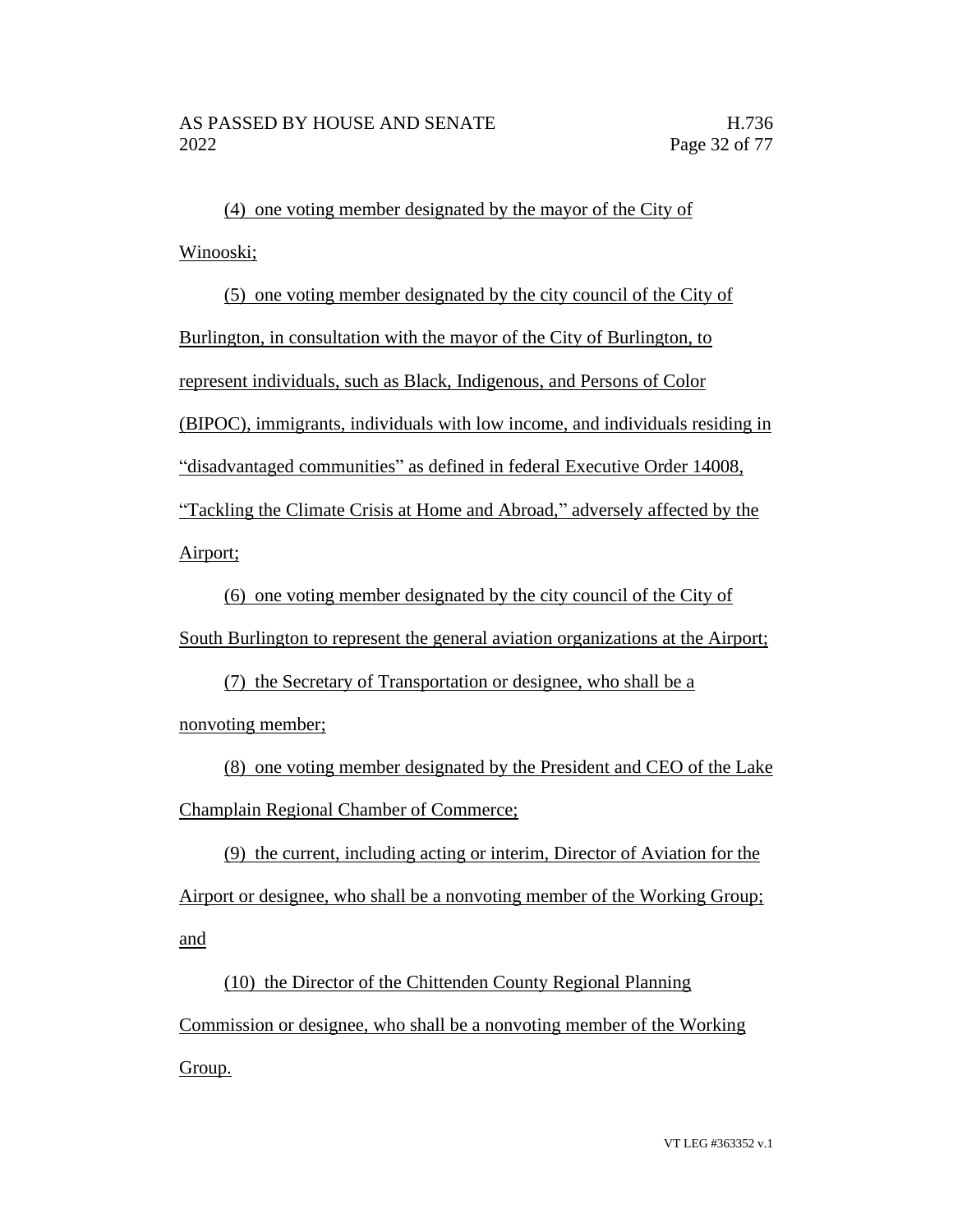(e) Assistance; consultant.

(1) The Working Group shall have the administrative, technical, and legal assistance of the Agency of Transportation, which shall contract with an independent third-party consultant with expertise in airport governance and may contract with an additional person to serve as a neutral facilitator for the Working Group if such assistance cannot be provided by an employee or employees of the Agency of Transportation.

(2) The Agency of Transportation shall work with the Working Group to prepare a request for information and a request for proposal for the retention of the independent third-party consultant that is contracted with pursuant to subdivision (1) of this subsection.

(f) Powers and duties. The Working Group, with the assistance of the consultant retained as required under subsection (e) of this section, shall:

(1) review prior reports and recommendations prepared on the governance structure of the Airport, including the January 1, 2020 memorandum from Eileen Blackwood, Burlington City Attorney to Mayor Miro Weinberger and the City Council regarding Burlington International Airport and Regional Governance Questions; the June 10, 2013 Burlington International Airport, Airport Strategic Planning Committee Recommendations (Airport Strategic Planning Committee Recommendations); and the December 1985 Final Report of the Burlington Airport Study Group;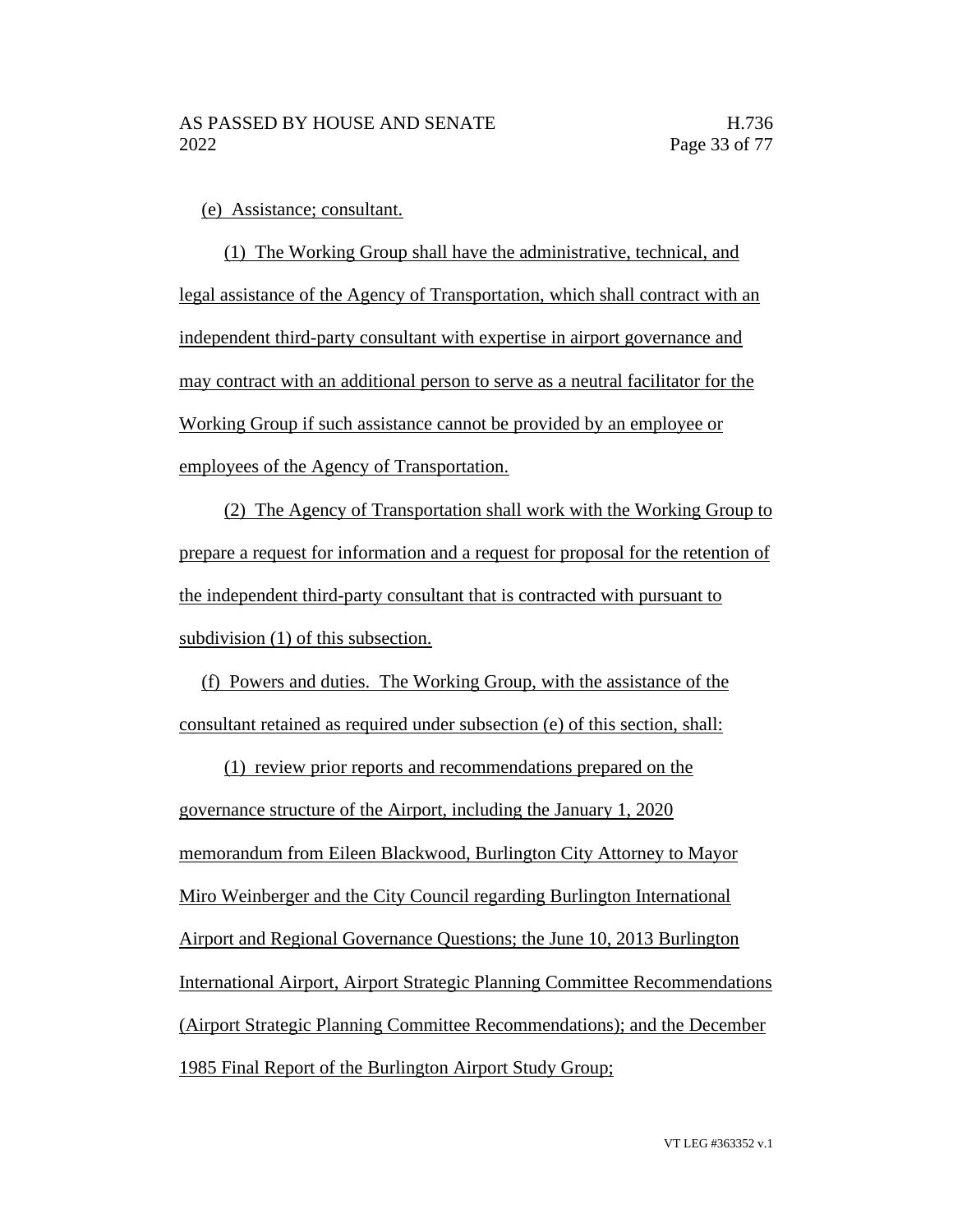(2) discuss current issues of regional concern regarding the Airport, explore opportunities for regional collaboration regarding the Airport, and analyze what actions, including but not limited to a change in the governance structure, could address any issues of regional concern regarding the Airport;

(3) examine the advantages and disadvantages of each of the options identified in the Airport Strategic Planning Committee Recommendations;

(4) examine the advantages and disadvantages of any additional governance structure options for the Airport recommended by the consultant or identified by a majority of the voting members of the Working Group as warranting study;

(5) identify any other issue relating to the governance of the Airport that a majority of the voting members of the Working Group determine warrants study; and

(6) make recommendations on the governance structure of the Airport or opportunities for regional collaboration regarding the Airport, or both, as supported by a majority of the voting members of the Working Group.

(g) Reports; recommendations.

(1) The Chair of the Working Group shall provide an oral report outlining the Working Group's progress, including a summary of the membership of the Working Group, the process of retaining the required consultant, and anything else the Chair thinks will have bearing on the final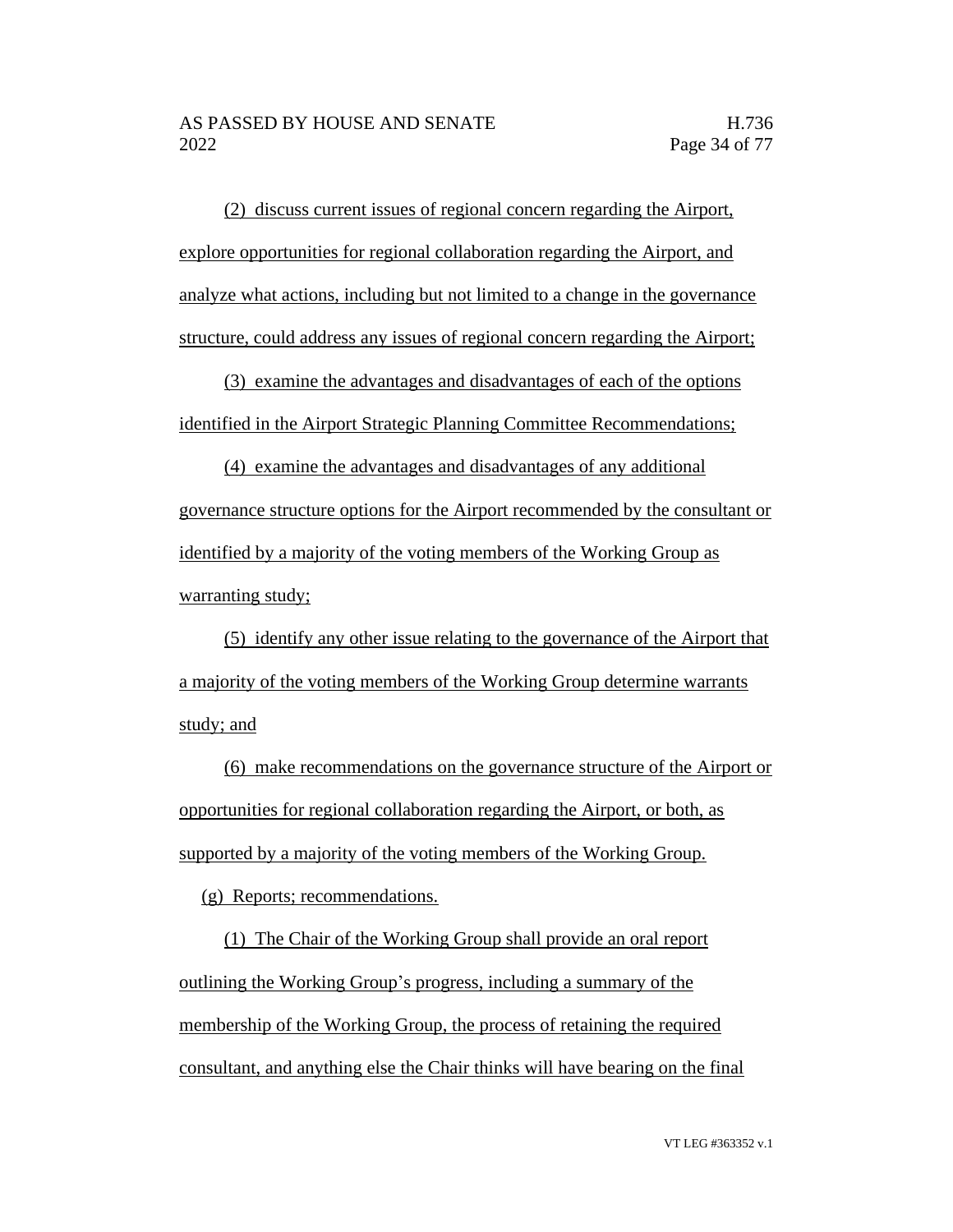report and recommendations, to the House and Senate Committees on Transportation in February 2023.

(2) On or before January 15, 2024, the Working Group shall submit a written report to the General Assembly with its findings and recommendations. Any recommendations from the Working Group shall address how to ensure that there are not negative financial impacts on the City of Burlington.

(h) Meetings.

(1) The Secretary of Transportation or designee shall call the first meeting of the Working Group to occur on or before September 30, 2022.

(2) The Working Group shall select a chair from among its voting members at the first meeting.

(3) A majority of the voting membership of the Working Group shall constitute a quorum.

(4) The Working Group shall cease to exist on January 16, 2024.

(i) Compensation and reimbursement. Members of the Working Group who are not employees of the State of Vermont and who are not otherwise compensated or reimbursed for their attendance shall be entitled to per diem compensation and reimbursement of expenses as permitted under 32 V.S.A. § 1010 for not more than six meetings.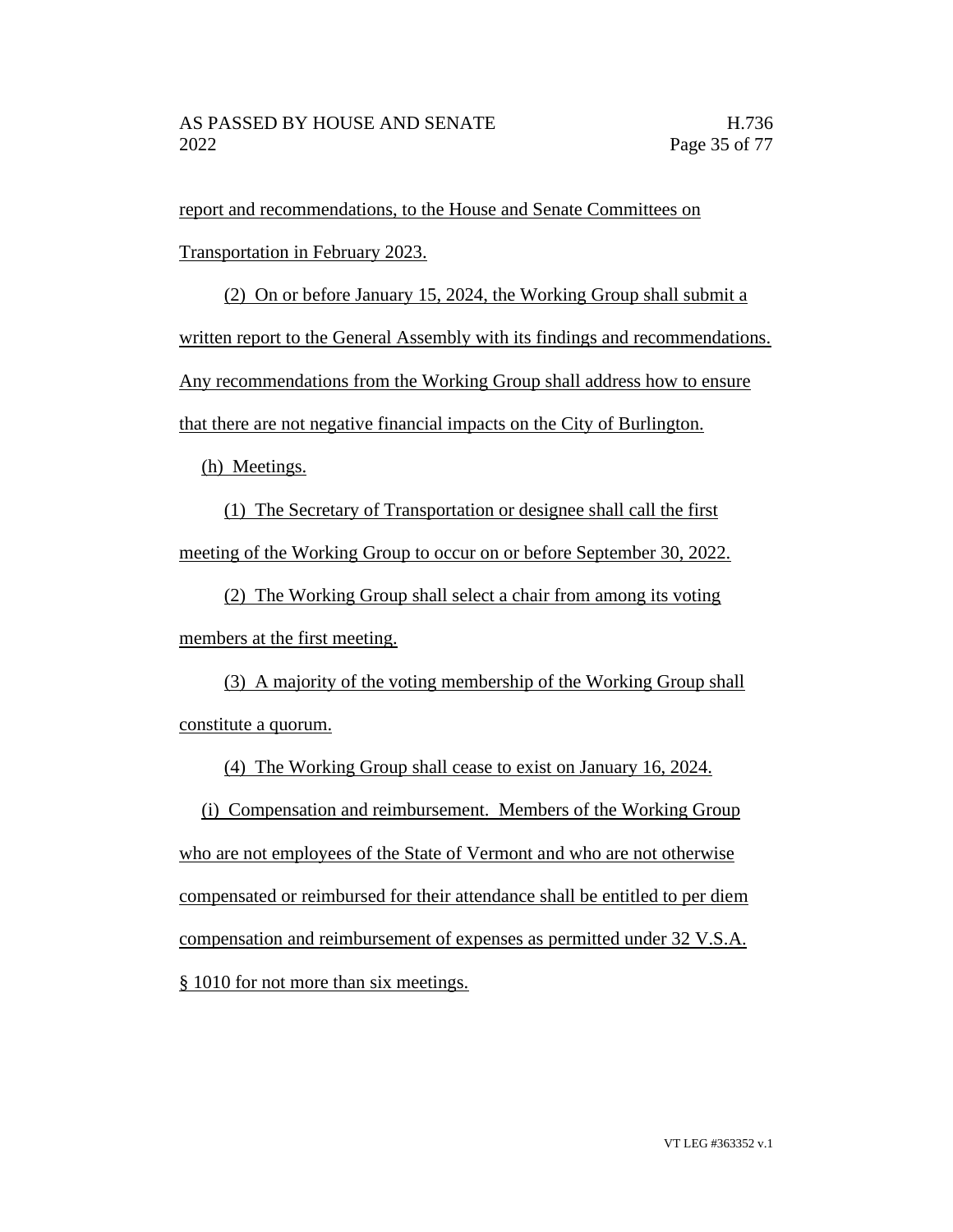\* \* \* Future Transportation Programs \* \* \*

\* \* \* Carbon Reduction Program \* \* \*

Sec. 18. FUTURE FISCAL YEAR TRANSPORTATION PROGRAMS;

### CARBON REDUCTION PROGRAM

The Agency of Transportation shall consult with the Vermont Climate Council and ensure that within the Agency of Transportation's Proposed Transportation Program for fiscal years 2024, 2025, and 2026 all federal monies that are proposed by the State for expenditure under the Carbon Reduction Program, codified at 23 U.S.C. § 175, are allocated toward projects that align with the recommendations of the Climate Action Plan (CAP) issued under 10 V.S.A. § 592.

\* \* \* Plan to Update Vermont State Standards \* \* \* Sec. 19. PLAN TO UPDATE VERMONT STATE STANDARDS

(a) The Agency shall develop a plan for updating the Vermont State Standards for the Design of Transportation Construction, Reconstruction and Rehabilitation on Freeways, Roads, and Streets (C.V.R. 14-010-019) (Vermont State Standards) to create context sensitive, multimodal projects that support smart growth as recommended in the Revising the Vermont State Standards (VSS) M2D2: Multimodal Development and Delivery Work Plan, March 2015 (State Standards Work Plan), prepared in accordance with 2014 Acts and Resolves No. 167, Sec. 26.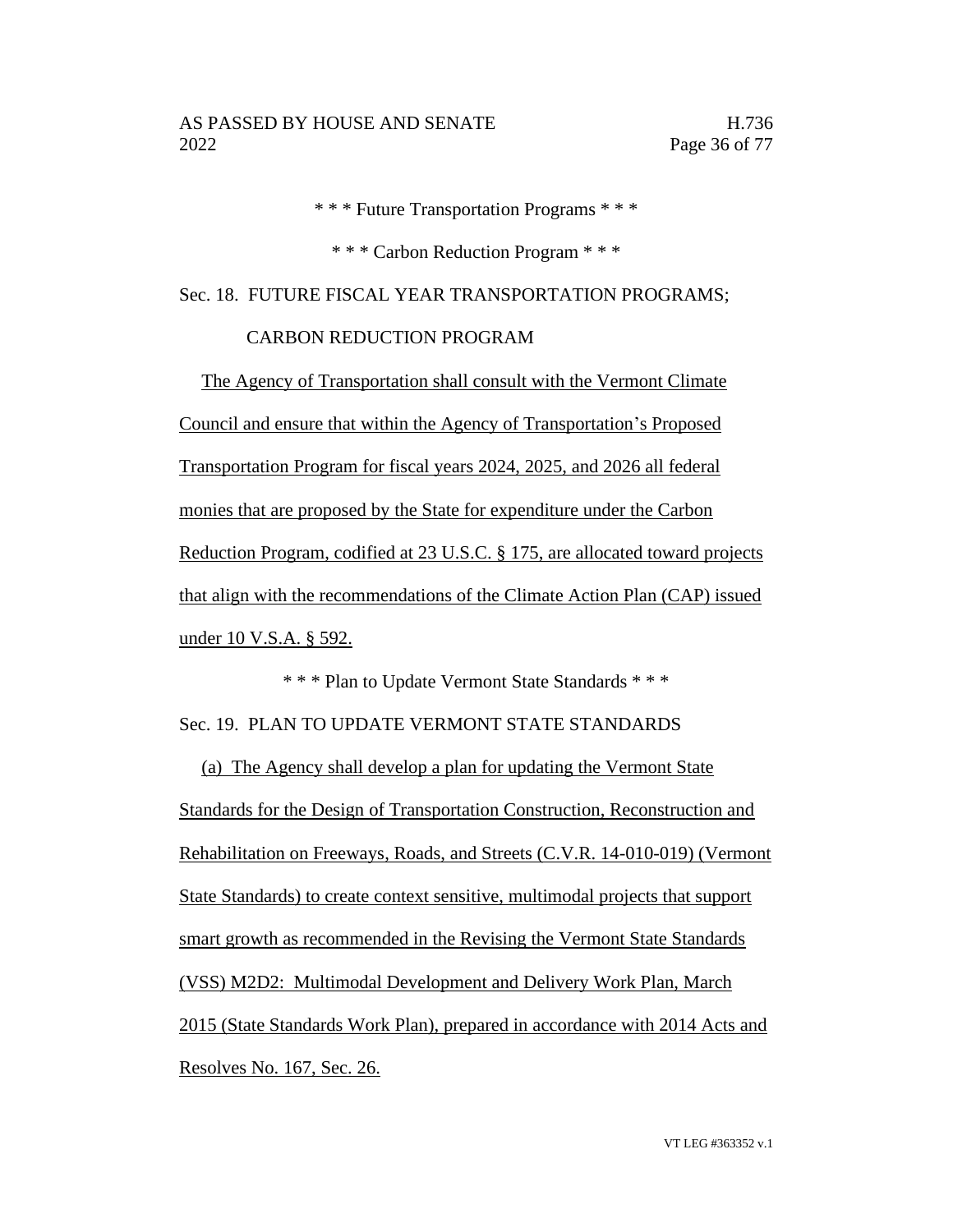(b) As recommended in the State Standards Work Plan, the Agency of Transportation shall also prepare a plan to update documents, standards, guidance, and procedures related to the Vermont State Standards.

(c) The Agency shall budget for the plan to update the Vermont State Standards and related documents in the Proposed Fiscal Year 2024 Transportation Program.

(d) The Agency shall make staff available to the House and Senate Committees on Transportation for an oral presentation on the plan to update the Vermont State Standards and corresponding budget beginning on January 15, 2023.

\* \* \* Transportation Alternatives Grant Program \* \* \* Sec. 20. 19 V.S.A. § 38 is amended to read:

§ 38. TRANSPORTATION ALTERNATIVES GRANT PROGRAM

(a), (b) [Repealed.]

(c) The Transportation Alternatives Grant Program is created. The Grant Program shall be administered by the Agency, and shall be funded in the amount provided for in 23 U.S.C. § 133(h), less the funds set aside for the Recreational Trails Program. Awards shall be made to eligible entities as defined under 23 U.S.C. § 133(h), and awards under the Grant Program shall be limited to the activities authorized under federal law and shall not exceed \$300,000.00 per grant allocation.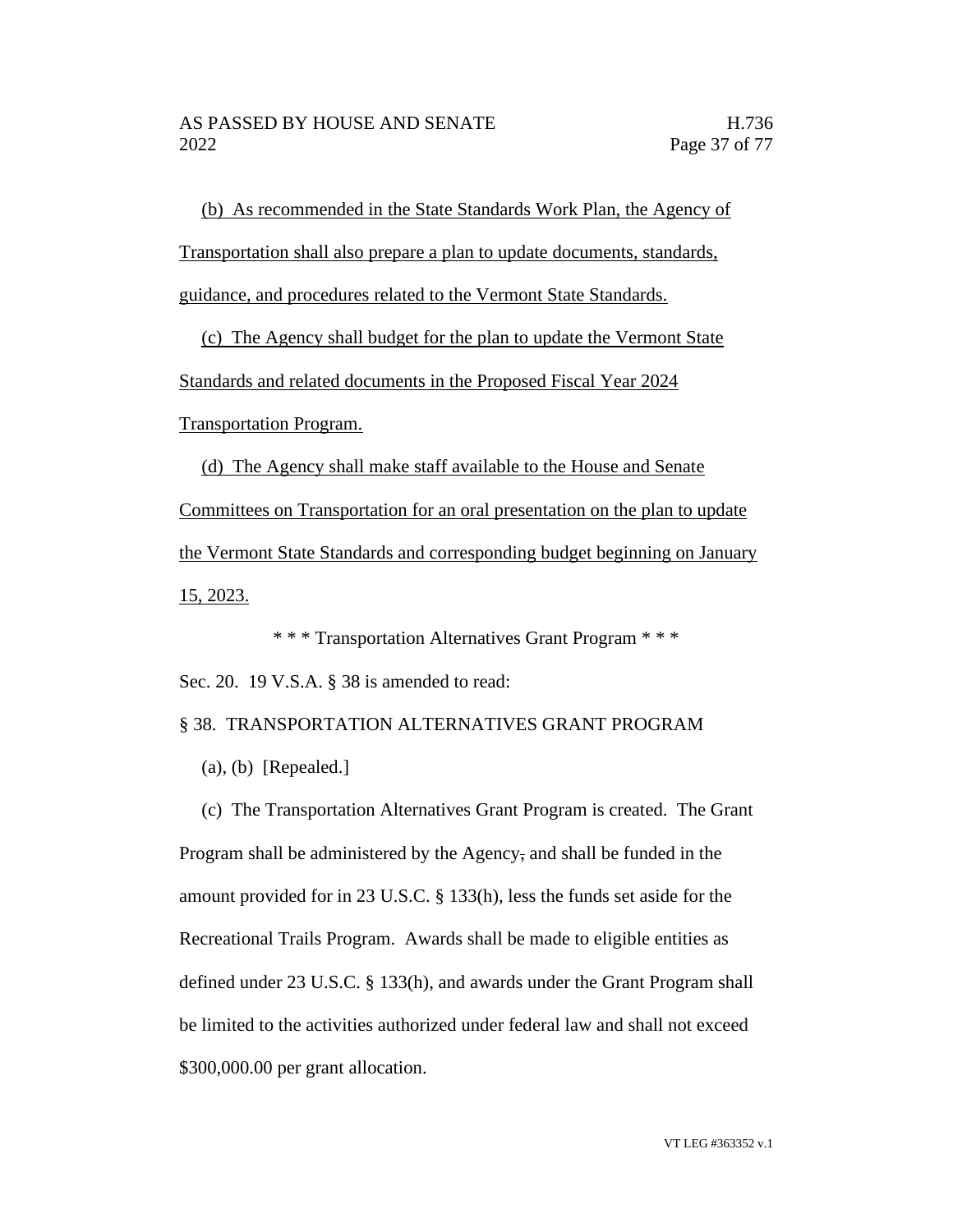#### AS PASSED BY HOUSE AND SENATE H.736 2022 Page 38 of 77

(d) Eligible entities awarded a grant must provide all funds required to match federal funds awarded for a Transportation Alternatives project. All grant awards shall be decided and awarded by the Agency.

\* \* \*

 $(f)(1)$  In fiscal years 2018 and 2019, all Grant Program funds shall be reserved for municipalities for environmental mitigation projects relating to stormwater and highways, including eligible salt and sand shed projects.

(2) In fiscal years 2020 and 2021, Grant Program funds shall be awarded for any eligible activity and in accordance with the priorities established in subdivision (4) of this subsection.

(3) In fiscal year 2022 2024 and thereafter, \$1,100,000.00 50 percent of Grant Program funds, or such lesser sum if all eligible applications amount to less than \$1,100,000.00 50 percent of Grant Program funds, shall be reserved for municipalities for environmental mitigation projects relating to stormwater and highways, including eligible salt and sand shed projects, and the balance of Grant Program funds shall be awarded for any eligible activity and in accordance with the priorities established in subdivision (2) of this subsection.

(4)(2) Regarding Grant Program funds awarded in fiscal years 2020 and 2021, and the balance of Grant Program funds not reserved for environmental mitigation projects in fiscal year 2022 and thereafter, in In evaluating applications for Transportation Alternatives grants, the Agency shall give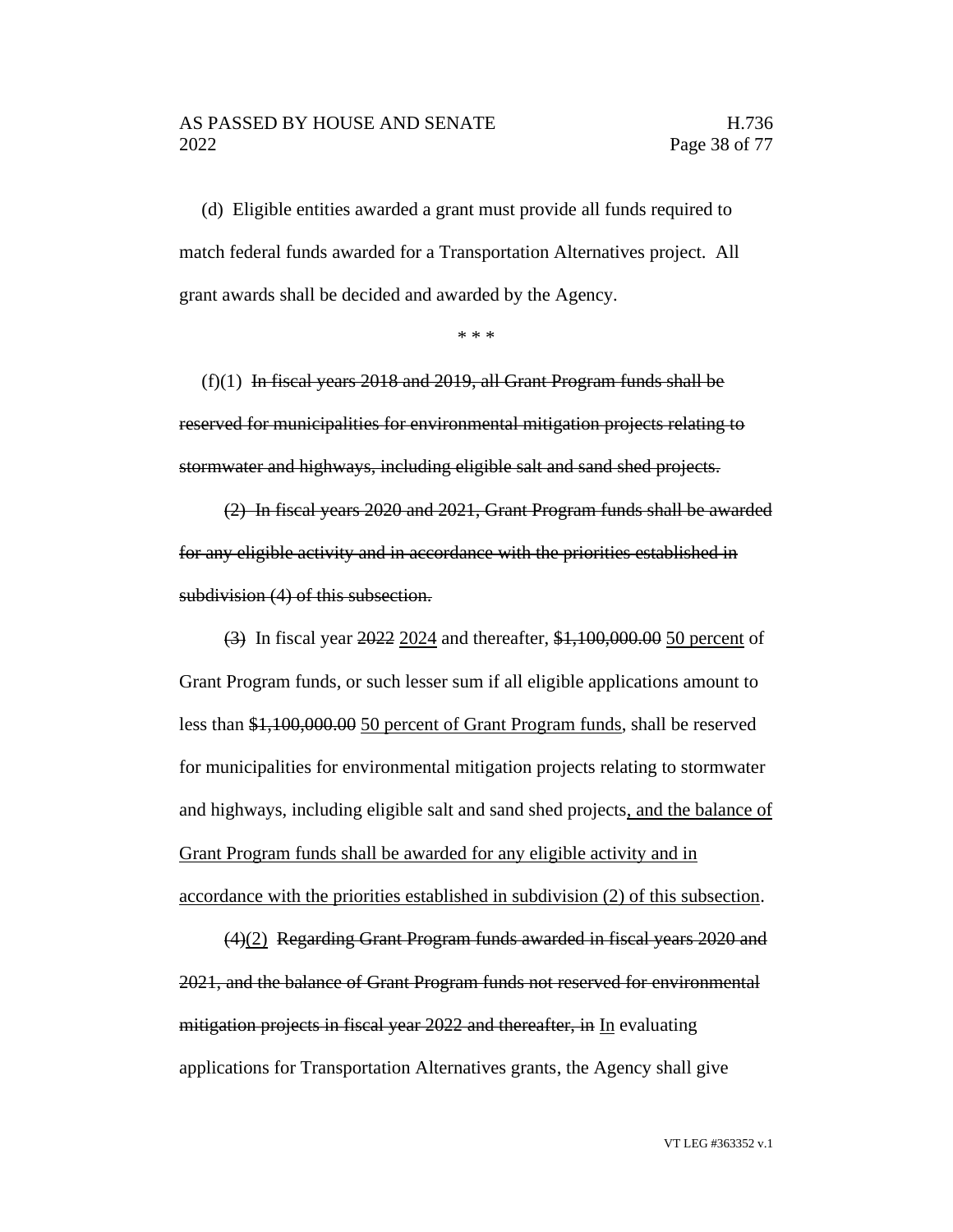preferential weighting to projects involving as a primary feature a bicycle or pedestrian facility. The degree of preferential weighting and the circumstantial factors sufficient to overcome the weighting shall be in the complete discretion of the Agency.

\* \* \*

\* \* \* Amendments to the 2021 Transportation Bill \* \* \*

\* \* \* Electric Bicycle Incentives Administrative Costs \* \* \*

Sec. 21. 2021 Acts and Resolves No. 55, Sec.  $2(8)(D)$  and (E) are amended to read:

(D) Replace Your Ride Program. Sec. 27 of this act creates a new program to be known as the Replace Your Ride Program, which will be the State's program to incentivize Vermonters to remove older low-efficiency vehicles from operation and switch to modes of transportation that produce fewer greenhouse gas emissions, and authorizes up to \$1,500,000.00 \$1,495,000.00 for incentives under the Program and capped startup and administrative costs.

(E) Electric bicycle incentives. Sec. 28 of this act authorizes up to \$50,000.00 \$55,000.00 for \$200.00 incentives for the purchase of an electric bicycle and capped administrative costs.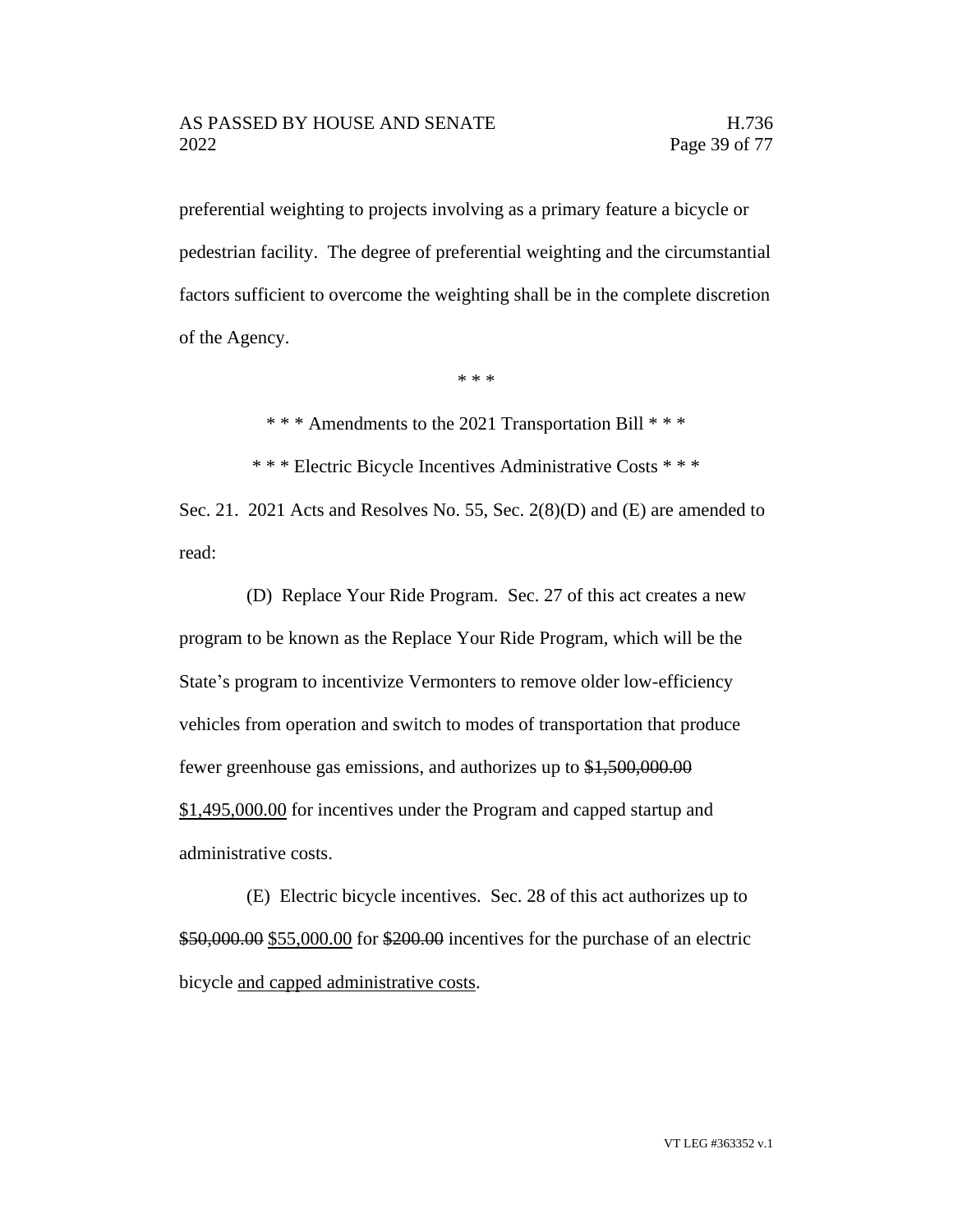Sec. 22. 2021 Acts and Resolves No. 55, Sec. 27(d) is amended to read:

(d) Authorization. In fiscal year 2022, the Agency is authorized to spend up to \$1,500,000.00 \$1,495,000.00 in one-time Transportation Fund monies on the Replace Your Ride Program established under this section, with up to \$300,000.00 \$295,000.00 of that \$1,500,000.00 \$1,495,000.00 available for startup costs, outreach education, and costs associated with developing and administering the Replace Your Ride Program.

Sec. 23. 2021 Acts and Resolves No. 55, Sec. 28 is amended to read:

Sec. 28. ELECTRIC BICYCLE INCENTIVES

(a) Implementation. The Agency of Transportation, in consultation with Vermont electric distribution utilities, shall expand upon the vehicle incentive programs established under 2019 Acts and Resolves No. 59, Sec. 34, as amended, to provide a \$200.00 incentive to 250 incentives to individuals who purchase a new electric bicycle. Specifically, the Program shall:

(1) distribute \$200.00 incentives on a first-come, first-served basis after the Agency announces that incentives are available;

\* \* \*

(b) Authorization.

(1) In fiscal year 2022, the Agency is authorized to spend up to \$50,000.00 in one-time Transportation Fund monies on the electric bicycle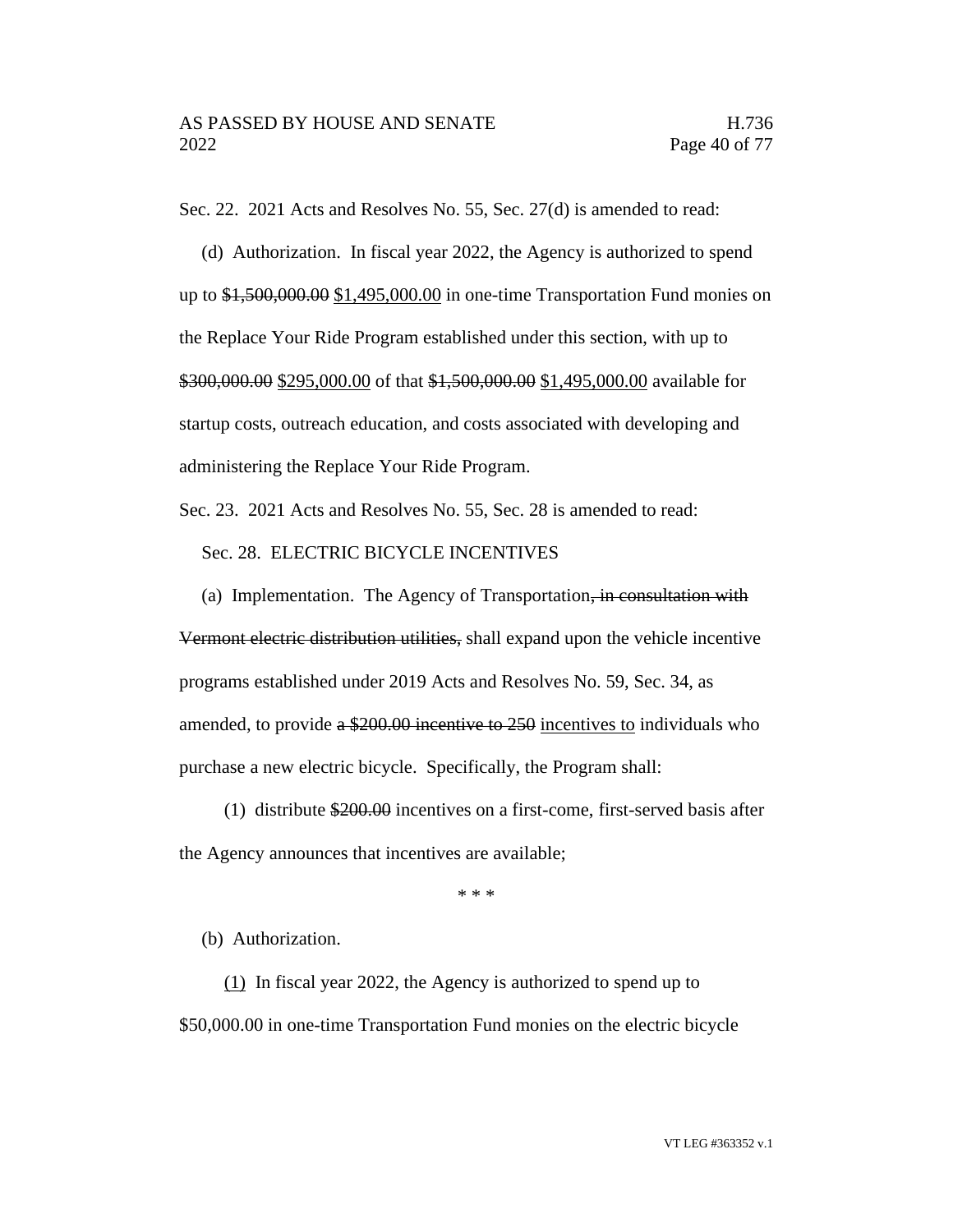incentives and up to \$5,000.00 on the costs associated with developing and administering the electric bicycle incentives.

(2) If less than \$5,000.00 is expended on administrative costs associated with developing and administering the electric bicycle incentives under subdivision (1) of this subsection, then the balance of that \$5,000.00 shall only be authorized for startup costs, outreach education, and costs associated with developing and administering the Replace Your Ride Program in addition to the authorization in Sec. 27(d) of this act.

\* \* \* EVSE Grant Program \* \* \*

Sec. 24. 2021 Acts and Resolves No. 55, Sec. 29 is amended to read: Sec. 29. GRANT PROGRAMS FOR LEVEL 2 CHARGERS EVSE IN MULTI-UNIT MULTIUNIT DWELLINGS; REPORT

(a) As used in this section:

\* \* \*

(2) "Multi-unit Multiunit affordable housing" means a multi-unit multiunit dwelling where:

\* \* \*

(3) "Multi-unit Multiunit dwelling" means a housing project, such as cooperatives, condominiums, dwellings, or mobile home parks, with 10 or more units constructed or maintained on a tract or tracts of land.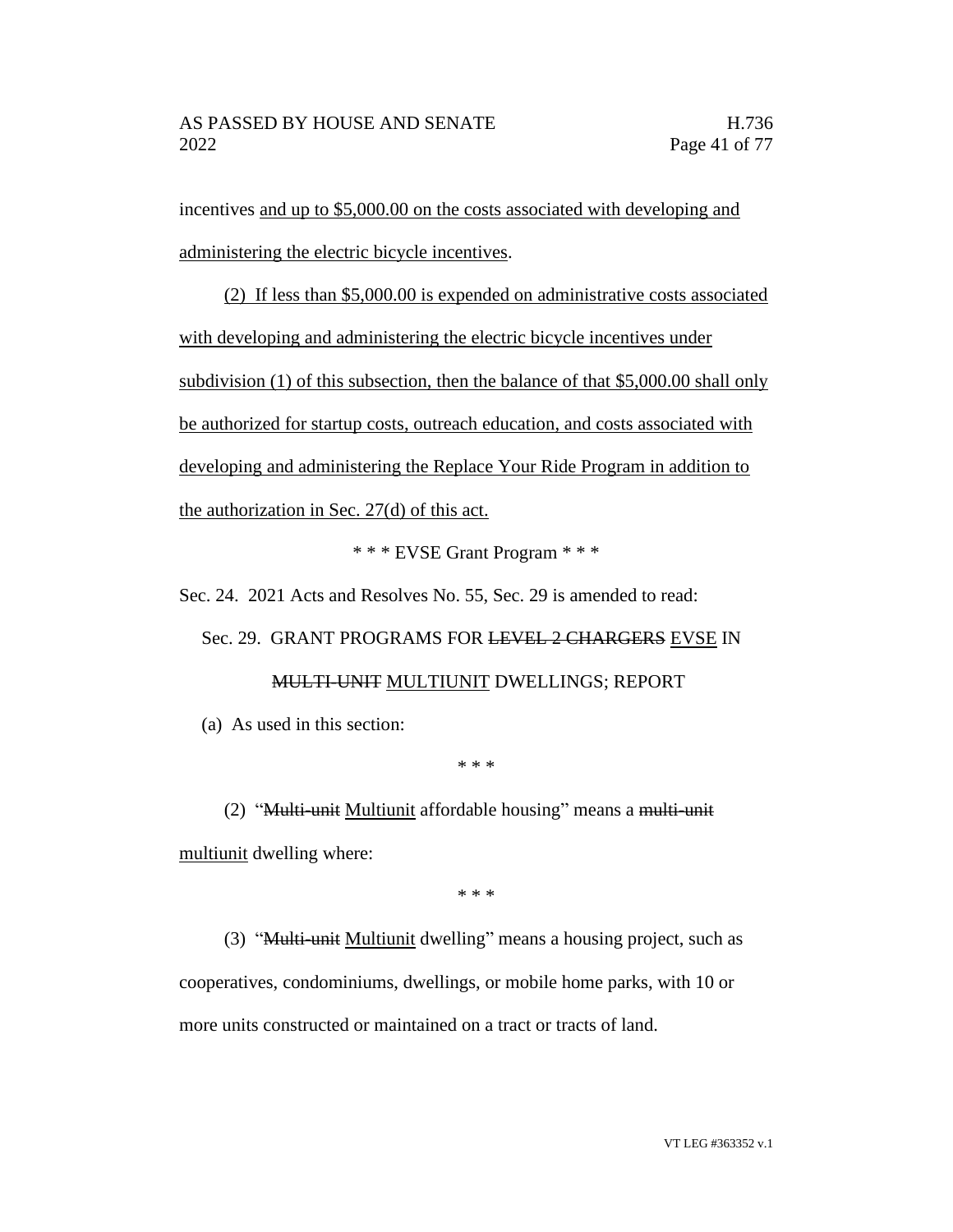(4) "Multi-unit Multiunit dwelling owned by a nonprofit" means a multi-unit multiunit dwelling owned by a person that has nonprofit status under Section  $501(c)(3)$  of the U.S. Internal Revenue Code, as amended, and is registered as a nonprofit corporation with the Office of the Secretary of State.

(5) "Electric vehicle supply equipment (EVSE)" includes both level 1 chargers, which connect directly into a standard 120-volt AC outlet and supply an average output of 1.3 to 2.4 kilowatts and are also known as level 1 EVSE, and level 2 chargers, which have a single-phase input voltage range from 208 to 240 volts AC and a maximum output current less than or equal to 80 amperes AC and are also known as level 2 EVSE.

(b) The Agency of Transportation shall establish and administer, through a memorandum of understanding with the Department of Housing and Community Development, a pilot program to support the continued buildout of electric vehicle supply equipment at multi-unit multiunit affordable housing and multi-unit multiunit dwellings owned by a nonprofit and build upon the existing VW EVSE Grant Program that the Department of Housing and Community Development has been administering on behalf of the Department of Environmental Conservation.

\* \* \*

(d) Pilot program funding shall be awarded with consideration of broad geographic distribution as well as service models ranging from restricted

VT LEG #363352 v.1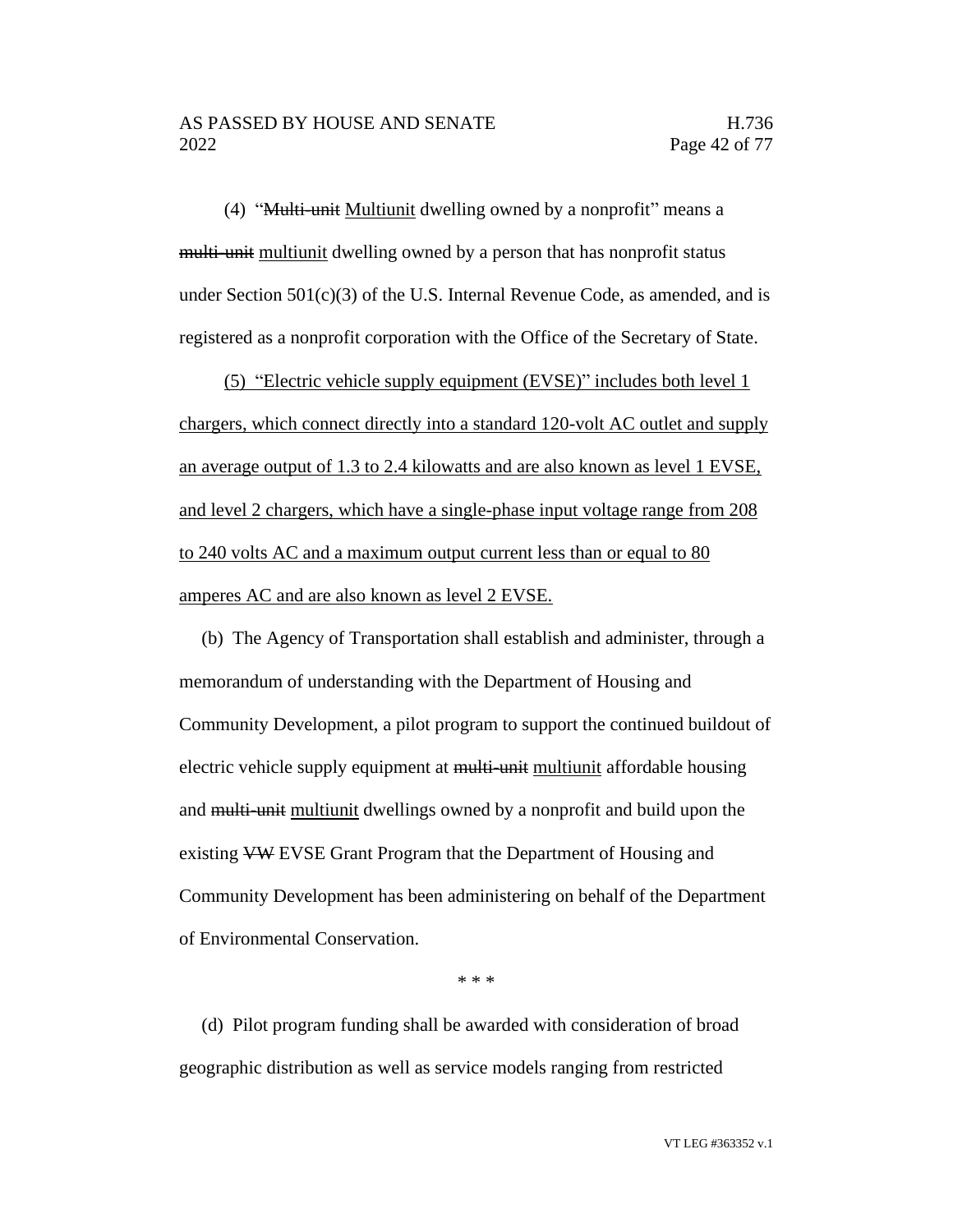private parking to publicly accessible parking so as to examine multiple strategies to increase access to EVSE.

\* \* \*

(f) If the Agency of Transportation, in consultation with the interagency team, determines that programmatic funding remains available following the first round of grant awards, then the pilot program shall be opened up and made available to any multi-unit multiunit dwelling.

\* \* \*

\* \* \* Bicycle and Pedestrian Planning Integration Program \* \* \*

Sec. 25. BICYCLE AND PEDESTRIAN PLANNING INTEGRATION

PROGRAM

(a) Establishment. The Agency of Transportation shall establish a program to support the continued development and buildout of bicycle and pedestrian infrastructure. The purpose of the program is to do at least one of the following:

(1) ensure alignment and integration of municipal and State bicycle and pedestrian infrastructure deployment and to provide a framework for municipal prioritization of bicycle and pedestrian projects that can be integrated into the VTrans Project Selection and Project Prioritization (VPSP2) process as projects are evaluated for funding through State-sponsored programs, including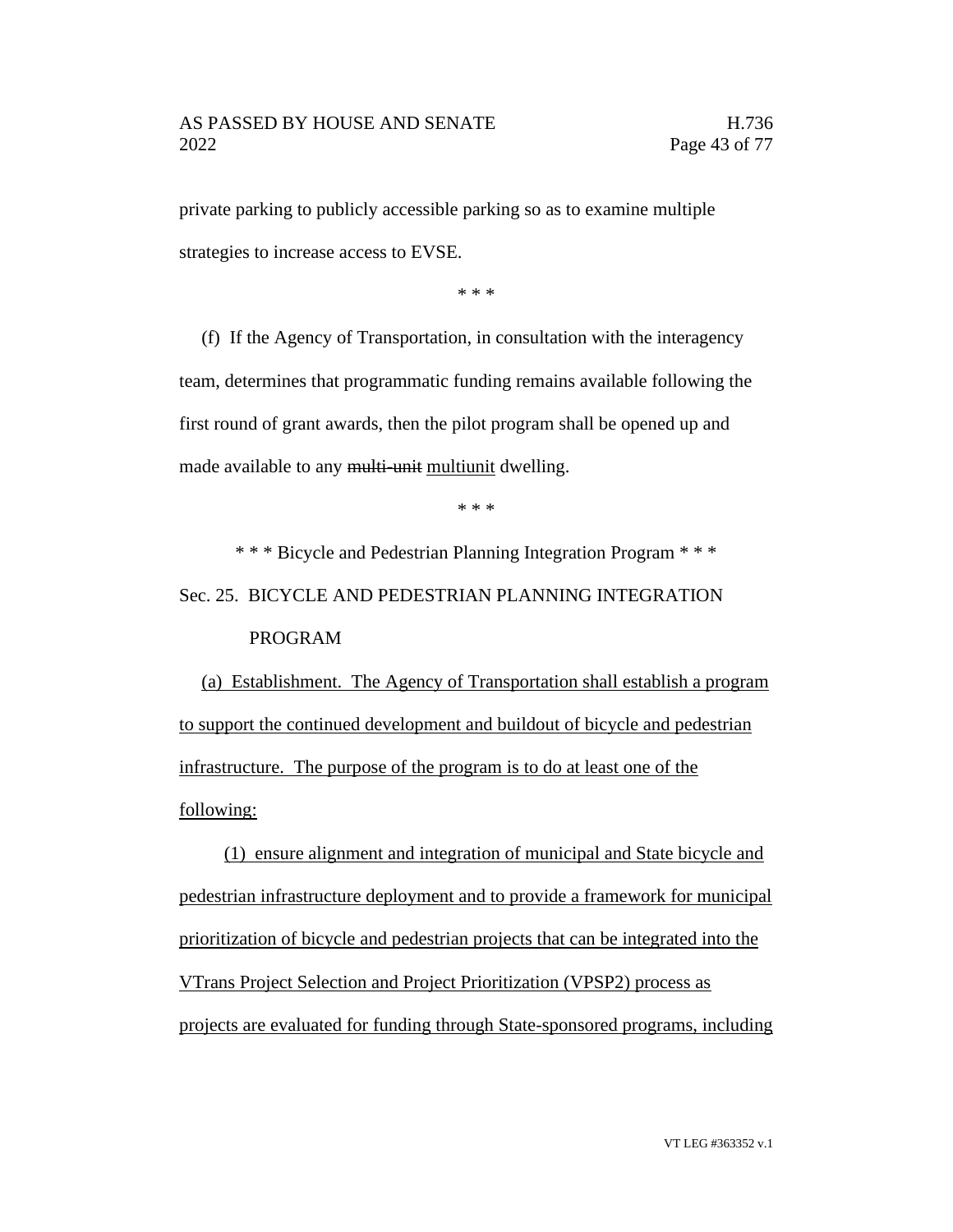the Bike and Pedestrian Program, the Transportation Alternatives Program, and the Downtown Transportation Fund; or

(2) integrate bicycle and pedestrian elements into Agency-developed projects.

(b) Consultation and implementation. The Agency shall work with the State's Regional Planning Commissions (RPCs) in implementing the program by providing funding through the Transportation Planning Initiative (TPI) Program for RPCs to develop prioritized municipal bicycle and pedestrian plans or to assist member municipalities in developing prioritized municipal bicycle and pedestrian plans.

\* \* \* Transportation Board \* \* \*

Sec. 26. 5 V.S.A. chapter 3 is redesignated to read:

## CHAPTER 3. PROCEEDINGS BY THE BOARD; APPEAL TO SUPERIOR COURT JUDICIAL REVIEW

Sec. 27. 5 V.S.A. § 37 is amended to read:

§ 37. MEMBERS; TERMS; RETIREMENT; APPEAL

(a) When a Board member who hears all or a substantial part of a case retires from office before the case is completed, he or she that individual shall remain a member of the Board for the purpose of concluding and deciding the case, and signing the findings, orders, decrees, and judgments of the case. A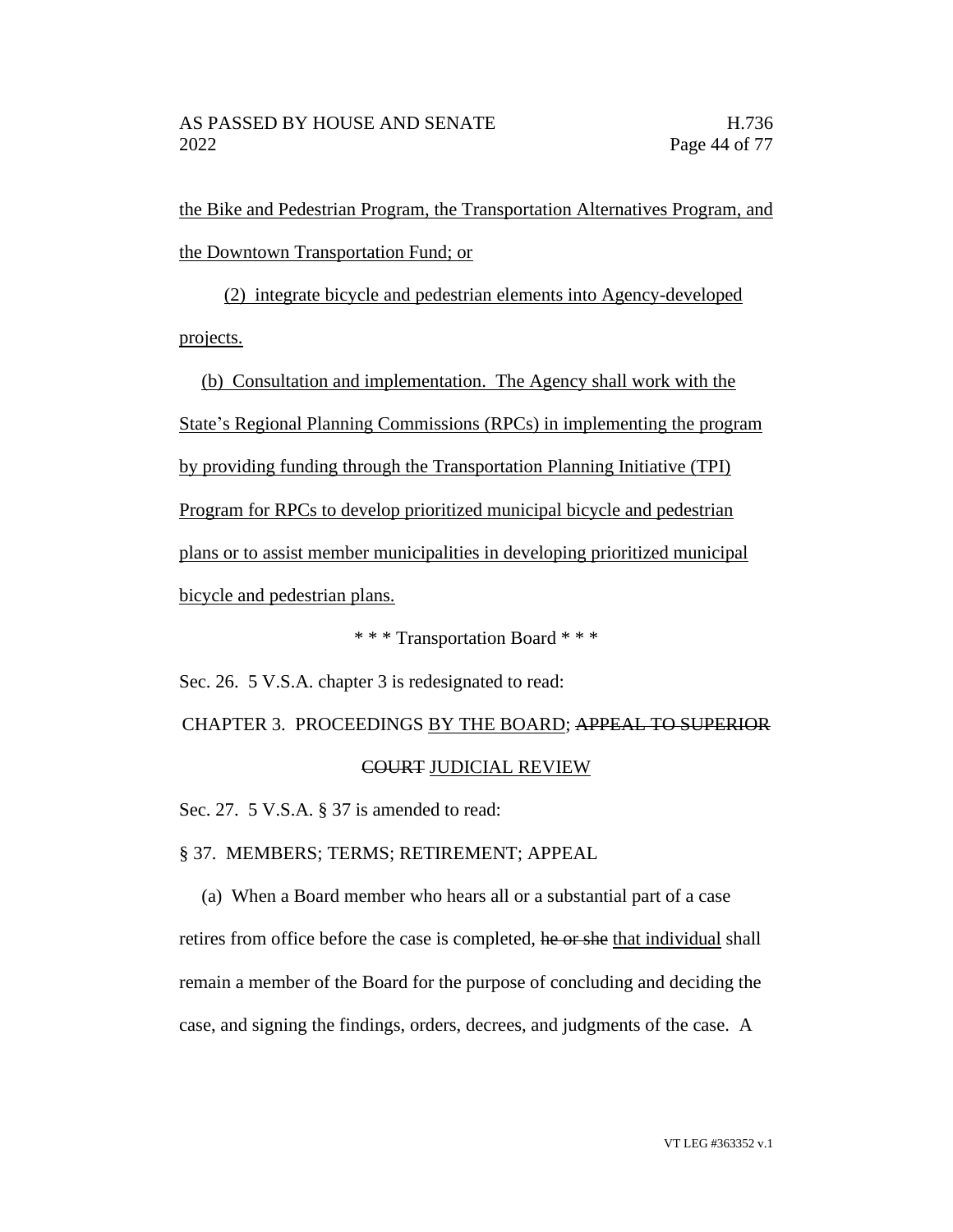retiring chair shall also remain a member for the purpose of certifying questions of law if appeal is taken.

(b) A case shall be deemed completed when the Board enters a final order even though the order is appealed to a Superior Court and judicial review is sought pursuant to 19 V.S.A.  $\S$  5(c) or the case remanded to the Board. Upon remand, the Board then in office may consider relevant evidence, including any part of the transcript of testimony in the proceedings prior to appeal. Sec. 28. 5 V.S.A. § 40 is amended to read:

§ 40. PLEADINGS; RULES OF PRACTICE; FINDINGS OF FACT

(a) The forms, pleadings, and rules of practice and procedure before the Board shall be prescribed by the Board.

(b) The Board shall hear all matters within its jurisdiction and make findings of fact. It shall state its rulings of law when required. Upon appeal to a Superior Court judicial review pursuant to 19 V.S.A. § 5(c), the Board's findings of fact shall be accepted unless clearly erroneous.

Sec. 29. 5 V.S.A. §§ 43 and 44 are amended to read:

#### §43. REVIEW BY SUPERIOR COURT JUDICIAL REVIEW

A party to a cause who feels aggrieved by the final order, judgment, or decree of the Board may appeal to a Superior Court under Rule 74 of the Vermont Rules of Civil Procedure seek judicial review pursuant to 19 V.S.A. § 5(c). However, the Board, before final judgment, may permit an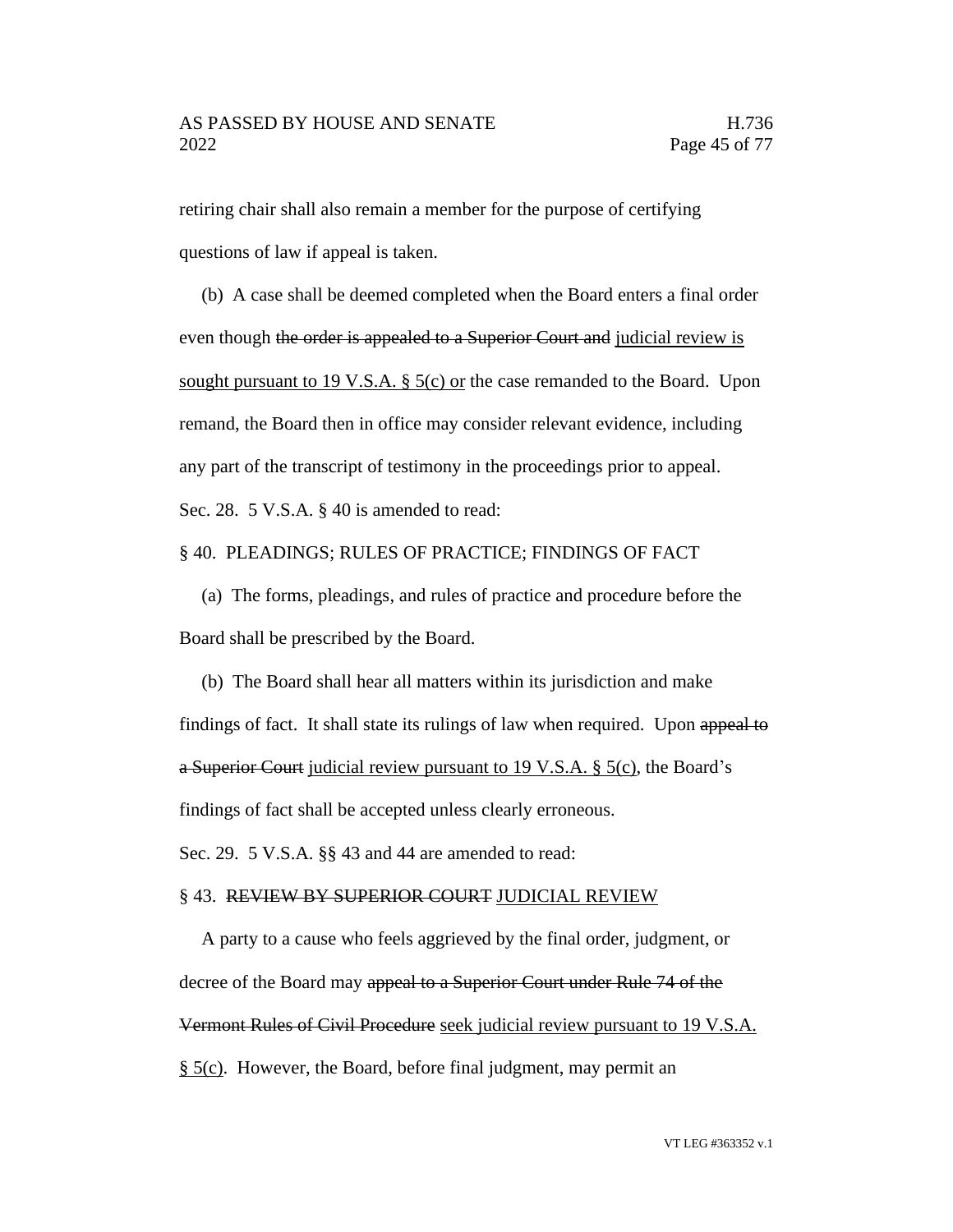interlocutory appeal to be taken by any party pursuant to a Superior Court 19 V.S.A. § 5(c) for determination of questions of law in the same manner as the Supreme Court may by rule provide for appeals before final judgment from a Superior Court. Notwithstanding the provisions of the Vermont Rules of Civil Procedure or the Vermont Rules of Appellate Procedure, neither the time for filing a notice of appeal nor the filing of a notice of appeal, as provided in this section, shall operate as a stay of enforcement of an order of the Board unless the Board or a Superior the Supreme Court grants a stay under the provisions of section 44 of this title chapter.

#### § 44. POWERS OF SUPERIOR THE SUPREME COURT

A Superior Upon appeal to the Supreme Court, the Court may reverse or affirm the judgments, orders, or decrees of the Transportation Board and may remand a cause to it with mandates, as law or equity shall require; and the Board shall enter its judgment, order, or decree in accordance with these mandates. Appeals to the Superior Supreme Court shall not have the effect of vacating any judgment, order, or decree of the Board, but the Superior Supreme Court, upon notice to interested parties, may suspend execution of a Board judgment under a decree as justice and equity require unless otherwise specifically provided by law.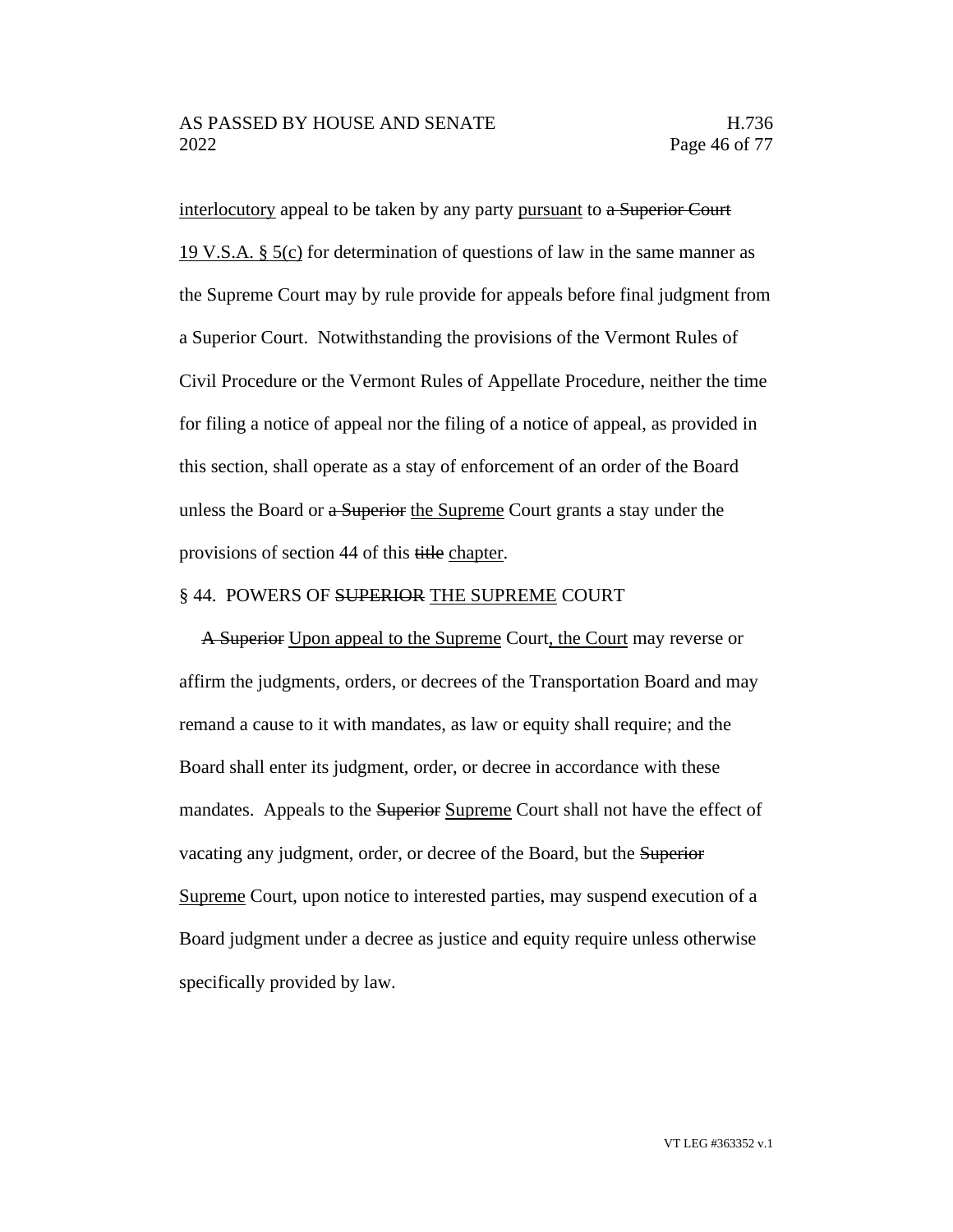#### Sec. 30. 5 V.S.A. § 207(d) is amended to read:

(d) The application for a certificate of approval of the site selected shall be in writing and substantially describe the property involved and the general purposes for which it is to be acquired and the manner in which the acquisition is asserted to serve the public interest. The application shall designate the names of all owners or persons known to be interested in lands adjoining the property and their residences, if known, and shall contain such further matter as the Board by rule shall determine. The application shall be supported by documentation showing that the proposed facility has received municipal approval. After evaluating the application, the Board shall issue its order giving notice of the time and place of hearing on the application. The applicant shall give notice of the proceedings to all persons owning or interested in adjoining lands by delivery of a true copy of the application and order for hearing by registered or certified mail to the last known address of each of the persons; the notice to be mailed at least 12 days prior to the date of the hearing. Notice of the hearing and a general statement of the purpose shall be published at least once in a newspaper of common circulation in the town where the property described in the application is situated at least two days before the date of the hearing, and a similar notice shall be posted in a public place at least 12 days before the hearing. Upon compliance by the applicant with the foregoing provisions for notice, the Board shall hear the applicant and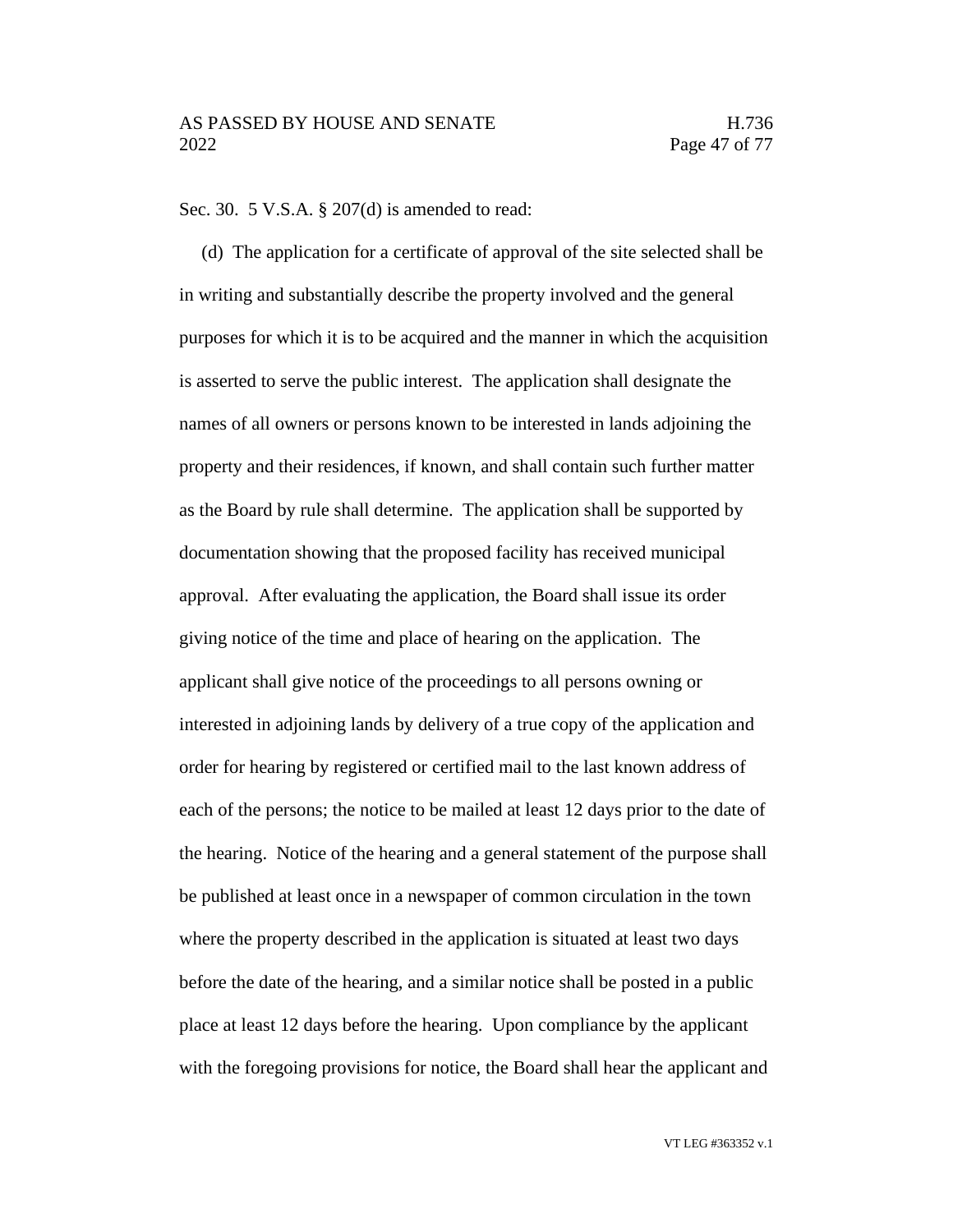all parties interested on the question of approval of the site or sites and shall consider and determine whether in the public interest the application ought to be granted. Whenever the Board makes an order granting or denying a certificate of approval of an airport, or a restricted landing area, approval to use or operate an airport or a restricted landing area or other air navigation facility, an aggrieved person may have the decision reviewed on the record by the Superior Court pursuant to Rule 74 of the Vermont Rules of Civil Procedure seek judicial review pursuant to 19 V.S.A. § 5(c).

Sec. 31. 5 V.S.A. § 652 is amended to read:

#### § 652. SUPERIOR COURT JUDICIAL REVIEW

The Secretary of Transportation or the legislative body of a municipality, as defined in 24 V.S.A. § 2001, or the committee representing two or more municipalities, when authorized by vote of their legislative bodies, may proceed in Superior Court as provided in 19 V.S.A. chapter 5, except as otherwise provided in this subchapter.

Sec. 32. 5 V.S.A. § 3639 is amended to read:

### § 3639. FARM CROSSINGS AND CATTLE GUARDS; CONSTRUCTION AND MAINTENANCE; JUDICIAL REVIEW

(a) A person or corporation owning or operating a railroad shall construct and maintain farm crossings of the road for the use of the proprietors of lands adjoining the railroad, and cattle guards at all farm and road crossings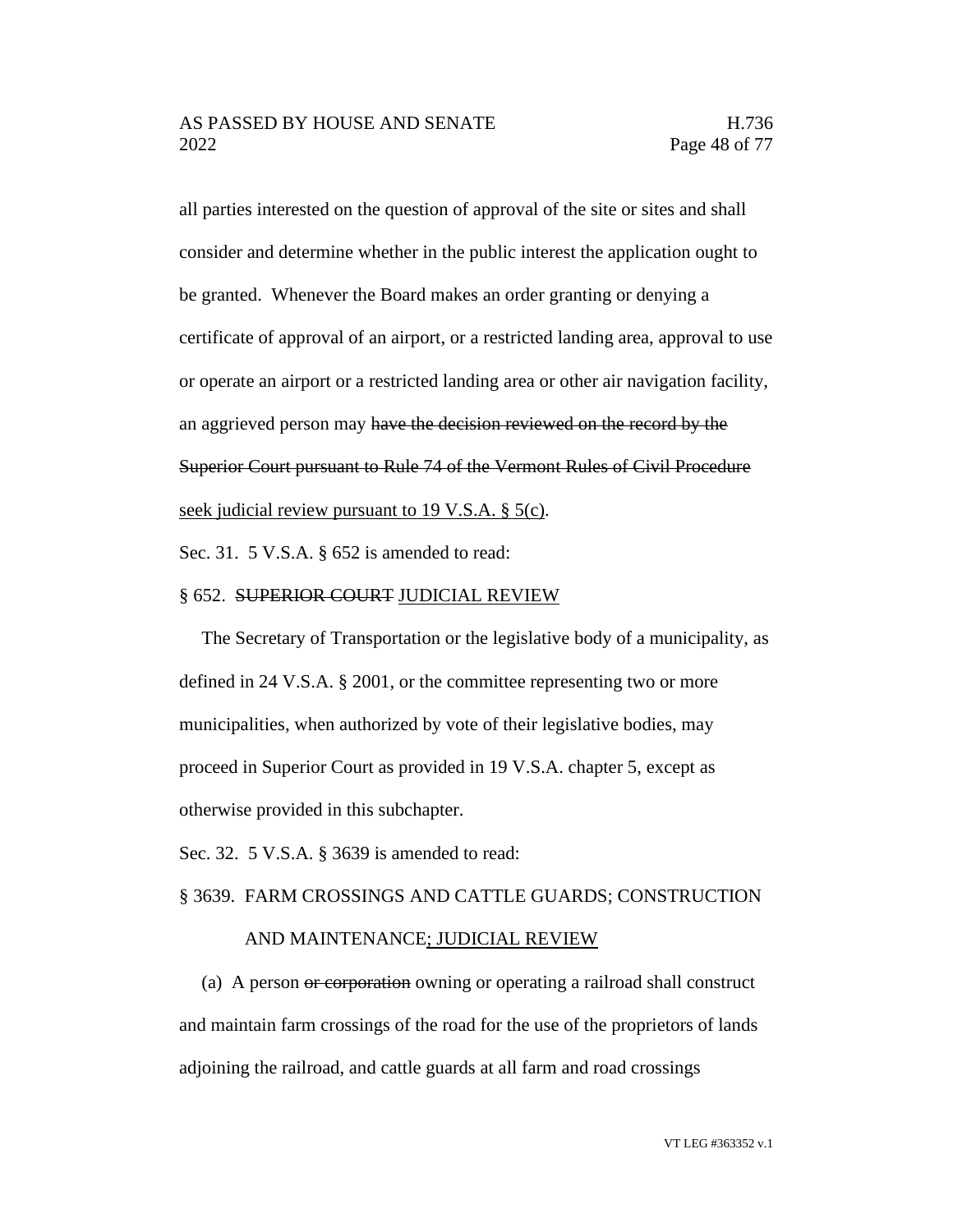#### AS PASSED BY HOUSE AND SENATE H.736 2022 Page 49 of 77

sufficient to prevent cattle and animals from getting on the railroad. A farm crossing may be temporarily or permanently closed or discontinued by mutual agreement between all parties having an interest therein. If no such mutual agreement can be reached by such interested parties, then a person or corporation owning or operating a railroad and desiring to close any farm crossing shall make application to the Transportation Board. The Board shall thereupon give notice to all parties interested, in such manner as the Board may direct, of hearing on the application, the hearing to be in the county where such crossing is located. After the hearing, a person or corporation owning or operating a railroad shall not close such farm crossing without the approval of the Transportation Board. A person aggrieved by the closing of a farm crossing after January 1, 1955 by a person or corporation owning or operating a railroad may notify the Transportation Board by registered or certified mail of the closing, and thereupon the Board shall conduct a hearing. Notice and place of hearing shall be as set forth in this subsection. The Transportation Board may require the reopening of any such crossing and make such other order as is permitted in section 3649 of this title. At any such hearing, the burden of proof shall rest with the person or persons effecting or seeking to effect the closing of such farm crossing. Any person aggrieved by an the final order of the Transportation Board, who was a party to the proceedings, may, in accordance with Rule 74 of the Vermont Rules of Civil Procedure, appeal to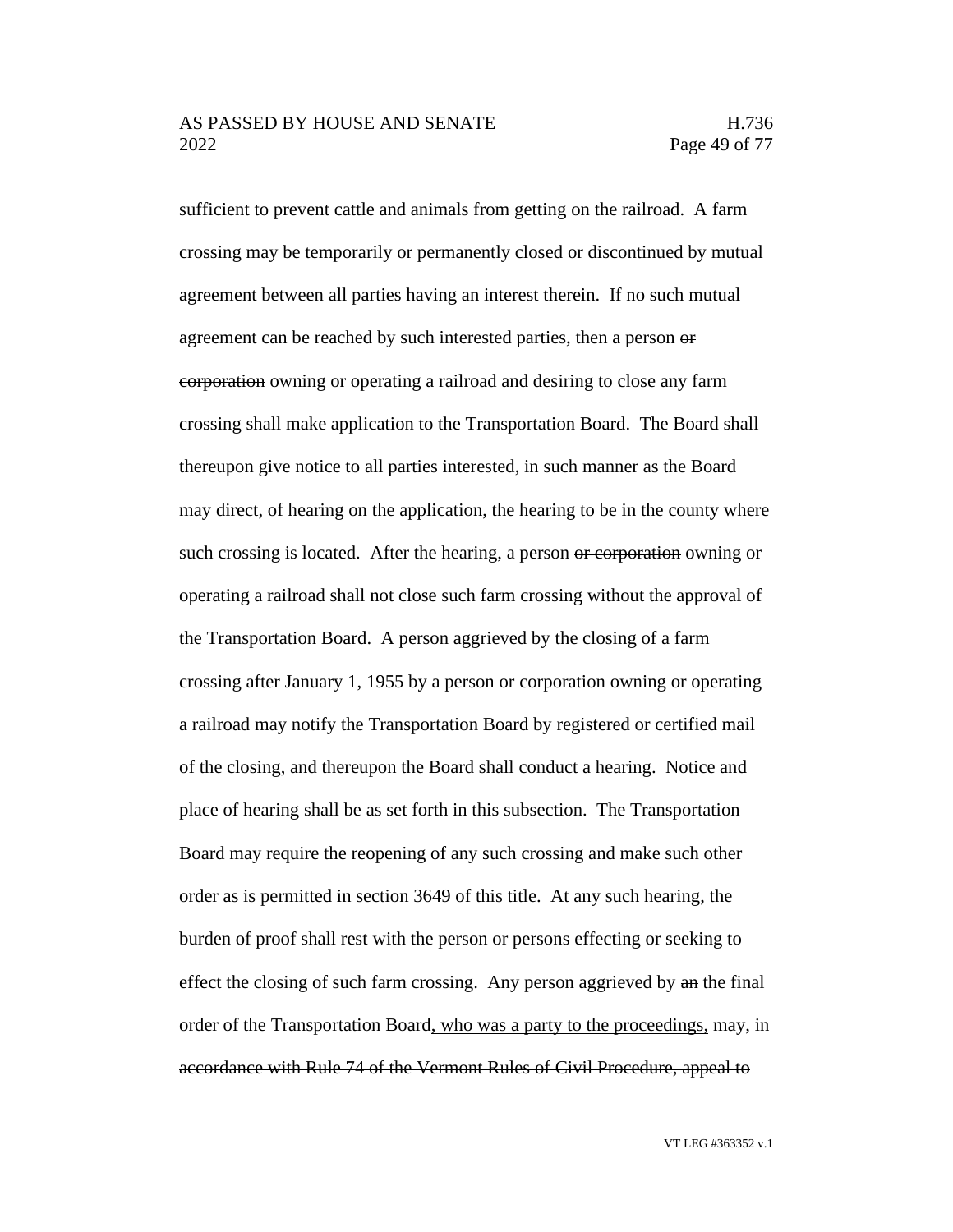the Superior Court, whereupon such cause shall be tried as an original action brought under the provisions of 12 V.S.A. § 402 seek judicial review pursuant to 19 V.S.A.  $\S$  5(c).

(b) A person or railroad corporation closing any farm crossing in violation of a provision of this section or failing to comply with any such order shall be fined not less than \$50.00 nor more than \$500.00, and any person aggrieved by such violation may recover his or her the person's damages in an action on this statute.

Sec. 33. 5 V.S.A. § 3788 is amended to read:

#### § 3788. ORDERS OF BOARD; APPEALS JUDICIAL REVIEW

The order of the Board relating to any matter upon which it may act under the authority of this chapter shall be communicated in writing to the petitioners and to all persons to whom notice of the hearing on such petition was given. Any person aggrieved by such order, who was a party to such proceedings, may appeal from such order to the Superior Court in accordance with Rule 74 of the Vermont Rules of Civil Procedure seek judicial review pursuant to 19 V.S.A. § 5(c).

Sec. 34. 9 V.S.A. § 4100b is amended to read:

#### § 4100b. ENFORCEMENT; TRANSPORTATION BOARD

(a) The Transportation Board established in 19 V.S.A. § 3 shall enforce the provisions of this chapter.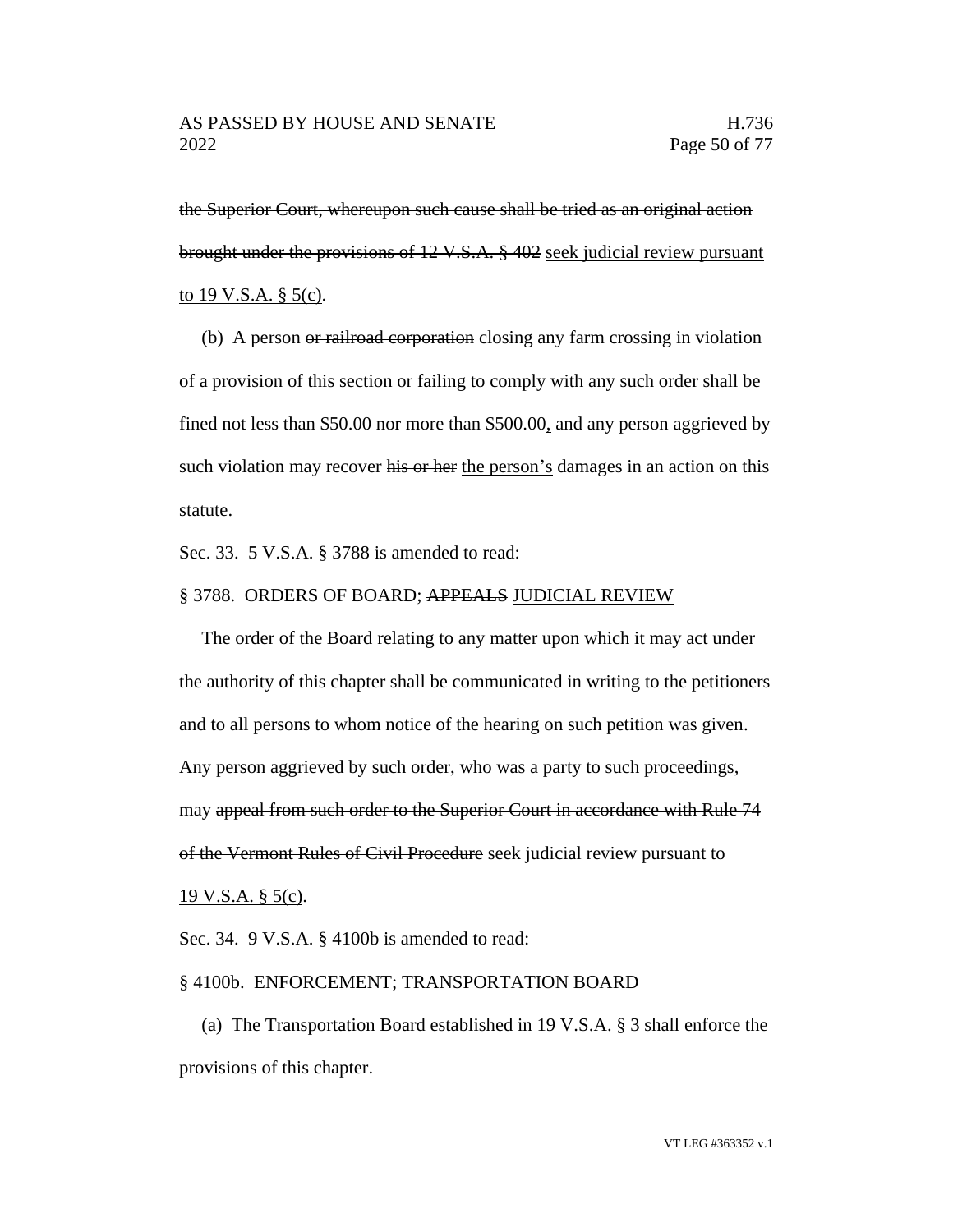\* \* \*

(h) Within 20 days after any order or decision of the Board authorized under this chapter, any party to the proceeding may apply for a rehearing with respect to any matter determined in the proceeding or covered or included in the order or decision. The application for rehearing shall set forth fully every ground upon which it is claimed that the decision or order complained of is unlawful or unreasonable. No appeal from any order or decision of the Board shall be taken unless the appellant makes an application for rehearing as provided in this subsection, and when the application for rehearing has been made, no ground not set forth in the application shall be urged, relied on, or given any consideration by the Board unless the Board for good cause shown allows the appellant to specify additional grounds. Any party to the proceeding may appeal the final order, including all interlocutory orders or decisions, pursuant to the Superior Court 19 V.S.A.  $\S$  5(c) within 30 days after the date the Board rules on the application for reconsideration of the final order or decision. All findings of the Board upon all questions of fact properly before the court shall be prima facie lawful and reasonable. The order or decision appealed from shall not be set aside or vacated except for errors of law. No additional evidence shall be heard or taken by the Superior Supreme Court on appeals from orders or decisions by the Board authorized under this title.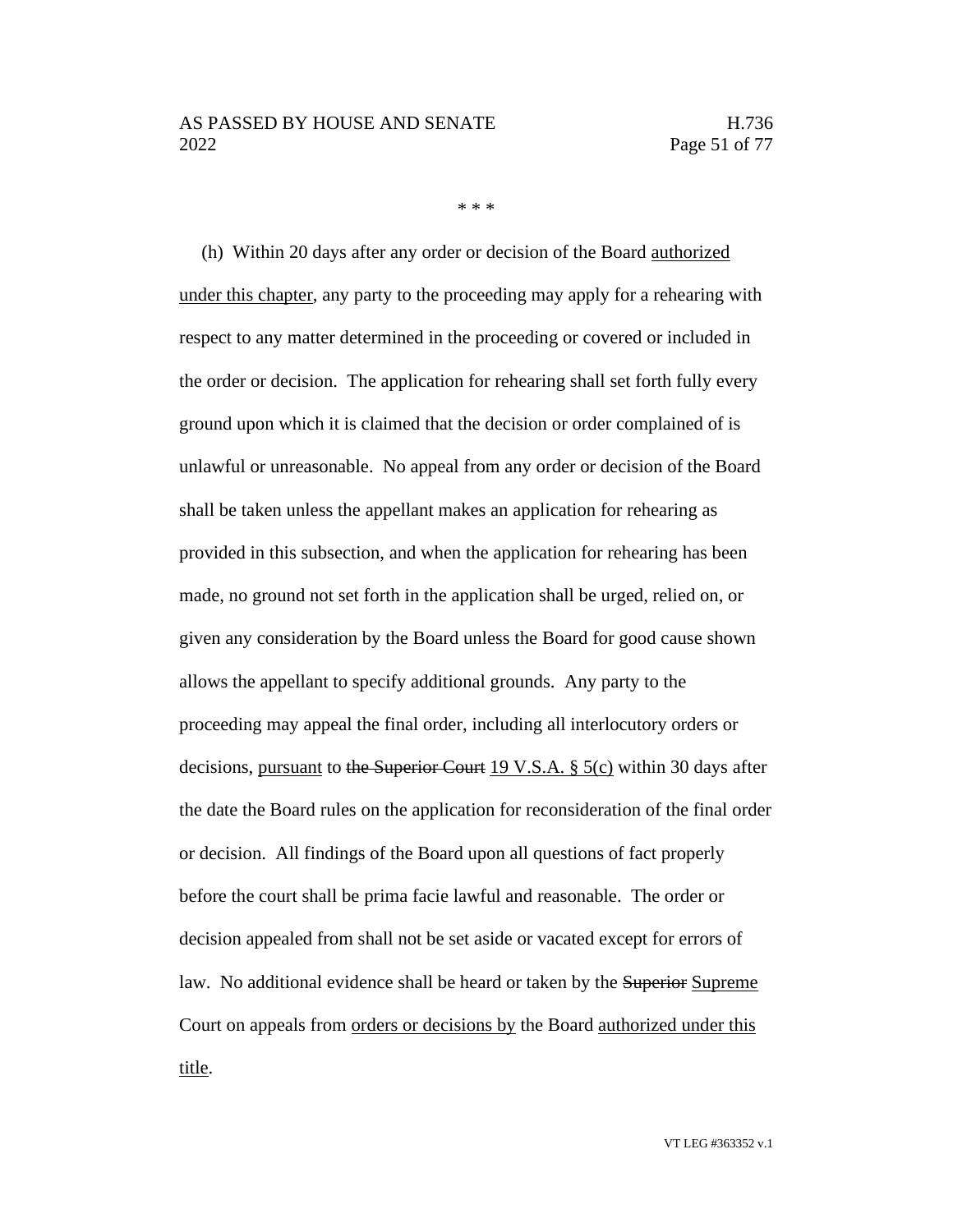(i) In cases where the Board finds that a violation of this chapter has occurred or there has been a failure to show good cause under section 4089 or 4098 of this title, the Superior Court Board, upon petition, shall determine reasonable attorney's fees and costs and award them to the prevailing party. Sec. 35. 19 V.S.A. § 5 is amended to read:

#### § 5. TRANSPORTATION BOARD; POWERS AND DUTIES

(a) General duties and responsibilities; exceptions. The regulatory and quasi-judicial functions relating to transportation shall be vested in the Board, except that the duties and responsibilities of the Commissioner of Motor Vehicles in Titles 23 and 32, including all quasi-judicial powers, shall continue to be vested in the Commissioner.

(b) Naming transportation facilities.

(1) Except as otherwise authorized by law, the Board is the sole authority responsible for naming transportation facilities owned, controlled, or maintained by the State, including highways and the bridges thereon, airports, rail facilities, rest areas, and welcome centers. The Board shall exercise its naming authority only upon petition of the legislative body of a municipality of the State, of the head of an Executive Branch agency or department of the State, or of 50 Vermont residents.

(2) The Board shall hold a public hearing for each facility requested to be named. The Board shall adopt rules governing notice and conduct of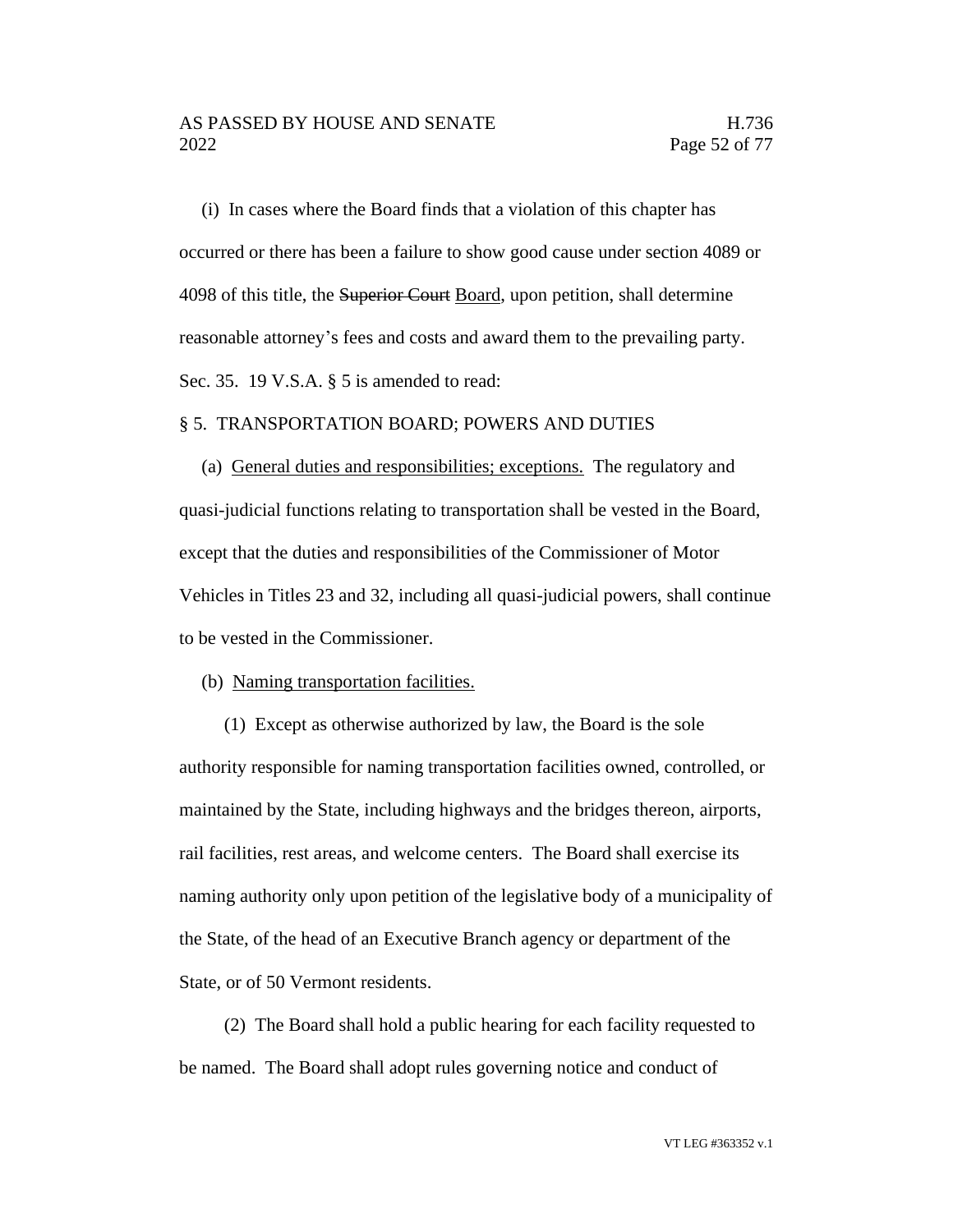hearings, the standards to be applied in rendering decisions under this subsection, and any other matter necessary for the just disposition of naming requests. The Board shall issue a decision, which shall be subject to review on the record by a Superior Court pursuant to Rule 74 of the Vermont Rules of Civil Procedure subsection (c) of this section. The Board may delegate the responsibility to hold a hearing to a hearing officer or a single Board member, subject to the procedure of subsection (c) of this section, but shall not be bound by 3 V.S.A. chapter 25 in carrying out its duties under this subsection.

(c) Hearing examiners; report of findings; final orders; judicial review.

The Board may delegate the responsibility to hear quasi-judicial matters, and other matters as it may deem appropriate, to a hearing examiner or a single Board member, to hear a case and make findings in accordance with 3 V.S.A. chapter 25, except that highway condemnation proceedings shall be conducted pursuant to the provisions of chapter 5 of this title. A hearing examiner or single Board member so appointed shall report the findings of fact in writing to the Board. Any order resulting from those findings shall be rendered only by a majority of the Board. Final orders of the Board issued pursuant to section 20 of this title (small claims against the Agency) may be reviewed on the record by a Superior Court pursuant to Rule 74 of the Vermont Rules of Civil Procedure. All other final orders of the Board may be reviewed on the record by the Supreme Court.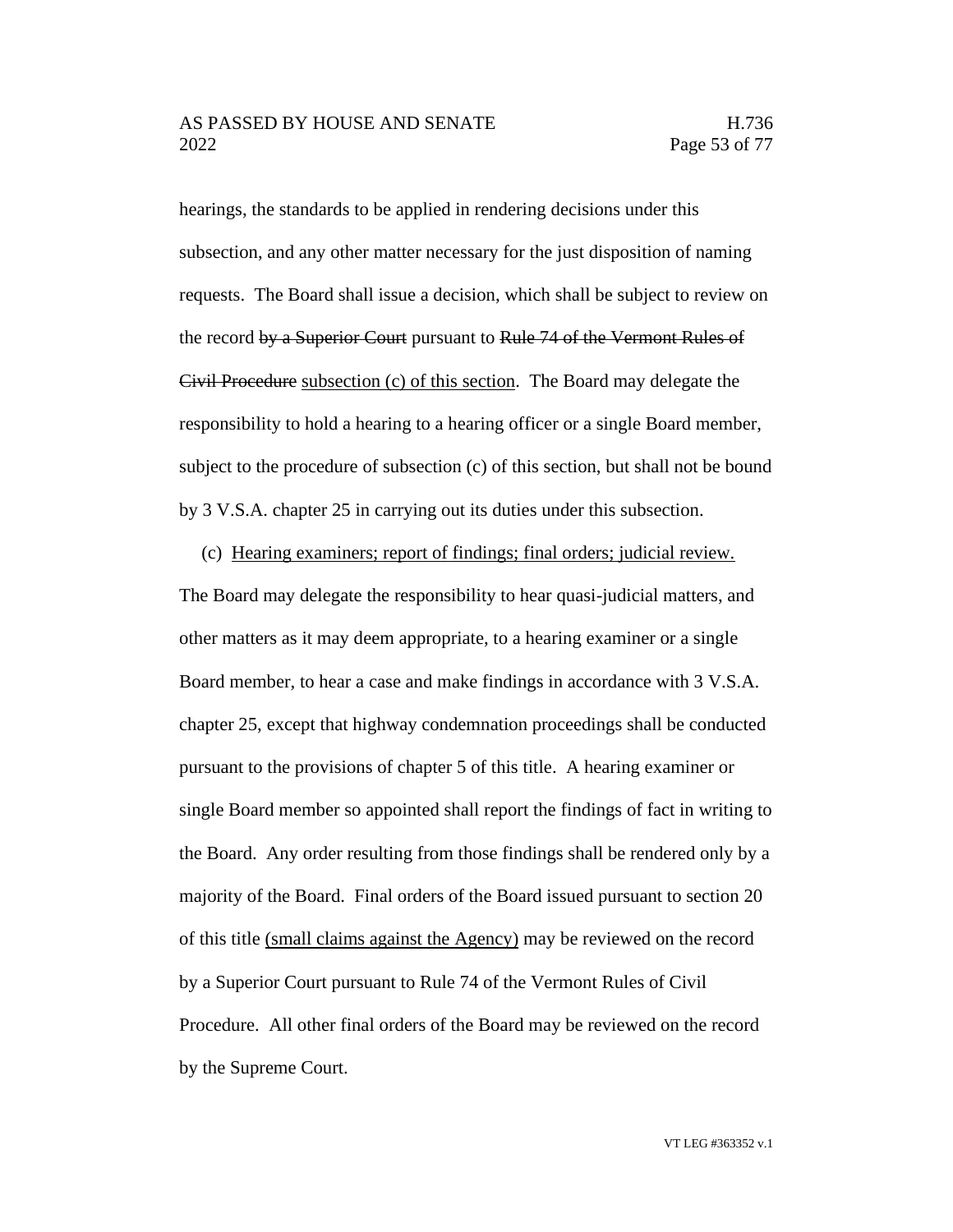(d) Specific duties and responsibilities. The Board shall:

\* \* \*

(e) Offices and assistance. Suitable offices and office equipment shall be provided by the State for the Board at Montpelier. The Board may employ clerical or other employees and assistants whom it deems necessary in the performance of its duties and in the investigation of matters within its jurisdiction.

(f) Jurisdiction; subpoenas; witness fees. The Board shall have the power to determine and adjudicate all matters over which it is given jurisdiction. It may render judgments and make orders and decrees. Whenever the Board is sitting in a quasi-judicial capacity, it may issue subpoenas for the testimony of witnesses or the production of evidence. The fees for travel and attendance of witnesses shall be the same as for witnesses and officers appearing before a Civil Division of the Superior Court.

(g) Reports to the General Assembly. From time to time, the Board may report to the General Assembly with suggestions of amendment to existing law or of new legislation as it deems necessary and any information concerning the companies, matters, and things under the jurisdiction of the Board and Agency that, in its opinion, will be of interest to the General Assembly.

(h) Appeals from the Agency to the Board. Unless otherwise provided by law, when an appeal is allowed from the Agency to the Board, the appeal shall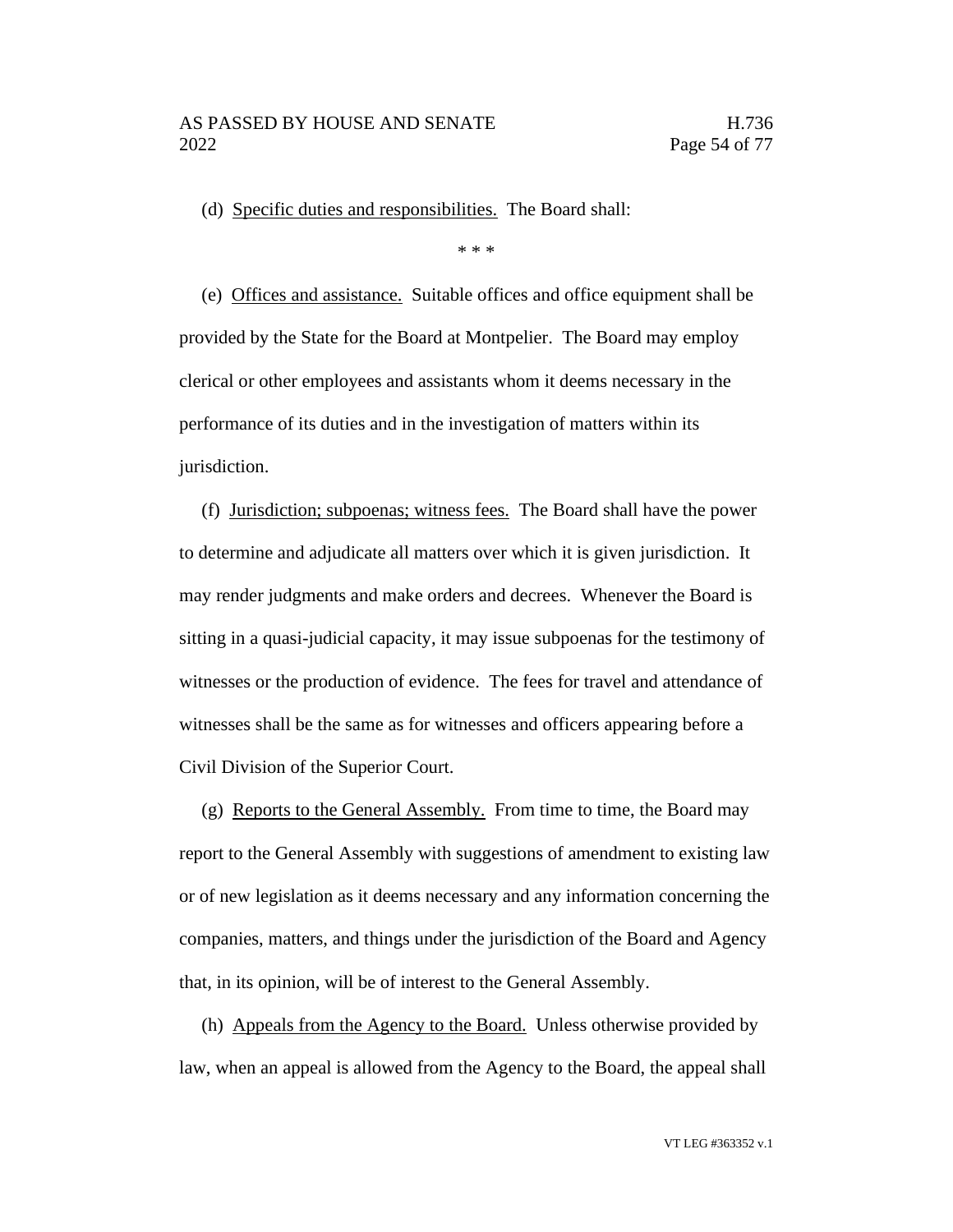be taken by filing a notice of appeal with the Secretary within 30 days of the date of the Agency decision from which the appeal is taken. The Secretary shall promptly forward the notice of appeal to the Board, together with the Agency's record of decision.

 $***$  Repeal of 5 V.S.A. Chapter 5  $***$ 

Sec. 36. REPEAL

5 V.S.A. chapter 5 (assessments to support Agency of Transportation and Transportation Board) is repealed.

\* \* \* On-Premises Signs \* \* \*

Sec. 37. 10 V.S.A. § 493 is amended to read:

§ 493. ON-PREMISES SIGNS

Owners or occupants of real property may erect and maintain on the property, on-premises signs advertising the sale or lease of the property or activities being conducted on the property. Those signs shall be subject to the regulations set forth below.

(1) On-premises signs may be erected or maintained, with a total area of not more than 150 square feet, advertising activities being conducted on the same premises. However, this limitation does not apply to signs existing on May 1, 1971, or attached to or part of the building in which the activities are being carried on. An on-premises sign shall not be located more than 1,500 feet from a main entrance from the highway to the activity or premises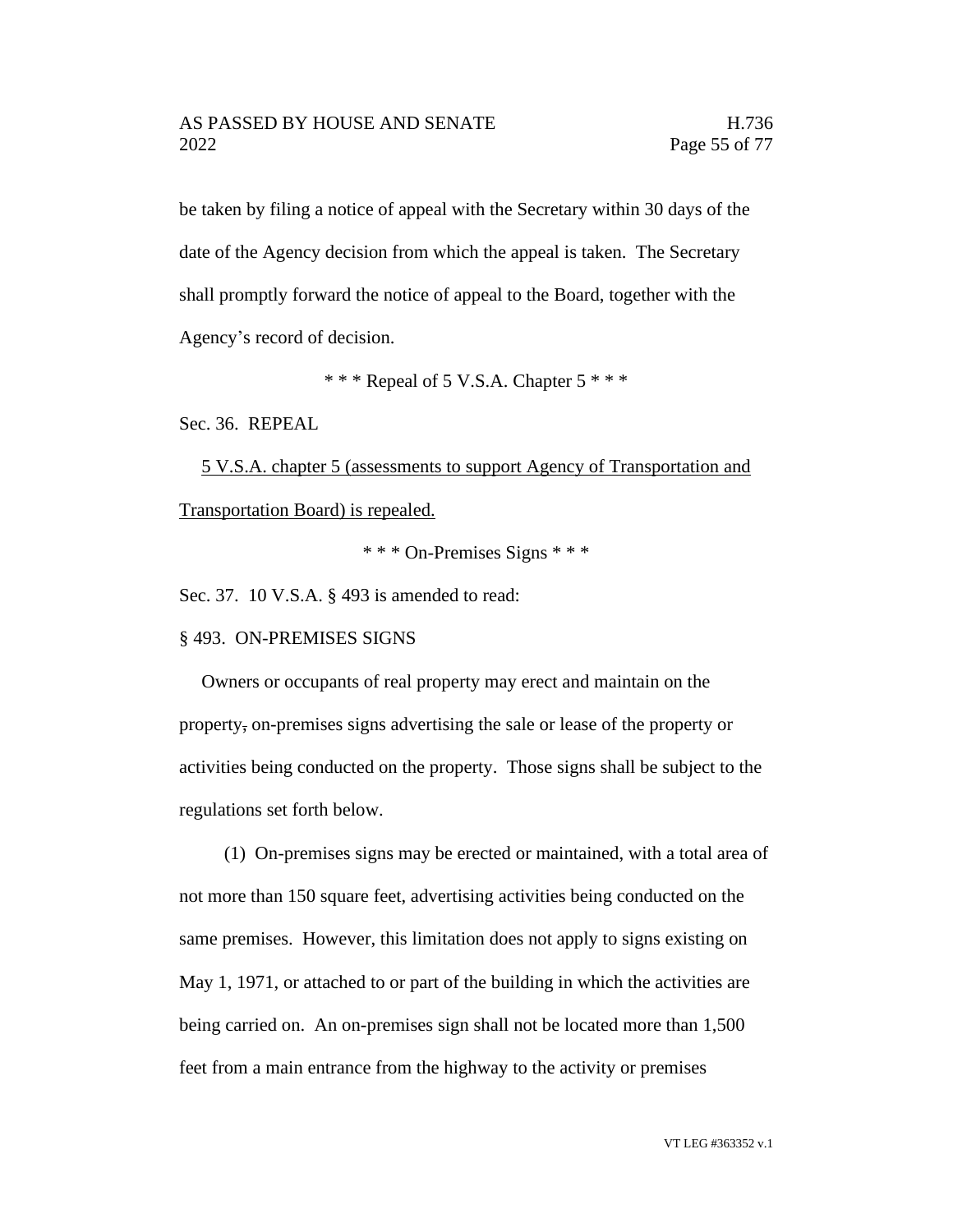advertised. The 1,500-foot distance shall be measured along the centerline of the highway or highways between the sign and a main entrance or a straight line, but only if the difference in elevation between the on-premises sign and a main entrance is more than 100 feet. A main entrance shall be a principal, private roadway or driveway that leads from a public highway to the advertised activity. For the purposes of this subdivision, premises shall not include land that is separated from the activity by a public highway, or other intervening land use not related to the advertised activity. Undeveloped land or farmland shall not be considered as an intervening land use.

\* \* \*

\* \* \* Right-of-Way Permits; 1111 Permits; Municipal

Site Plan Review \* \* \*

Sec. 38. 19 V.S.A. § 1112 is amended to read:

#### § 1112. DEFINITIONS; FEES

(a) As used in this section:

\* \* \*

(4) "Subsurface stormwater system" means a stormwater system, as defined in 10 V.S.A.  $\S$  1264(b)(15), that is beneath the surface.

(b) The Secretary shall collect the following fees for each application for the following types of permits issued pursuant to section 1111 of this title:

\* \* \*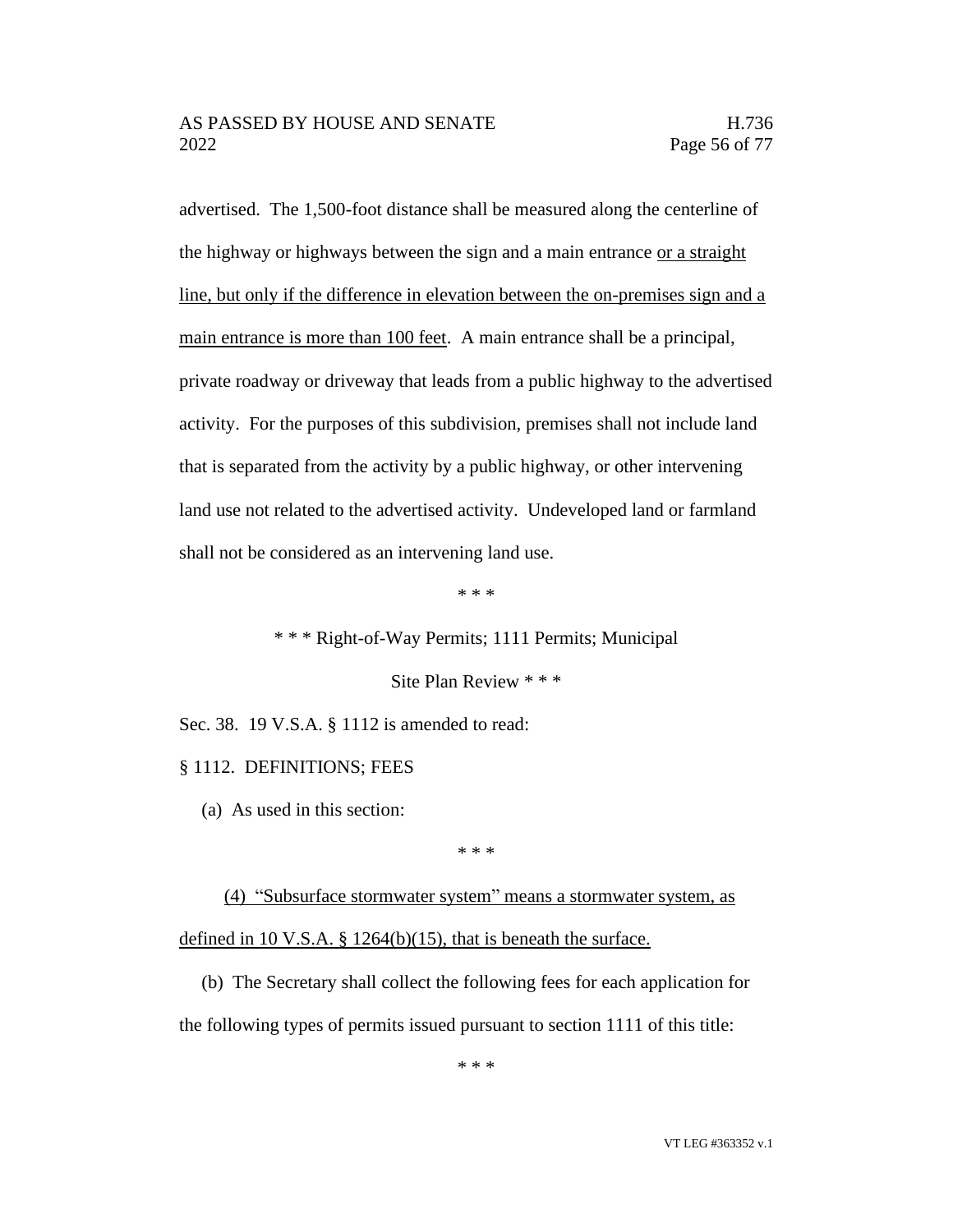#### AS PASSED BY HOUSE AND SENATE H.736 2022 Page 57 of 77

(2) utility installations, including each direct connection to the State highway subsurface stormwater system:  $$100.00$ 

\* \* \*

Sec. 39. 24 V.S.A. § 4416(b) is amended to read:

(b) Whenever a proposed site plan involves access to a State highway or other work in the State highway right-of-way such as excavation, grading, paving, or utility installation, the application for site plan approval shall include a letter from the Agency of Transportation confirming that the Agency has reviewed the proposed site plan and determined whether a permit is required under 19 V.S.A. § 1111. If the Agency determines that a permit for the proposed site plan is required under 19 V.S.A. § 1111, then the letter from the Agency shall may set out any conditions that the Agency proposes to attach to the permit required under 19 V.S.A. § 1111.

\* \* \* Smugglers' Notch Motor Vehicle Limitations \* \* \* Sec. 40. 23 V.S.A. § 1006b is amended to read:

# § 1006b. SMUGGLERS' NOTCH; WINTER CLOSURE OF VERMONT ROUTE 108; COMMERCIAL VEHICLE OPERATION PROHIBITED

(a) Winter closure. The Agency of Transportation may close the Smugglers' Notch segment of Vermont Route 108 during periods of winter weather.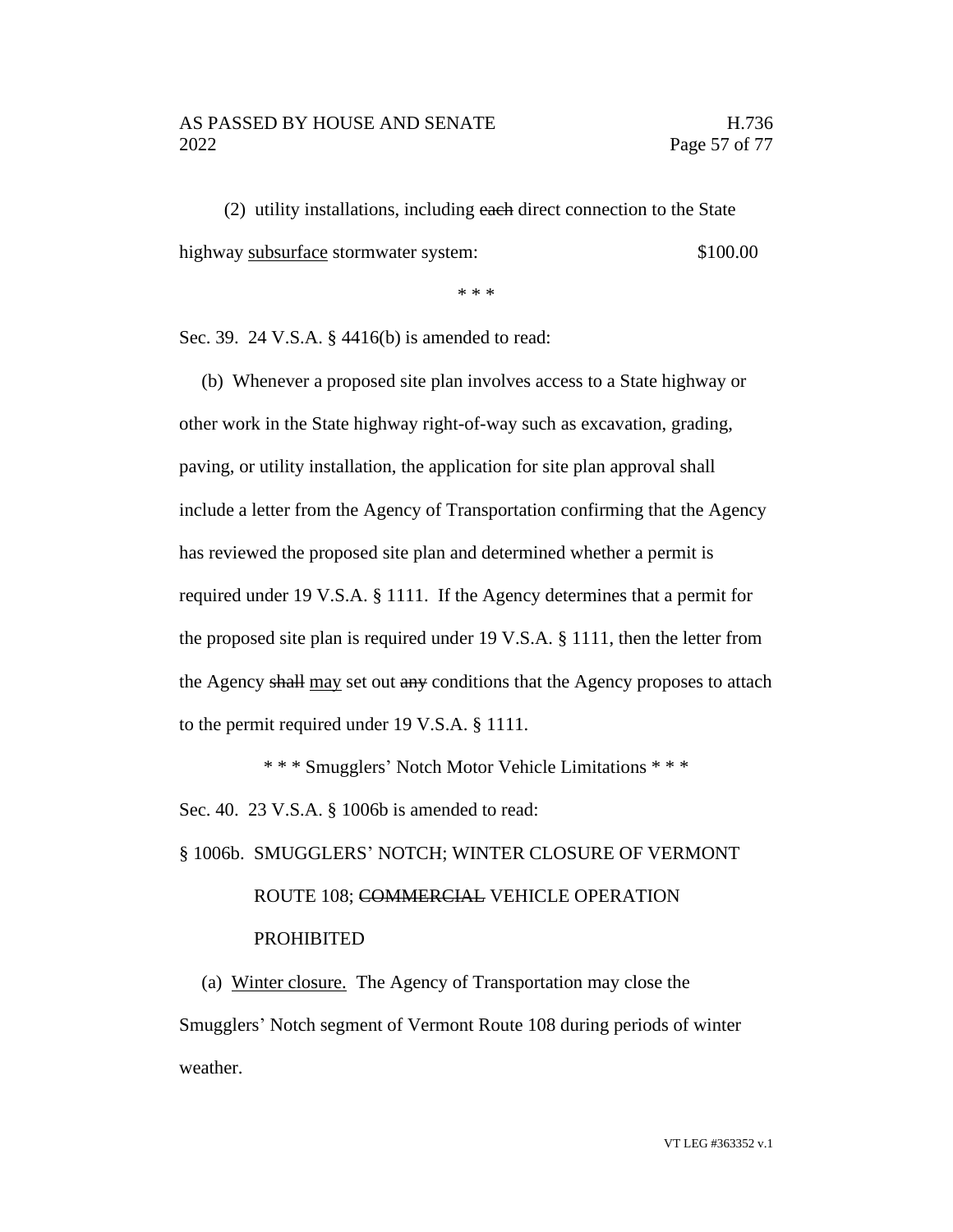(b) Vehicle operation prohibition.

(1) As used in this subsection, "commercial vehicle" means trucktractor-semitrailer combinations and truck-tractor-trailer combinations.

(2) Commercial Single-frame motor vehicles over 40 feet in length and tractor units with one or more attached trailers over 45 feet in total length are prohibited from operating on the Smugglers' Notch segment of Vermont Route 108.

 $(3)(2)$  Either the The employer of an operator of a commercial vehicle who is operating a vehicle in the scope of employment and violates this subsection, or the operator's employer, or the operator of a vehicle who is operating a vehicle for personal purposes and violates this subsection shall be subject to a civil penalty of \$1,000.00. If or, if the violation results in substantially impeding the flow of traffic on Vermont Route 108, the penalty shall be a civil penalty of \$2,000.00. For a second or subsequent conviction within a three-year period, the applicable penalty or penalties shall be doubled.

(3) The prohibition in subdivision (1) of this subsection shall not apply to law enforcement, fire, emergency medical services, and search and rescue vehicles involved in training or responding to real-world incidents.

(c) Required signage. The Agency shall erect signs conforming to the standards established by section 1025 of this title to indicate the closures and restrictions authorized under this section.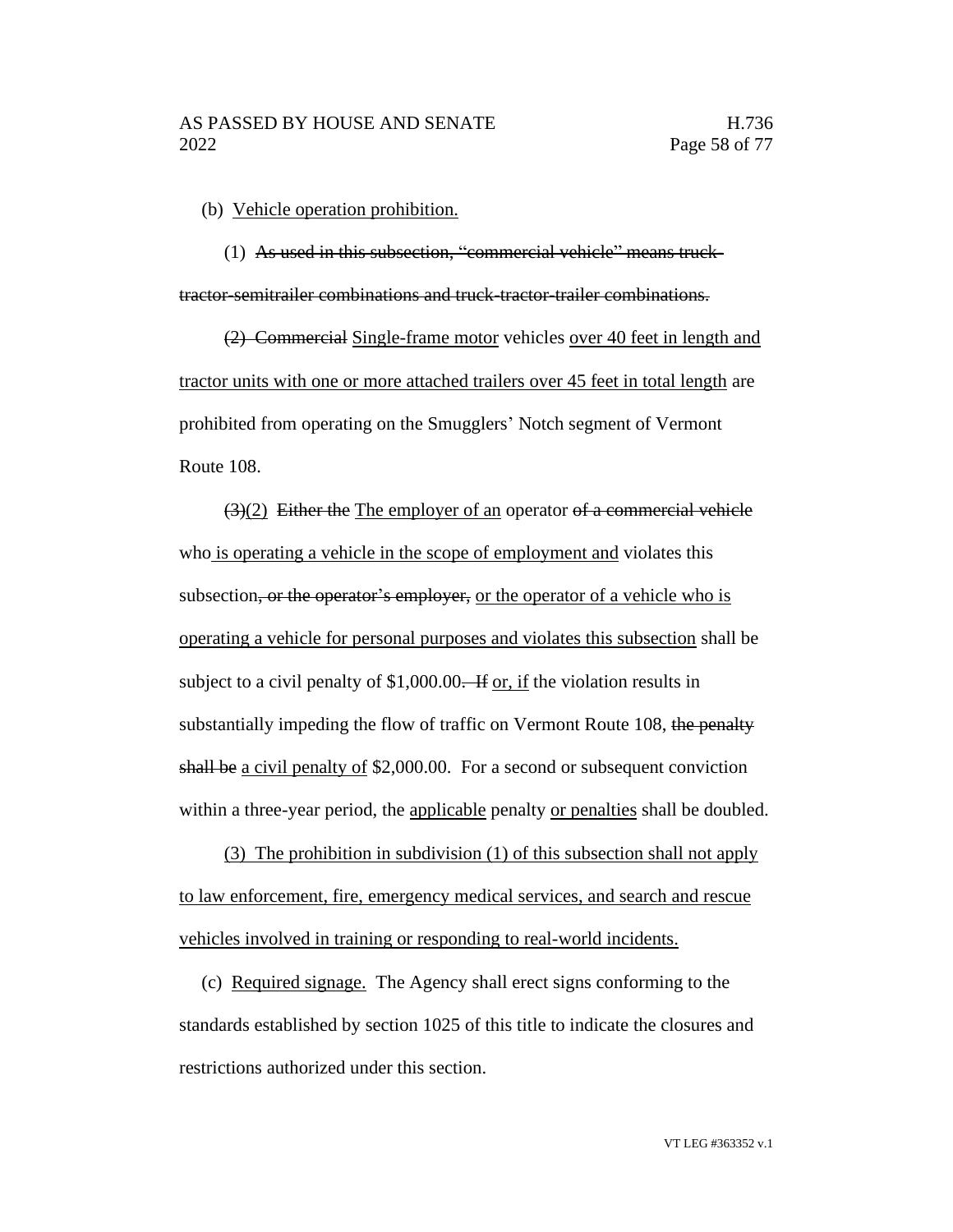\* \* \* Municipal Restrictions; Covered Bridges;

Damages and Expenses \* \* \*

Sec. 41. 19 V.S.A. § 313 is amended to read:

#### § 313. RESTRICTING USE OF COVERED BRIDGES

The Agency and the selectmen of the town where a covered bridge is located or, if parts of such a bridge are located in more than one town, the selectmen of the towns acting jointly, may restrict the use of the bridge to vehicles that are within limits as to weight, height, and width as they shall establish. The limitation shall be plainly posted at the approaches to the bridge at approximately 100 feet from each end of the bridge, and at intersections as may be required to enable operators of restricted vehicles to proceed by the most direct alternate unrestricted route. Posting shall be by means of permanent signs of a standard size of at least 24 inches by 24 inches, and with lettering not less than three inches high. [Repealed.]

Sec. 42. 19 V.S.A. § 315 is amended to read:

#### § 315. PENALTIES

A person who operates a vehicle exceeding the limit prescribed on a bridge thus restricted shall be fined not more than \$200.00 for the first offense and not more than \$300.00 for each subsequent offense. [Repealed.]

Sec. 43. 23 V.S.A. § 1396 is redesignated to read:

§ 1396. SPECIAL WEIGHT LIMITS FOR BRIDGES AND HIGHWAYS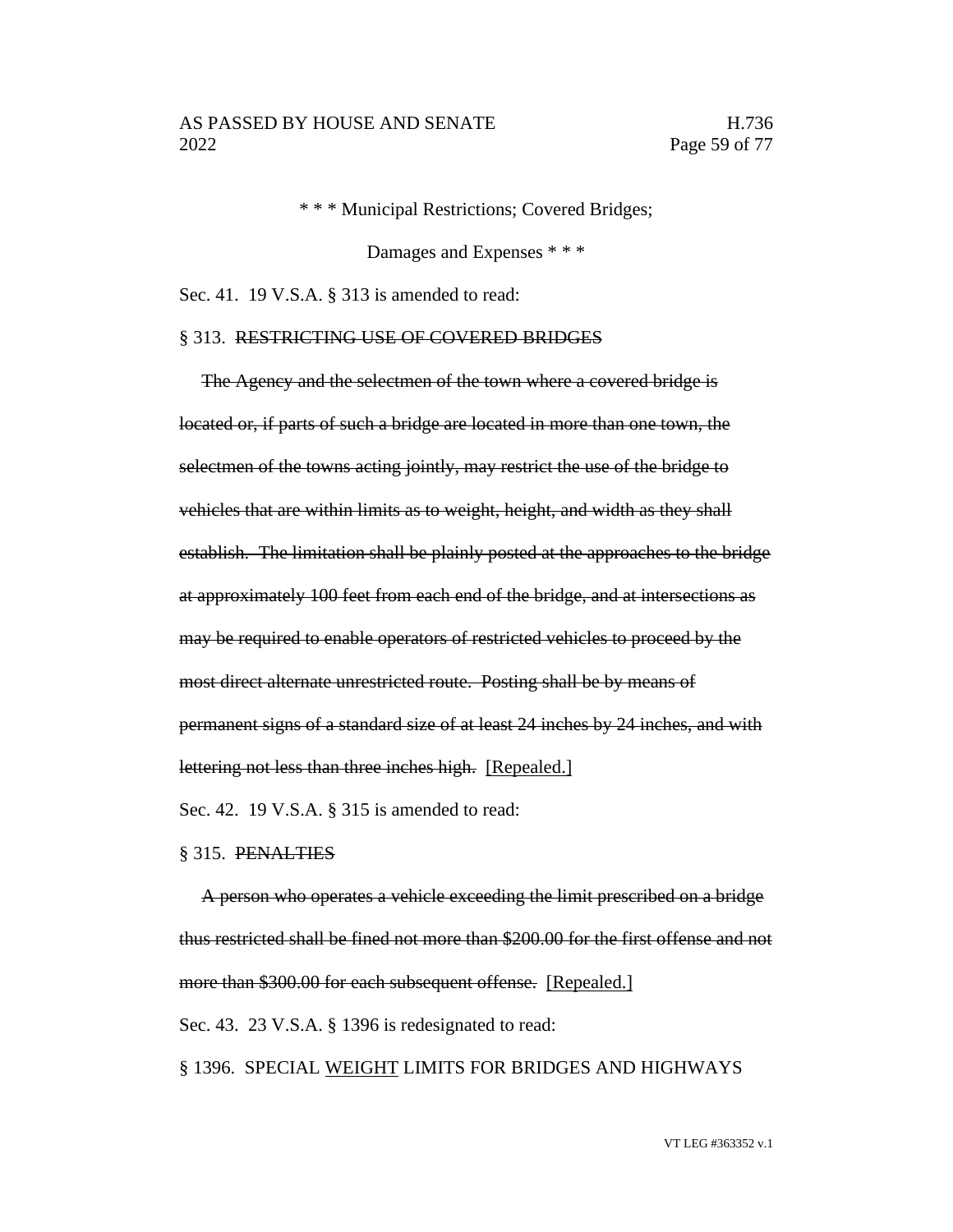Sec. 44. 23 V.S.A. § 1397 is redesignated to read:

#### § 1397. WEIGHT LIMIT SIGNS

Sec. 45. 23 V.S.A. § 1397a is added to read:

#### § 1397a. SPECIAL LIMITS FOR COVERED BRIDGES

The legislative body of a municipality where a covered bridge is located or, if parts of such a bridge are located in more than one municipality, the legislative bodies of the municipalities where a covered bridge is located acting jointly may, after consultation with the Agency of Transportation, restrict the use of the bridge to vehicles that are within limits as to one or more of the following, as they shall establish: weight, height, or width. Any limitation shall be permanently posted by the municipality, with signs that conform to the standards established by section 1025 of this title, approximately 100 feet from the approaches to the bridge and at intersections as may be required to enable operators of restricted vehicles to proceed by the most direct alternate unrestricted route.

Sec. 46. 23 V.S.A. § 1398 is amended to read:

#### § 1398. CERTIFIED STATEMENT TO BE FILED

A certified statement shall be filed with the clerk in each town, village, or city municipality in which the a posting occurs, as provided in section sections 1397 and 1397a of this title subchapter, stating occurs that states the location of the highway or bridge posted, the legal load limit or limits to which such the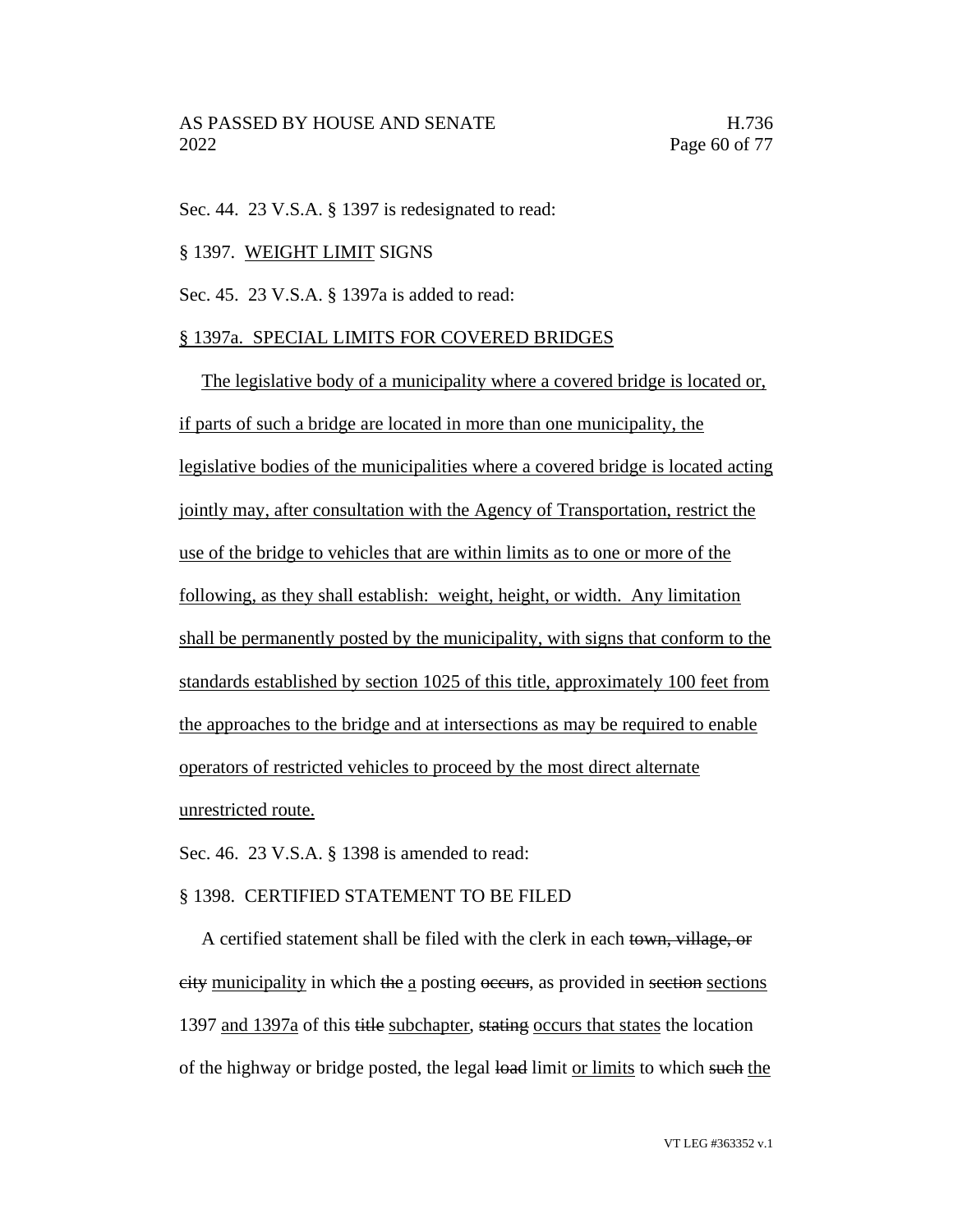highway or bridge is restricted, and the date of posting. If such a restriction is removed at any time by the Secretary of Transportation, selectboard, trustees, or city council, or legislative body of the municipality, or both, a similar certified statement of the removal shall be filed with the clerk of the town, village, or city as the case may be municipality.

Sec. 47. 23 V.S.A. § 1399(b) is amended to read:

(b) Nothing contained in sections 1391–1398 of this title subchapter shall restrict the weight of:

(1) Snow plows, road machines, oilers, traction engines, tractors, rollers, power shovels, dump wagons, trucks, or other construction or maintenance equipment when used by any town, incorporated village, city, or the State in the construction or the maintenance of any highway, provided that such construction or maintenance is performed by persons employed by or under contract with such town, incorporated village, city, or the State for this purpose. However, any operation of motorized highway building equipment or road making appliances used in construction work contracted by a town, incorporated village, city, or the State shall be unrestricted as to weight only within a construction area.

(2) Municipal and volunteer fire apparatus and law enforcement motor vehicles.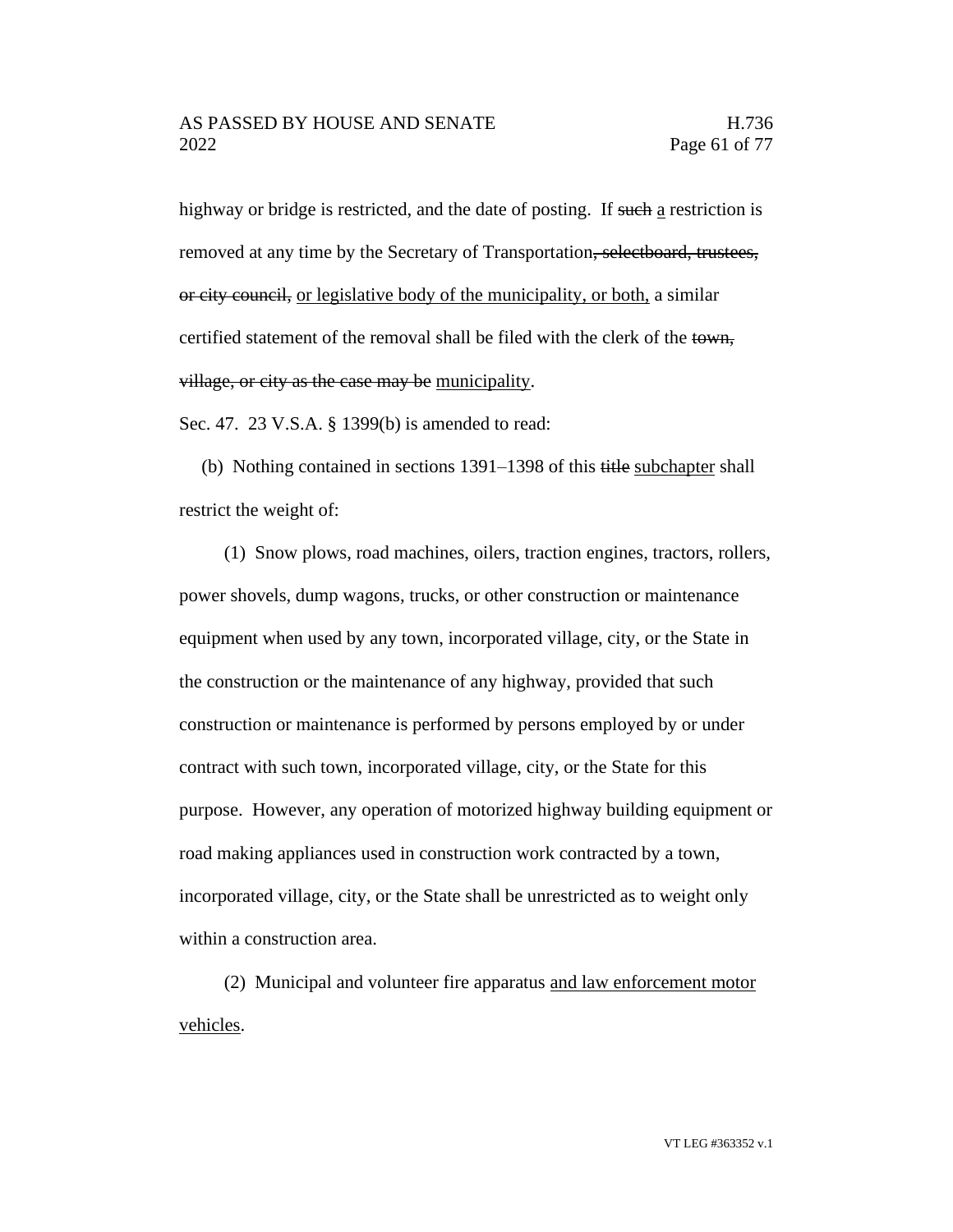(3) Heavy-duty tow and recovery vehicles on the Dwight D. Eisenhower System of Interstate and Defense Highways.

Sec. 48. 23 V.S.A. § 1400d is amended to read:

#### § 1400d. AGRICULTURAL SERVICE VEHICLES

(a) An agricultural service vehicle, as defined in subdivision 4(71) of this title, shall be exempt from the provisions of sections 1400 and 1400a and subsection  $1434(c)$  of this title subchapter if the gross weight does not exceed 60,000 pounds.

(b) Municipalities shall not be liable for injuries or damages to agricultural service vehicles or their operators that result from crossing a posted bridge with an agricultural service vehicle that weighs more than the posted weight limit.

Sec. 49. 23 V.S.A. § 1434 is amended to read:

# § 1434. OPERATION IN EXCESS OF WEIGHT, HEIGHT, OR WIDTH

#### LIMITS; PENALTIES

(a) General limits. The operation of a vehicle on a public highway in excess of the legal height, width, or length limits as prescribed in section 1431 or 1432 of this title subchapter without first obtaining a permit to operate the vehicle, whether or not a permit is available, shall be a traffic violation, as defined in section 2302 of this title. A violation shall be, and punishable by a civil penalty of \$300.00 for a first offense, \$600.00 for a second offense within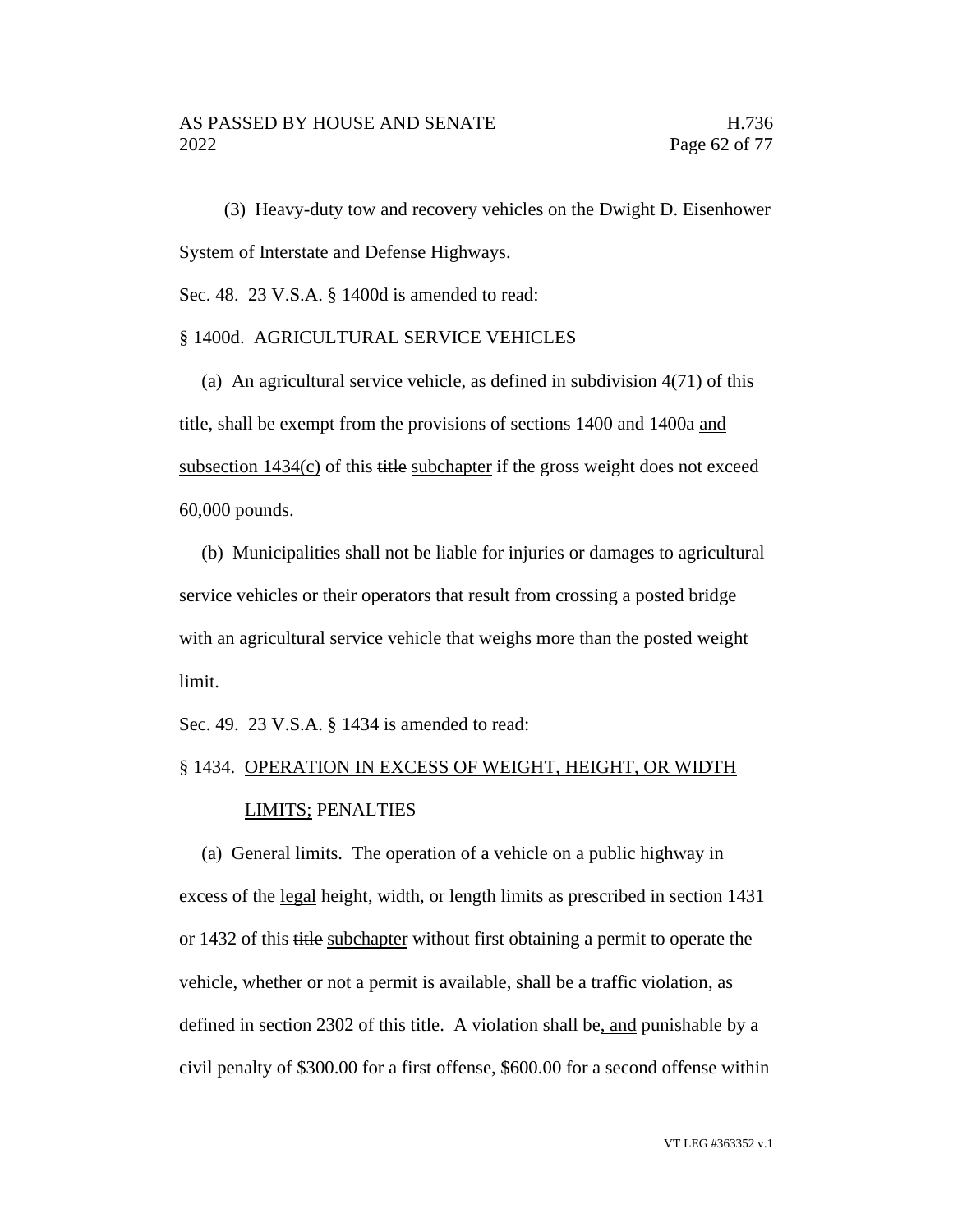a two-year period, and \$800.00 for a third or subsequent offense within a twoyear period.

(b) Permit limits. The operation of a vehicle on a public highway in excess of the legal height, width, or length limits as prescribed in section 1431 or 1432 of this title subchapter in violation of the terms of a permit issued in conformance with section 1400 of this title subchapter shall be a traffic violation, as defined in section 2302 of this title, and shall be punishable by a civil penalty of \$300.00 for a first offense, \$600.00 for a second offense within a two-year period, and \$800.00 for a third or subsequent offense within a twoyear period.

(c) Covered bridges. The operation of a vehicle in excess of the legal limits designated for a covered bridge under section 1397a of this subchapter or applicable under subdivisions 1392(1) and (2) of this subchapter shall be a traffic violation, as defined in section 2302 of this title, and punishable by a civil penalty of \$1,000.00 or, if the violation results in substantially impeding the flow of traffic, \$2,000.00. For a second or subsequent conviction within a three-year period, the applicable penalty shall be doubled.

(d) Refusal to issue a permit. In the case of a violation under subsection (a) of this section, the Commissioner may refuse to issue a permit to the violator under section 1400 of this title subchapter for a period not to exceed three months, if the owner or lessee commits four or more violations within a two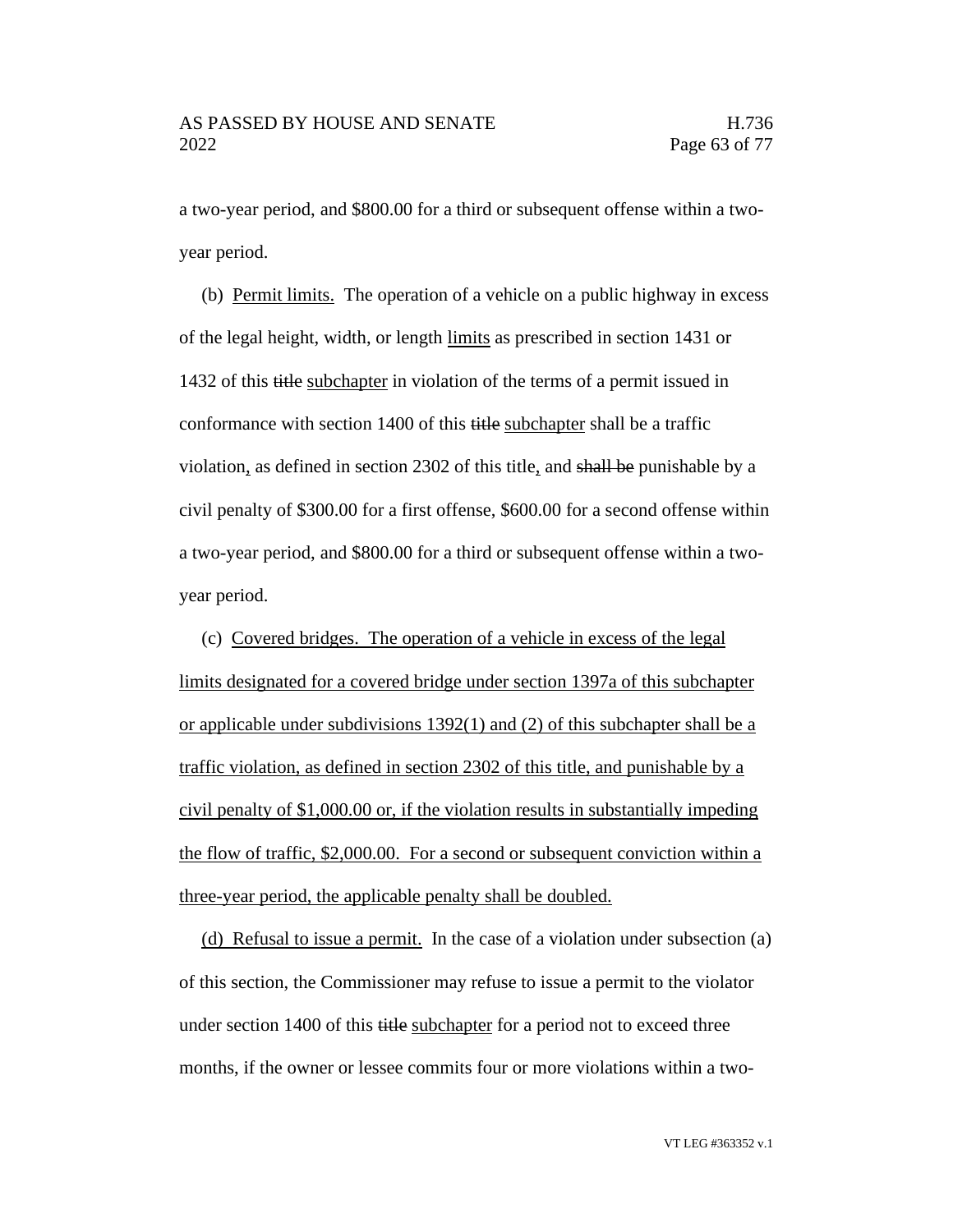year period. If the holder of a permit commits four or more violations under subsection (b) of this section within a two-year period, the Commissioner may suspend, for a period not to exceed three months, any permit issued to the violator under section 1400 of this title subchapter. For the purposes of this section, the owner or lessee of the vehicle shall be considered the holder of, or applicant for, the permit.

Sec. 50. 23 V.S.A. § 1492 is amended to read:

#### § 1492. LIABILITY FOR DAMAGE DEFINED; LIMITATIONS

The owner, driver, operator, or mover of any motor truck, tractor, trailer, wagon, cart, carriage, or other object or contrivance which that is moved or operated on any highway in violation of any of the provisions of sections 1098, 1145 1083, 1092, 1302, 1305, and 1431 and subsection 1434(c) of this title, subchapter; such portion of section 1141 sections 1003 and 1081 of this title subchapter as pertains to trucks and buses<sub>z</sub>; and such portion of section 1391 of this title subchapter as relates to weight in relation to tire surface, shall be liable to the State or municipal corporation in which the act is committed for damages to a public highway or bridge occasioned by such moving or operating, to be recovered in a civil action, in the name of the State or municipal corporation, or in an action on the bond provided in this chapter in connection with the issuance of permits, provided the action is brought within two years after such act is committed.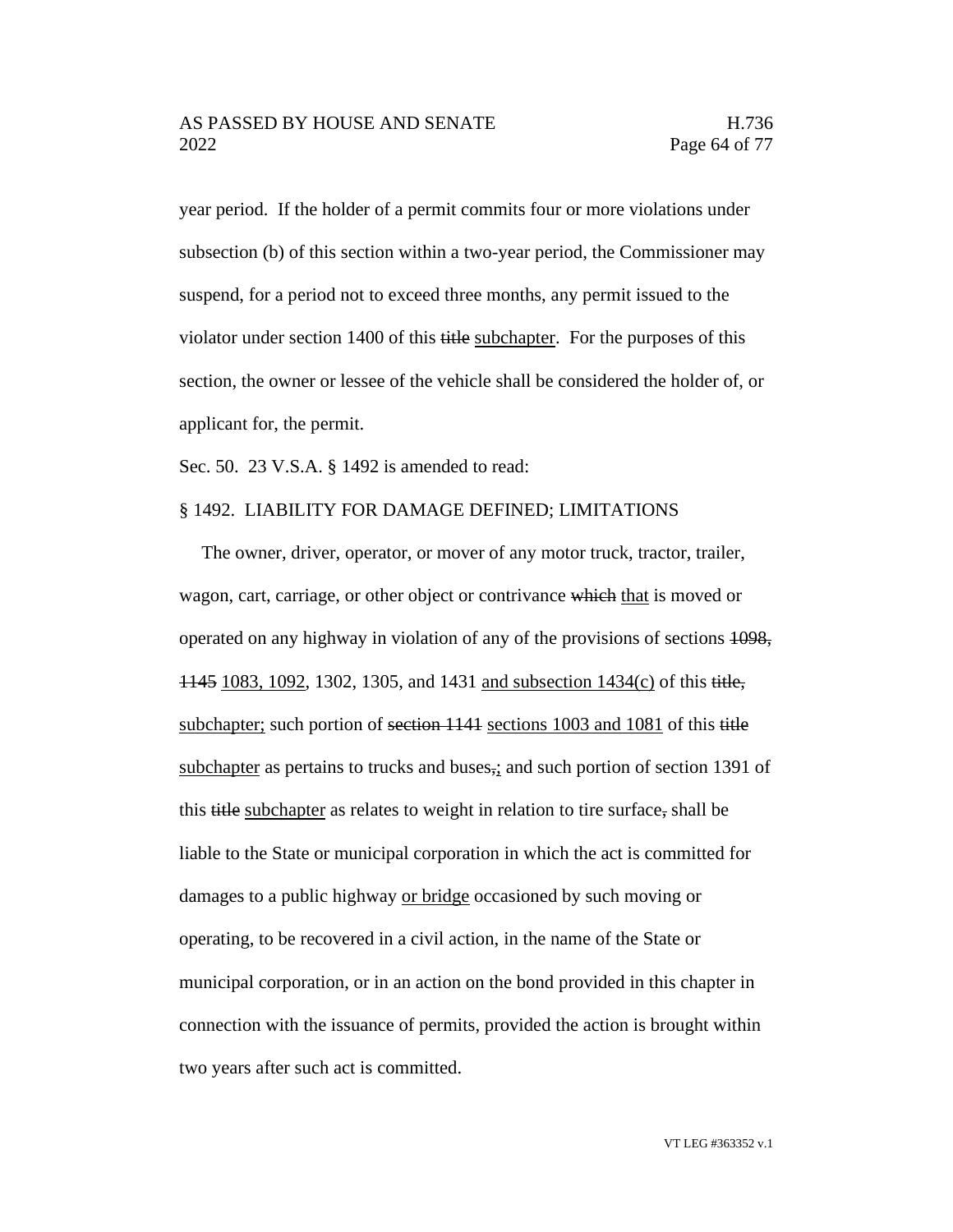Sec. 51. 23 V.S.A. § 1112 is amended to read:

#### § 1112. CLOSED HIGHWAYS

(a) Except by the written permit of the authority responsible for the closing, a person shall not drive any vehicle over any highway across which there is a barrier or a sign indicating that the highway is closed to public travel.

\* \* \*

(c) A municipal, county, or State entity that deploys police, fire,

ambulance, rescue, or other emergency services in order to aid a stranded operator of a vehicle, or to move a disabled vehicle, operated on a closed highway in violation of this section, may recover from the operator in a civil action the cost of providing the services, if at the time of the violation a sign satisfying the requirements of subsection (b) of this section was installed.

#### [Repealed.]

Sec. 52. 24 V.S.A. § 2296a is added to read:

#### § 2296a. RIGHT TO RECOVER EXPENSES FOR EMERGENCY

#### SERVICES

A municipal, county, or State entity that deploys police, fire, ambulance, rescue, or other services to aid an operator of a vehicle who is stranded due to a violation of 23 V.S.A. § 1006b, 1112, or  $1434(c)$  or to move a vehicle that is disabled due to a violation of 23 V.S.A. § 1006b, 1112, or 1434(c) may recover in civil action the costs of providing services from the operator or the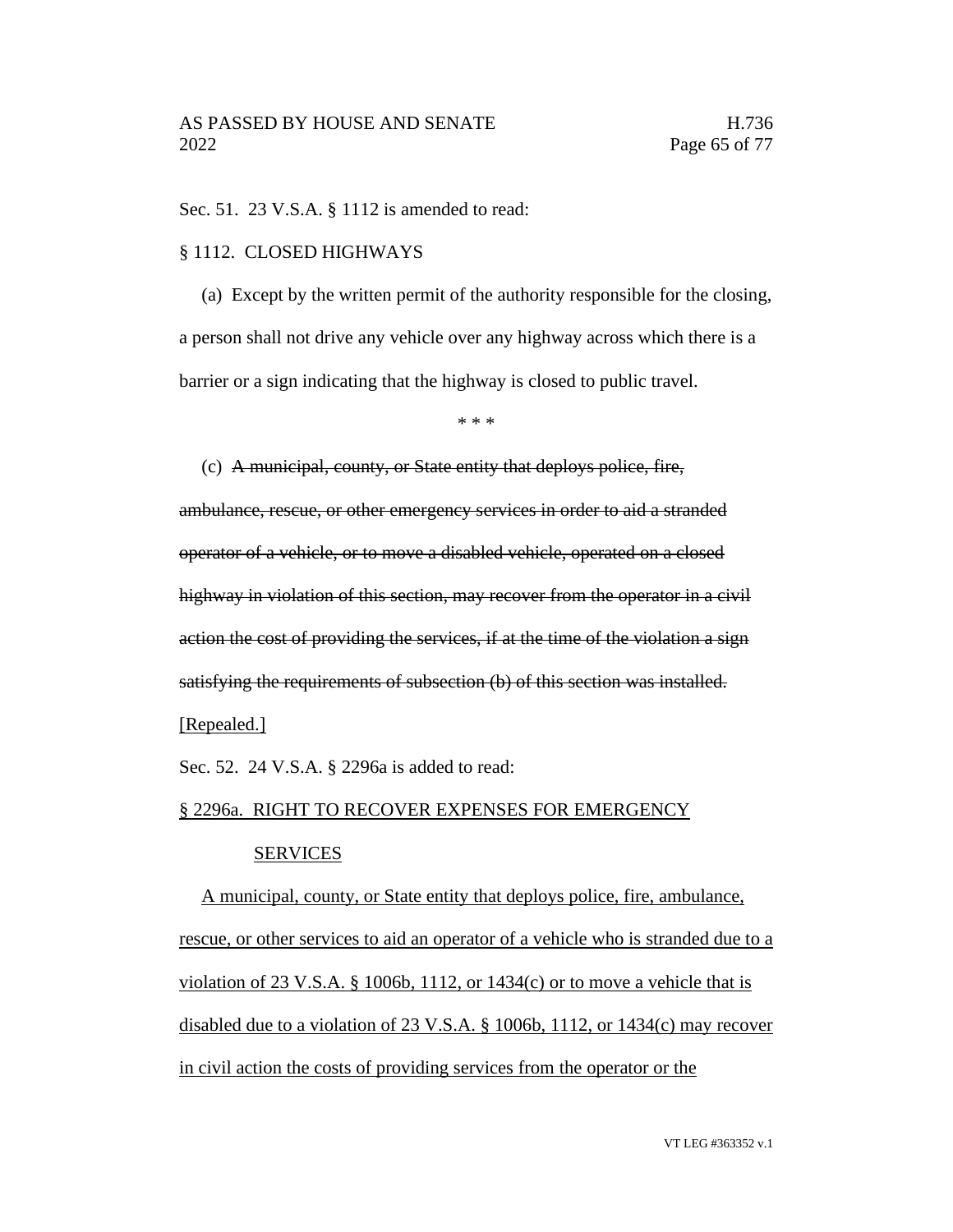operator's employer, provided that the operator was acting during or incidental to the operator's scope of employment.

\* \* \* Municipal Weight Limits; Filing of Restrictions \* \* \* Sec. 53. 23 V.S.A. § 1400b is amended to read:

#### § 1400b. FILING OF RESTRICTIONS, PUBLICATION

(a) Any municipality that has enacted special weight limits that are other than State legal limits for highways or bridges within its jurisdiction shall file a complete copy of the limitations with the Department of Motor Vehicles not later than February 10 of each year. The information filed shall contain a concise listing of each highway or bridge posted, the time of the year the restrictions apply, weight limitations in effect on that highway or bridge, and the name, address, and telephone number of the principal person or persons responsible for issuing the local permit. Additions or deletions to the listing may be made from time to time, as required, by filing with the Department.

(b) Any special municipal weight limits on highways or bridges shall be unenforceable unless they are on file with the Department of Motor Vehicles within three working days of the date of posting. It shall be the responsibility of the municipality to keep records documenting the time and date a highway or bridge is posted, and to keep current restrictions on file with the Department. The Department may prescribe the format that is to be used when filing restrictions under this section.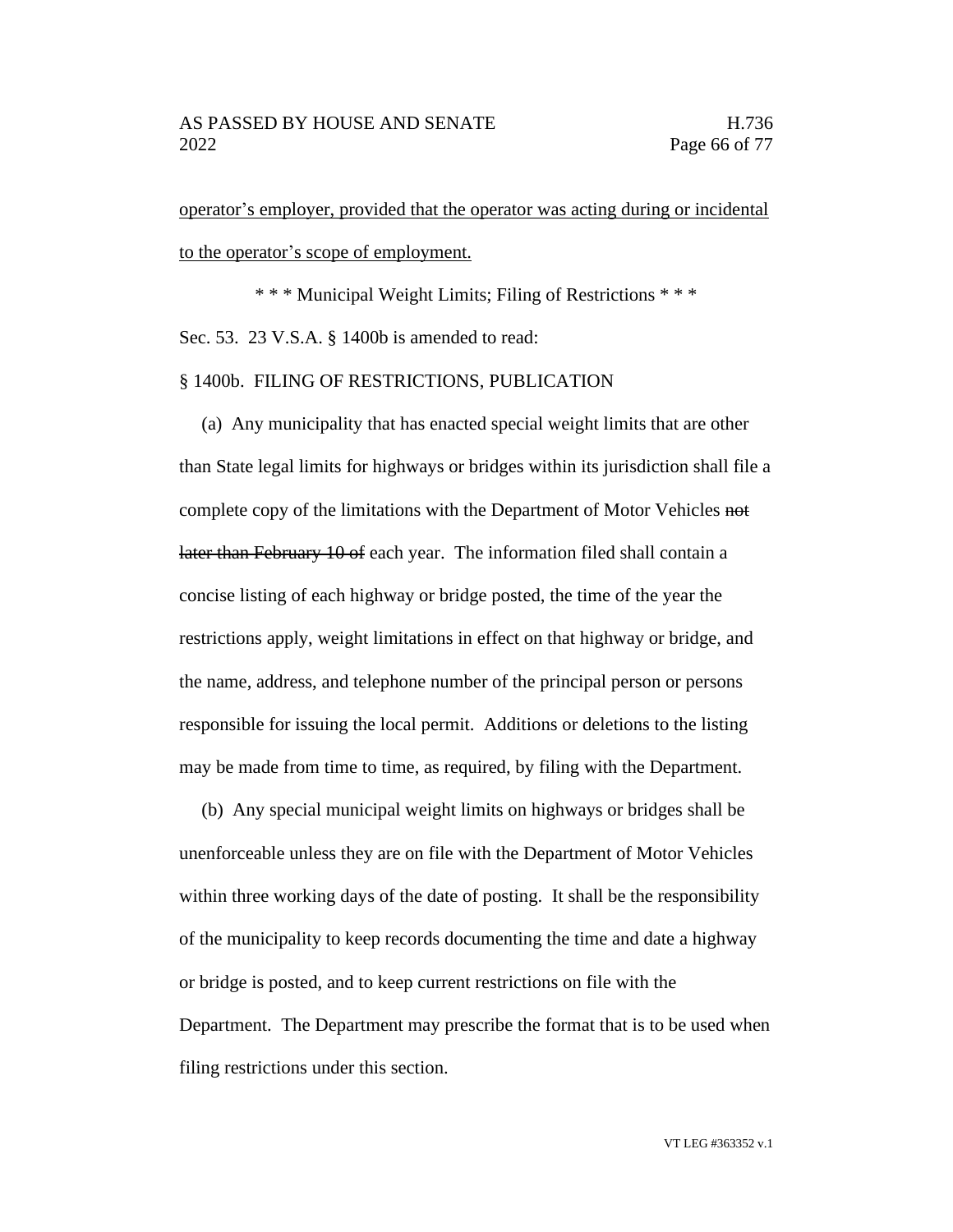\* \* \*

\* \* \* Use of Sustainable Building Components \* \* \*

Sec. 54. FINDINGS

The General Assembly finds:

(1) With the passage of the Universal Recycling Law, the State of

Vermont committed to providing convenient and efficient recycling services to

all Vermonters.

(2) Efficient recycling systems save energy, conserve natural resources, and reduce greenhouse gas emissions.

(3) Recycled glass can currently be used in the following ways:

(A) as an aggregate to substitute for virgin or manufactured sand;

(B) ground and used as a pozzolan, which can be a partial substitute

for Portland Cement in a concrete-mix design; or

(C) converted into a building component.

(4) Mining sand is a practice that is known to have an adverse effect

on the environment.

(5) Fly ash, which is a pozzolan, is the byproduct of the burning of coal, and ground granulated blast-furnace slag, which is also a pozzolan, is the byproduct of steel manufacturing.

(6) The Agency of Transportation is already, pursuant to 2020 Acts and Resolves No. 121, Sec. 21, encouraged to, wherever practicable, use pozzolans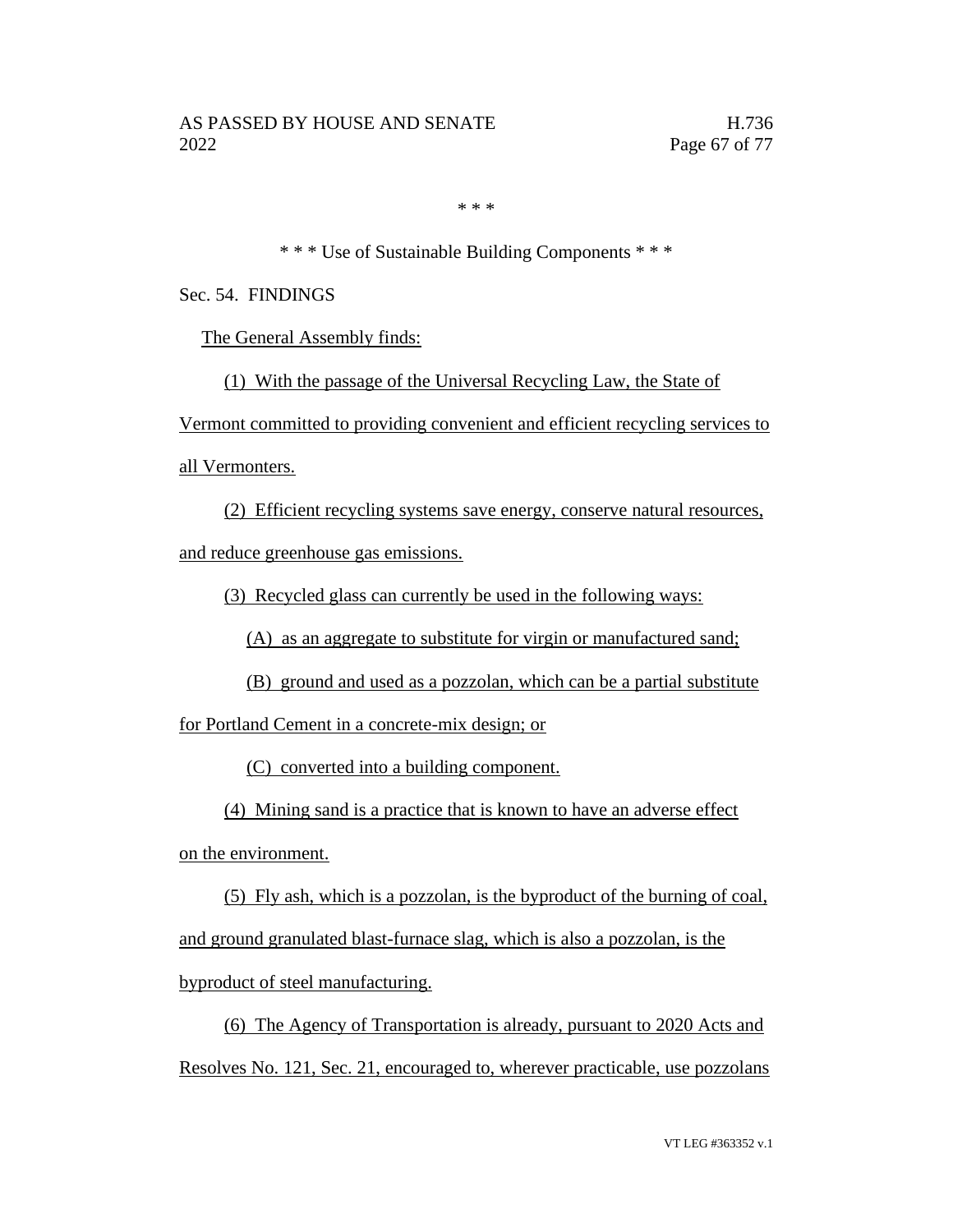and alternatives to Portland Cement as part of the concrete-mix design for all transportation infrastructure projects.

(7) Reusing recycled glass as a substitute for virgin or manufactured sand conserves natural resources by reducing the need to mine or manufacture sand.

(8) Using materials recycled in Vermont as a partial substitute for aggregate and non-aggregate components in maintenance, construction, and improvement projects could reduce greenhouse gas emissions and the State's carbon footprint by eliminating the need to transport recycled glass out of State for further processing.

(9) Using materials recycled in Vermont as a partial substitute for aggregate and non-aggregate components in maintenance, construction, and improvements projects could provide an economic benefit to the local recycling industry.

(10) There will continue to be advances in the availability and use of sustainable building components, such as recycled materials and manufacturing byproducts, in maintenance, construction, and improvement projects.

Sec. 55. 19 V.S.A. § 10c(m) is amended to read:

(m) Recycled asphalt pavement (RAP) shall be used on all Agency paving projects to the extent sources of quality RAP are available consistent with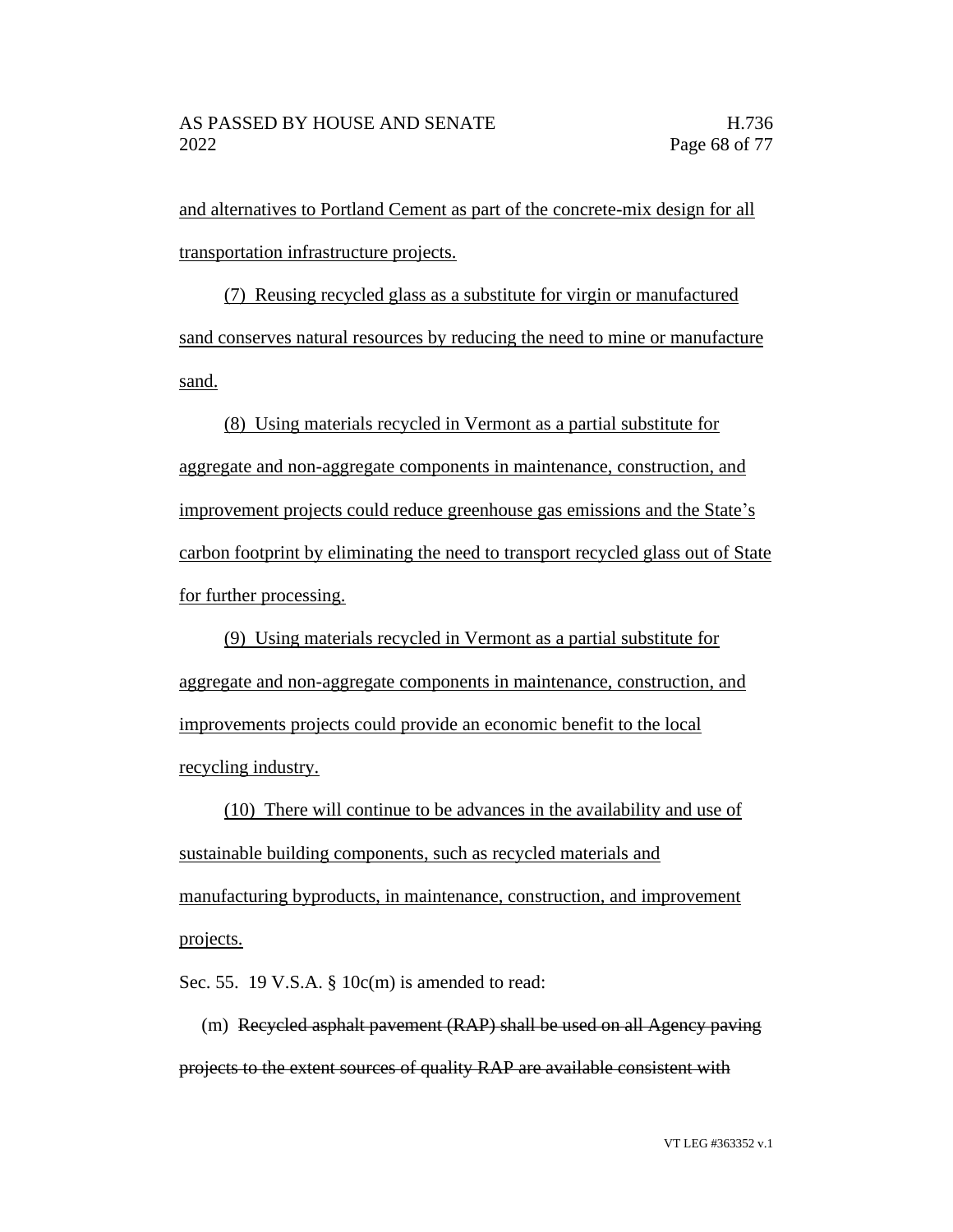producing quality hot mix asphalt. To that extent, the Agency shall define paving project specifications and contract bid documents to allow the use of up to 50 percent RAP. The Agency shall compare the cost-benefit of the State's retaining the RAP versus the contractor's retaining the RAP, and the Agency shall report to the House and Senate Committees on Transportation on the results of the comparison in the 2009 and 2010 legislative sessions.

[Repealed.]

Sec. 56. 19 V.S.A. § 10m is added to read:

#### § 10m. STATEMENT OF POLICY; SUSTAINABLE BUILDING

#### COMPONENTS; ANNUAL REPORT

(a) Policy. It shall be the State's policy to use sustainable building components, including recycled materials and manufacturing byproducts, in all maintenance, construction, and improvement projects within the State's Transportation Program to the extent that sources of quality sustainable building components are available and the use is consistent with producing transportation assets with a demonstrated evidence of long-term durability.

(b) Specifications. The Agency shall define its performance and related specifications and contract bid documents to allow and, as practicable, encourage the use of sustainable building components.

(c) Recycled asphalt pavement. Recycled asphalt pavement (RAP) shall be used on all Agency paving projects to the extent sources of RAP of a quality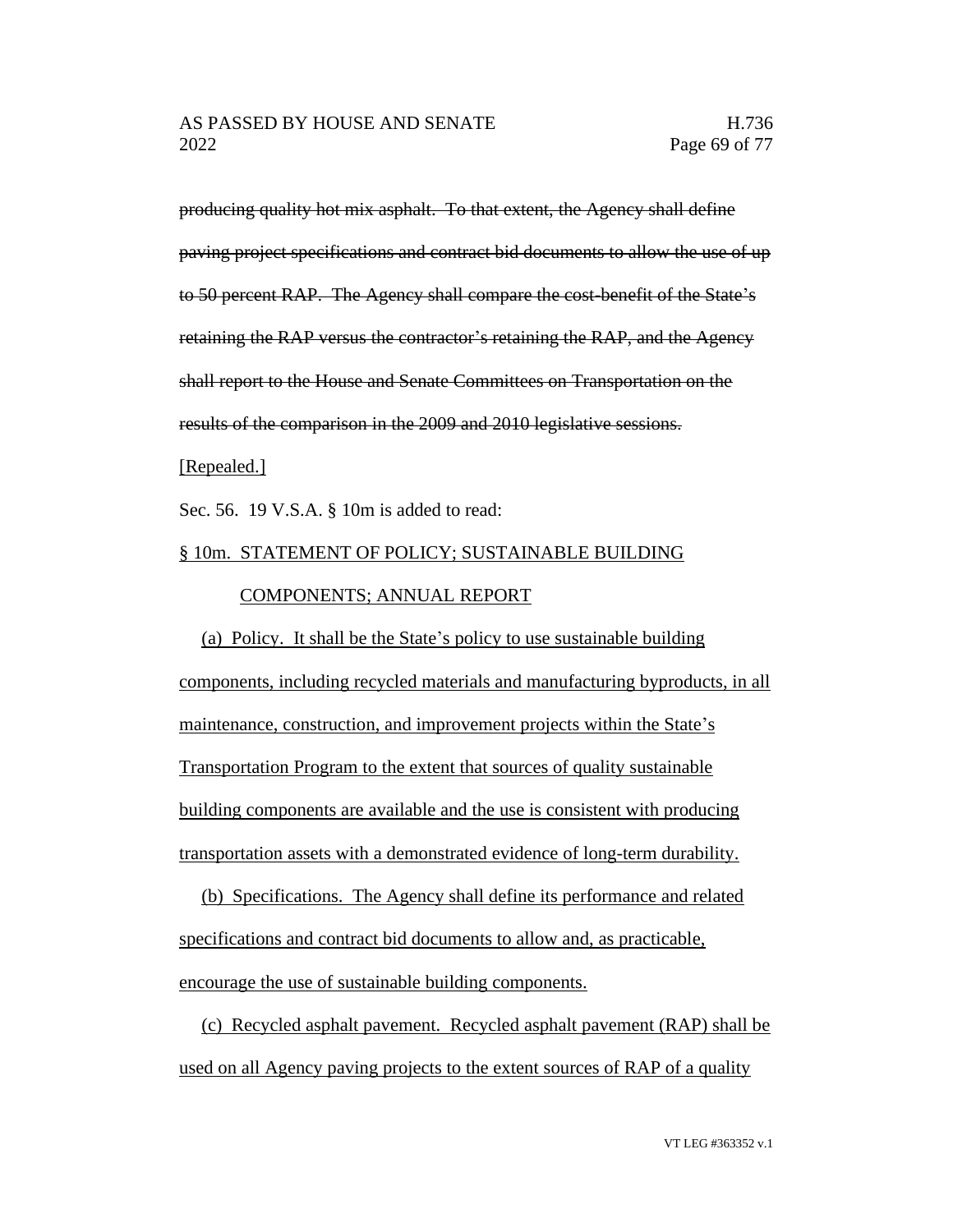comparable to hot mix asphalt is available. The Agency shall define paving project specifications and contract bid documents to allow for the use of up to 50 percent RAP.

(d) Research and testing. The Agency is encouraged to continue researching, testing, and, wherever practicable, using sustainable building components, pozzolans, and alternatives to Portland Cement as part of the construction specifications for all transportation infrastructure projects.

(e) Annual report. The Agency, in consultation with the Recycled Materials Working Group, shall, during each session of the General Assembly, provide an oral report to the House and Senate Committees on Transportation on the use of sustainable building components in maintenance, construction, and improvement projects within the State's Transportation Program.

\* \* \* Fees for State Electric Vehicle Supply Equipment; Sunset \* \* \*

Sec. 57. 2019 Acts and Resolves No. 59, Sec. 38 is amended to read:

Sec. 38. ELECTRIC VEHICLE SUPPLY EQUIPMENT FEES REPEAL

32 V.S.A. § 604 (electric vehicle supply equipment fees) is repealed on July 1, 2022 2025.

Sec. 58. 32 V.S.A. § 604 is amended to read:

#### § 604. ELECTRIC VEHICLE SUPPLY EQUIPMENT FEES

(a) Notwithstanding any other provision of this subchapter, any agency or department that owns or controls electric vehicle supply equipment (EVSE), as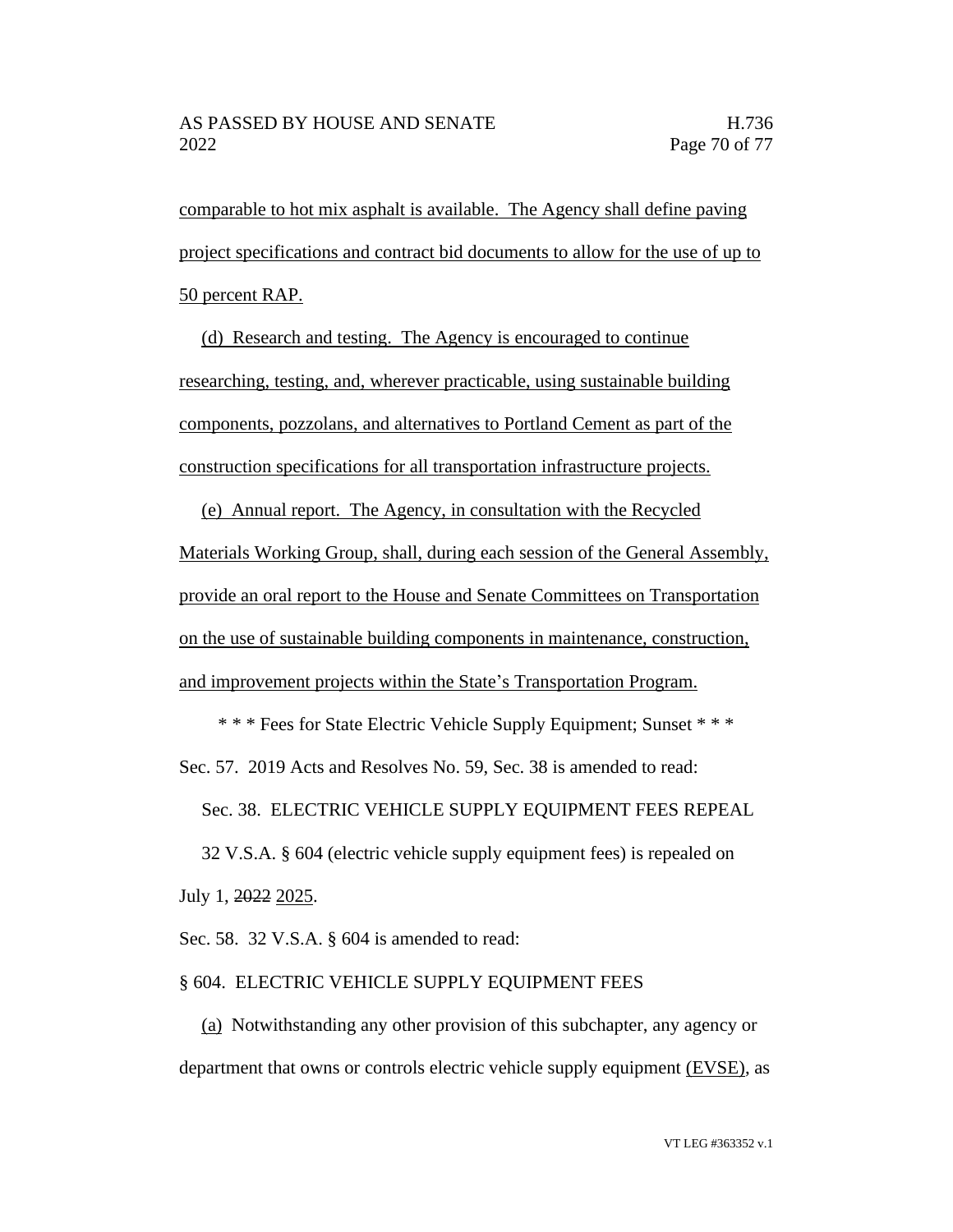defined in 30 V.S.A. § 201, may establish, set, and adjust fees for the use of that electric vehicle supply equipment EVSE. The agency or department may establish fees for electric vehicle charging at less than its costs, to cover its costs, or equal to the retail rate charged for the use of electric vehicle supply equipment EVSE available to the public. Fees collected under this section shall be deposited in the same fund or account within a fund from which the electric operating expense for the electric vehicle supply equipment EVSE originated.

(b) The Agency of Transportation and the Department of Buildings and General Services shall make staff available to standing committees of the General Assembly beginning on January 15 each year to give an oral presentation that provides an update on the State's efforts to collect fees for the use of EVSE that is owned or controlled by the State pursuant to subsection (a) of this section and shall make available as part of that presentation a copy of any applicable fee schedules, along with an explanation as to whether or not the fee schedule accounts for expenses associated with the EVSE, including electricity costs.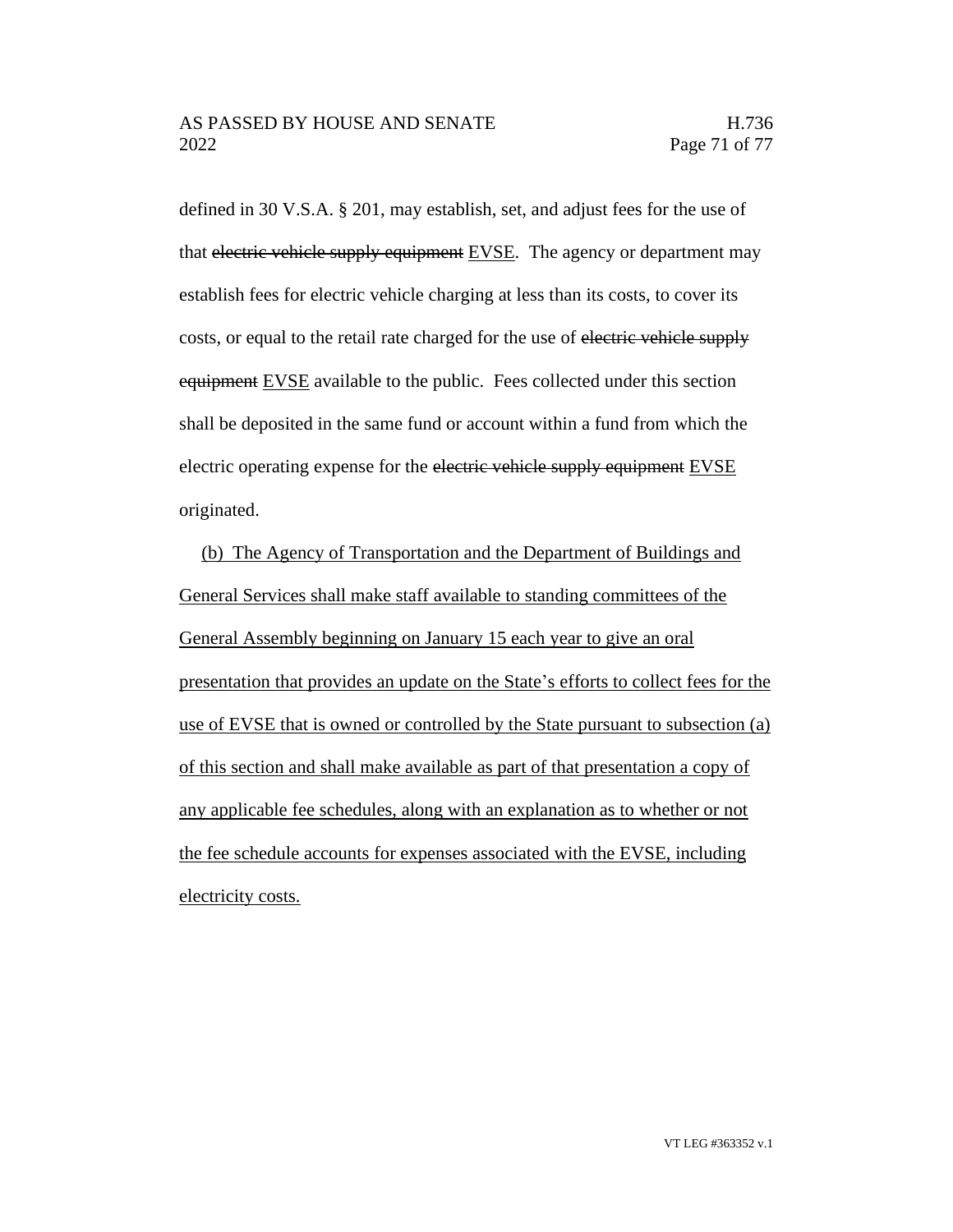\* \* \* Relinquishment of Vermont Route 207 Extension

in the Town of St. Albans \* \* \*

Sec. 59. 2012 Acts and Resolves No. 153, Sec. 23(a) is amended to read:

(a) Pursuant to 19 V.S.A.  $\S$  15(a)(2), the general assembly General Assembly approves the secretary of transportation Secretary of Transportation to enter into an agreement with the town Town of St. Albans to relinquish to the town's Town's jurisdiction a segment of state State highway right-of-way in the town Town of St. Albans, which has not been constructed to be a traveled road, and which was to be known as the Vermont Route 207 Extension. This authority shall expire on June 30, 2022 2032. The segment authorized to be relinquished measures approximately 1.7 acres, is approximately 160 feet in width, and starts at a point 200 feet west of the intersection of the U.S. Route 7/Vermont Route 207 centerline of highway project S0297(2), and continues westerly for 463 feet.

\* \* \* Relinquishment of Vermont Route 36 in the Town of St. Albans \* \* \* Sec. 59a. RELINQUISHMENT OF VERMONT ROUTE 36 IN THE TOWN OF ST. ALBANS

(a) Pursuant to 19 V.S.A. § 15(a)(2), the General Assembly approves the Secretary of Transportation to enter into an agreement with the Town of St. Albans to relinquish to the Town's jurisdiction a segment of the State highway in the Town of St. Albans known as Vermont Route 36. The authority shall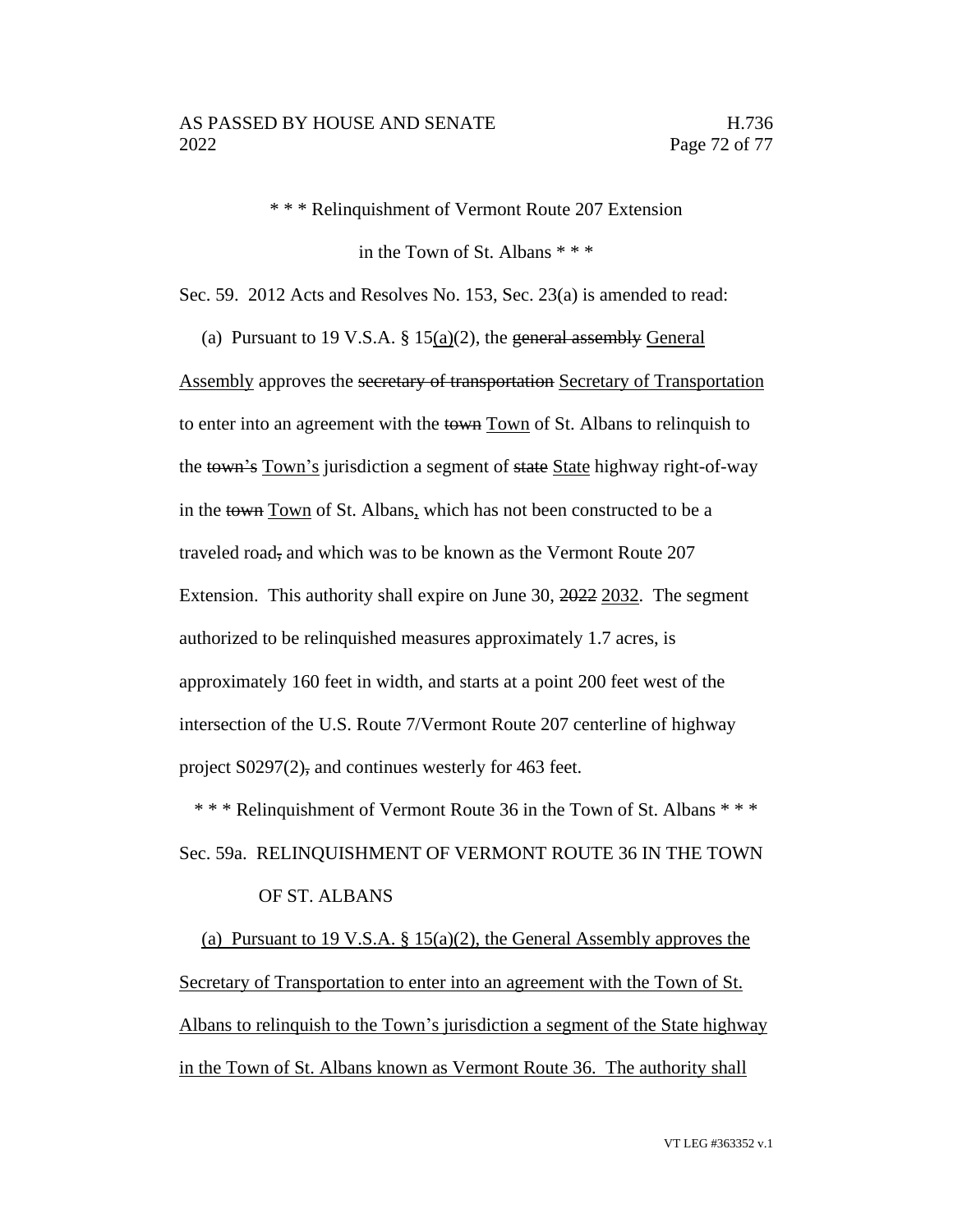expire on June 30, 2032. The segment authorized to be relinquished begins at the 0.000 mile marker, just east of the "Black Bridge" (B2), and continues 14,963 feet (approximately 2.834 miles) easterly to mile marker 2.834, where Vermont Route 36 meets the boundary of the City of St. Albans, and includes the 0.106 mile westbound section of Vermont Route 36 and approaches at the entrance to the St. Albans Bay Town Park.

(b) Following relinquishment, control of the segment of highway shall be under the jurisdiction of the Town of St. Albans, but the Town shall not own any of the land or easements within the highway right-of-way.

(c) The Town of St. Albans shall not sell or abandon any portion of the relinquished segment or allow any encroachments within the relinquished segment without written permission of the Secretary of Transportation.

\* \* \* Codified Law Technical Corrections \* \* \*

Sec. 60. REPEAL

19 V.S.A. § 22 (fine applicable for a violation of the since repealed 19 V.S.A.  $\S 21(c)$  is repealed.

Sec. 61. 19 V.S.A. § 11a(b) is amended to read:

(b) In fiscal year 2017, of the funds appropriated to the Department of Public Safety pursuant to subsection (a) of this section, the amount of \$1,680,000.00 is allocated exclusively for the purchase, outfitting, assignment, and disposal of State Police vehicles. In fiscal year 2018 and in succeeding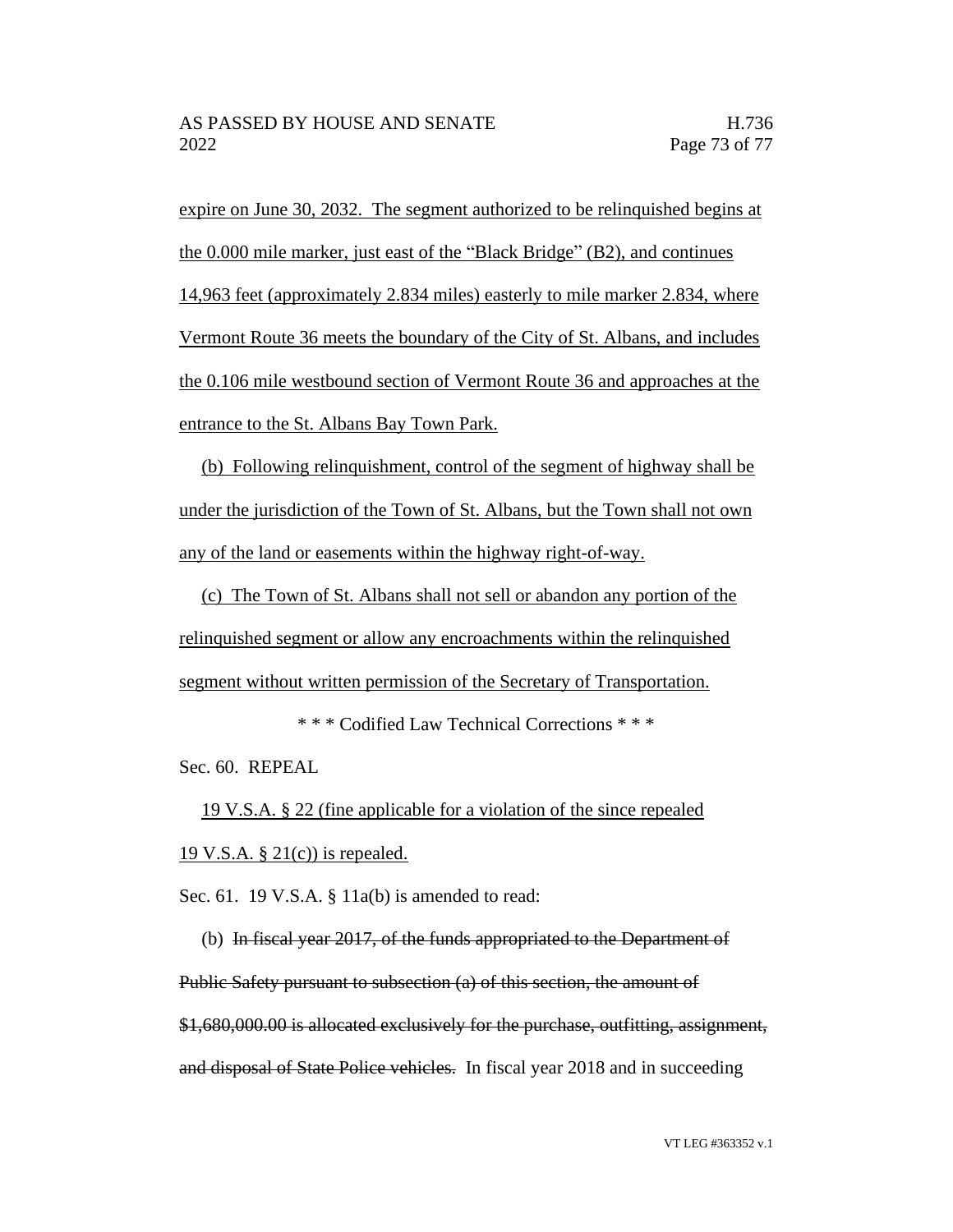fiscal years, of the funds appropriated to the Department of Public Safety pursuant to subsection (a) of this section, the amount of \$2,100,000.00 is allocated exclusively for the purchase, outfitting, assignment, and disposal of State Police vehicles. Any unexpended and unencumbered funds remaining in this allocation at the close of a fiscal year shall revert to the Transportation Fund. The Department of Public Safety may periodically recommend to the General Assembly that this allocation be adjusted to reflect market conditions for the vehicles and equipment.

Sec. 62. 19 V.S.A. § 996(a) is amended to read:

(a) The Agency of Transportation shall work with municipal

representatives to revise the Agency of Transportation's Town Road and Bridge Standards in order to incorporate a suite of practical and cost-effective best management practices, as approved by the Agency of Natural Resources, for the construction, maintenance, and repair of all existing and future State and town highways. These best management practices shall address activities that have a potential for causing pollutants to enter the groundwater and waters of the State, including stormwater runoff and direct discharges to State waters. The best management practices shall not supersede any requirements for stormwater management already set forth in 10 V.S.A. §§ 1264 and 1264a that apply to State and town highways. The Agency of Transportation shall report to the House and Senate committees on Transportation, the house committee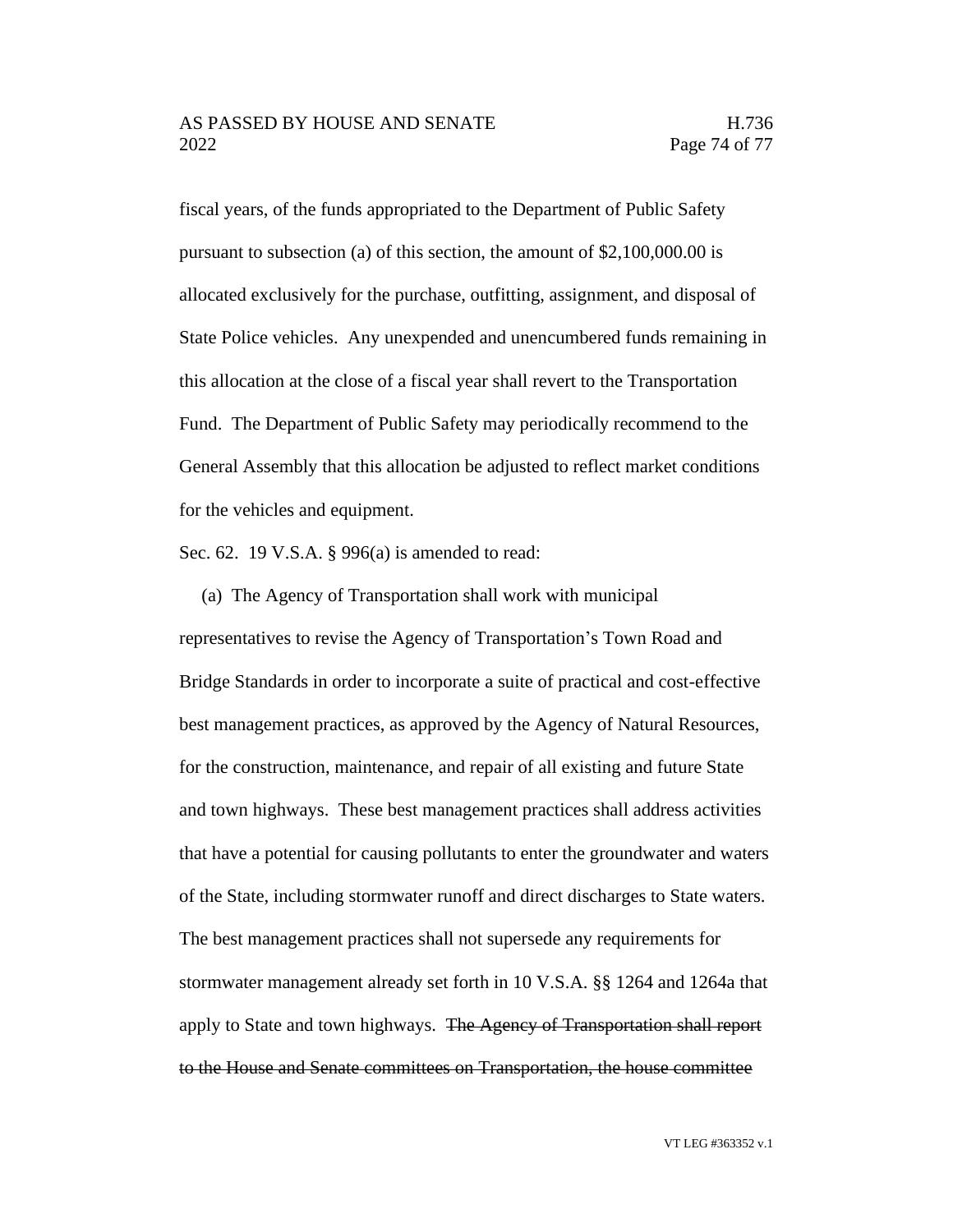on fish, wildlife and water resources, and the Senate Committee on Natural Resources and Energy by January 15, 2011, on the best management practices to be incorporated into the Agency of Transportation's Town Road and Bridge Standards.

\* \* \* Transportation Network Companies (TNC);

Preemption; Sunset Extension; Report \* \* \*

Sec. 63. 23 V.S.A. § 754 is amended to read:

§ 754. PREEMPTION; SAVINGS CLAUSE

(a) Municipal ordinances, resolutions, or bylaws regulating transportation network companies are preempted to the extent they are inconsistent with the provisions of this chapter.

(b) Subsection (a) of this section shall not apply to a municipal ordinance, resolution, or bylaw regulating transportation network companies adopted by a municipality with a population of more than 35,000 residents based on the 2010 census and in effect on July 1, 2017. This subsection shall be repealed on July 1, 2022 2025.

Sec. 64. TRANSPORTATION NETWORK COMPANIES (TNC) REPORT

(a) The Commissioner of Motor Vehicles, in consultation with the City of Burlington; the Vermont League of Cities and Towns; and transportation network companies (TNCs), as defined in 23 V.S.A. § 750(a)(4), doing business in Vermont, shall file a written report with recommendations on how,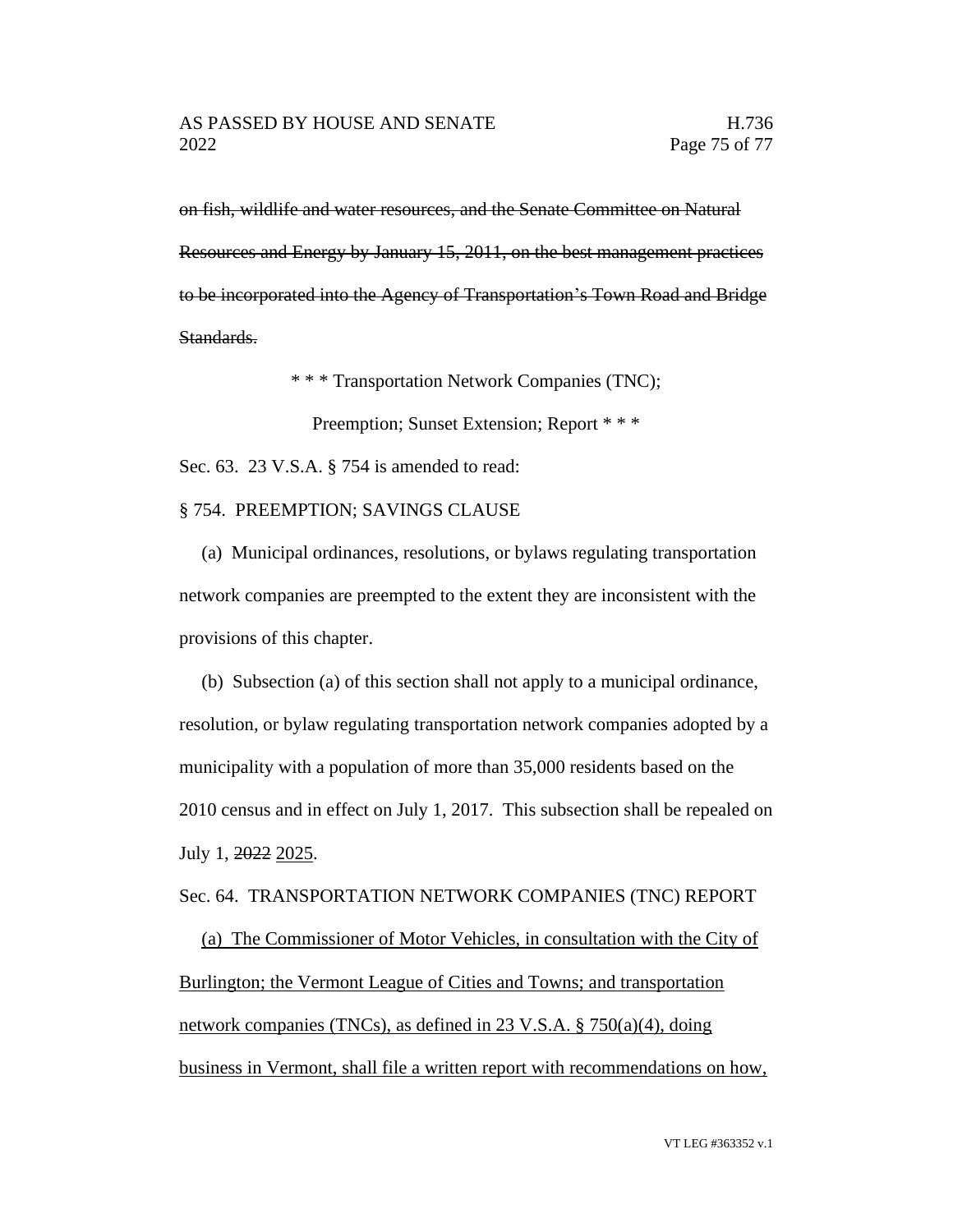if at all, to amend 23 V.S.A. § 754 and, as applicable, 23 V.S.A. chapter 10 with the House Committees on Commerce and Economic Development, on Judiciary, and on Transportation and the Senate Committees on Finance, on Judiciary, and on Transportation on or before March 15, 2024.

(b) In preparing the report, the Commissioner of Motor Vehicles shall review the following related to TNCs:

(1) changes in ridership and consumer practices for calendar years 2018 to 2023, including market penetration across the State;

(2) the results of and process for audits conducted on a State or municipal level;

(3) an analysis prepared by the City of Burlington and TNCs of the differences between the State's regulatory scheme and the City of Burlington's regulatory scheme, including whether allowing those inconsistencies is or will be detrimental or beneficial to any of the following: the State, the traveling public, TNCs, the City of Burlington, or other municipalities; and

(4) significant regulatory changes on a national level.

\* \* \* Effective Dates \* \* \*

Sec. 65. EFFECTIVE DATES

(a) This section and Secs. 57 (amendment to sunset of 32 V.S.A. § 604), 59 (extension of authority to relinquish State highway right-of-way for Vermont